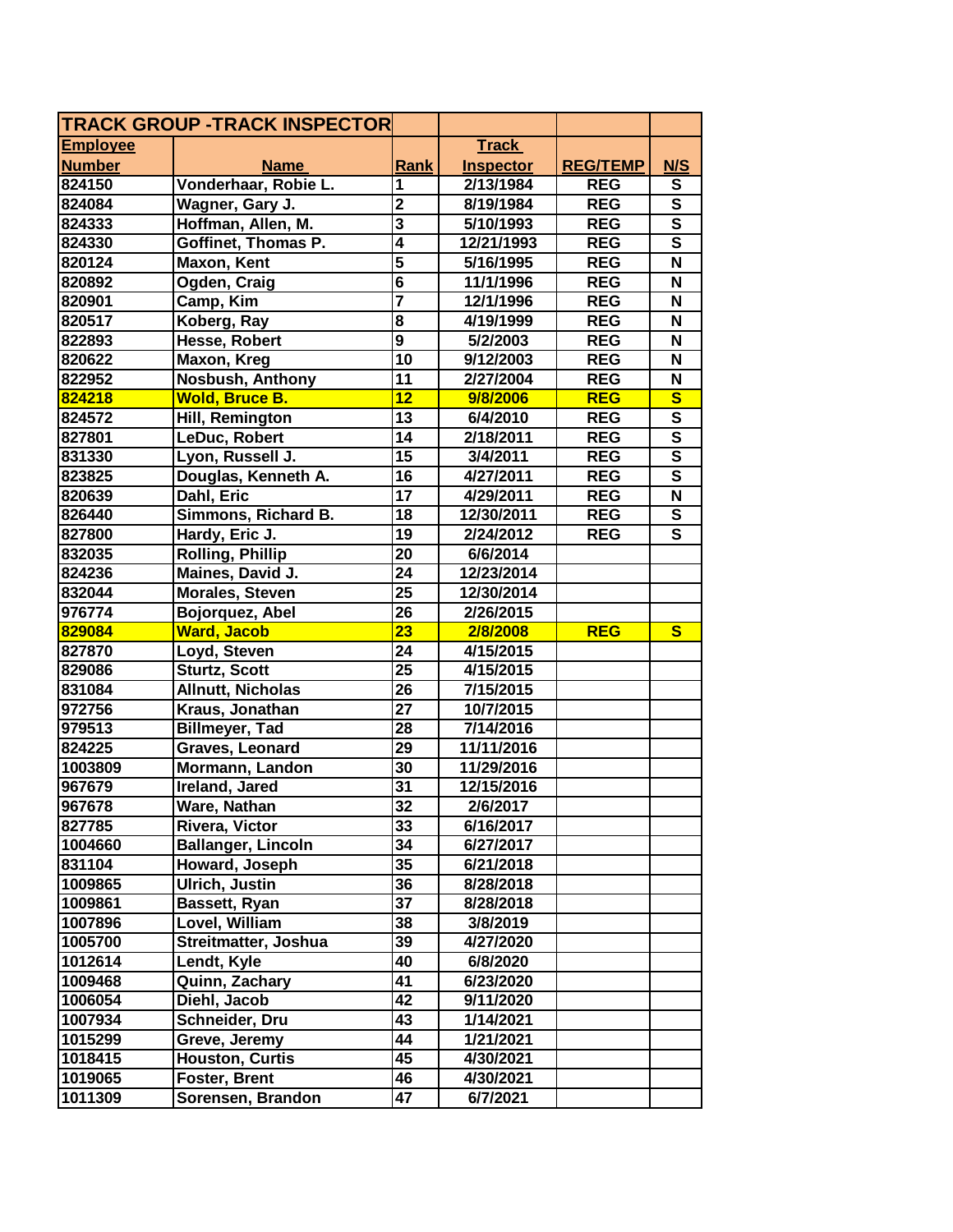|                 | <b>TRACK GROUP -TRACK INSPECTORL</b> |      |                  |                 |     |
|-----------------|--------------------------------------|------|------------------|-----------------|-----|
| <b>Employee</b> |                                      |      | <b>Track</b>     |                 |     |
| <b>Number</b>   | <b>Name</b>                          | Rank | <b>Inspector</b> | <b>REG/TEMP</b> | N/S |
| 822892          | Legare, Darren                       | 48   | 6/28/2021        |                 |     |
| 1018416         | <b>Hillery, Tyler</b>                | 49   | 12/9/2021        |                 |     |
| 1012388         | Miller, Solomon                      | 50   | 12/23/2021       |                 |     |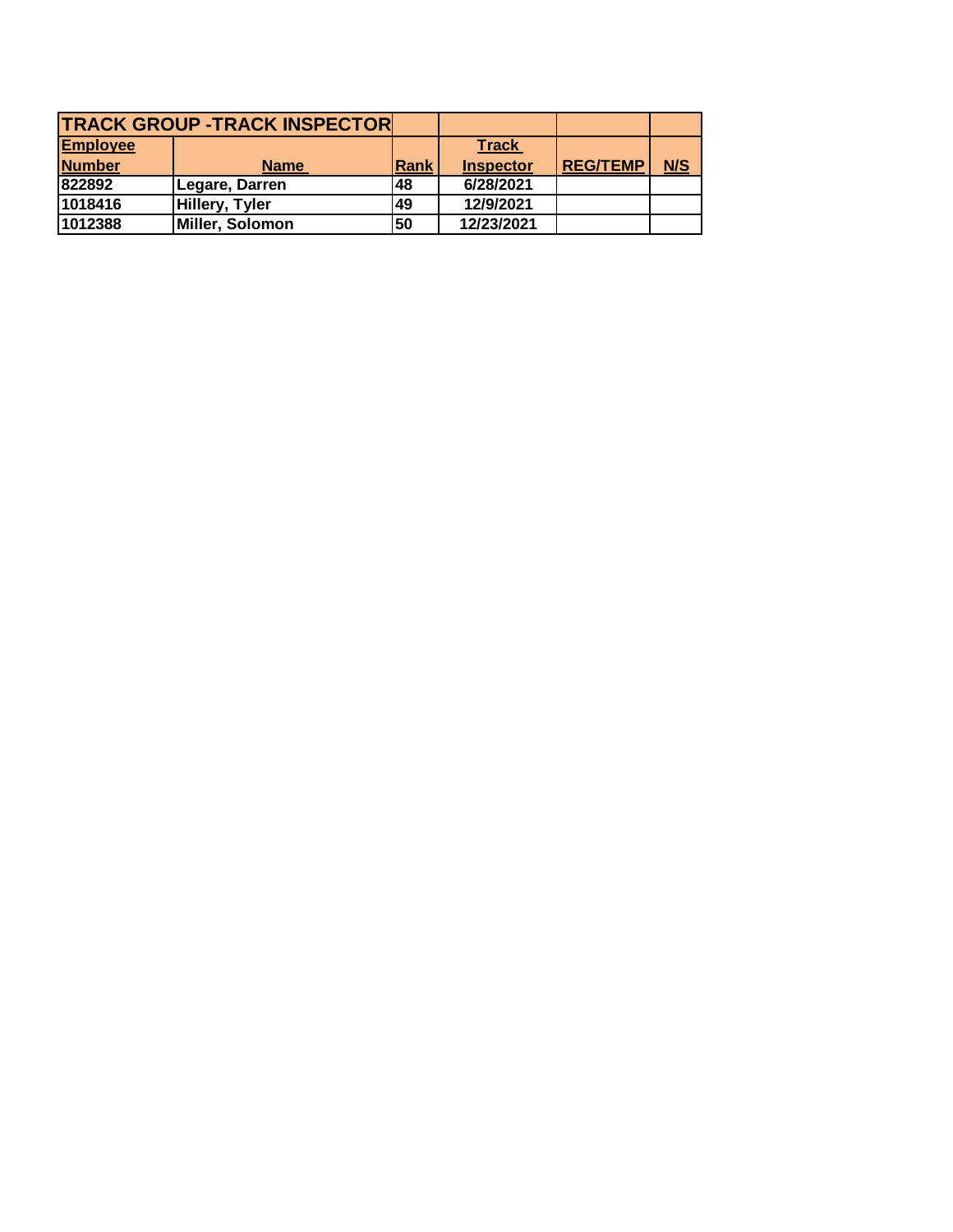|                 | <b>TRACK GROUP - TRACK FOREMAN</b> |                 |                |                 |                          |
|-----------------|------------------------------------|-----------------|----------------|-----------------|--------------------------|
| <b>Employee</b> |                                    |                 | <b>Track</b>   |                 |                          |
| <b>Number</b>   | <b>Name</b>                        | <b>Rank</b>     | <b>Foreman</b> | <b>REG/TEMP</b> | N/S                      |
| 824084          | Wagner, Gary J.                    | 1               | 6/1/1981       | <b>REG</b>      | S                        |
| 824245          | Chipps, John M.                    | $\overline{2}$  | 8/31/1981      | <b>REG</b>      | $\overline{\mathsf{s}}$  |
| 824150          | Vonderhaar, Robie L.               | $\overline{3}$  | 6/8/1982       | <b>REG</b>      | $\overline{s}$           |
| 824333          | Hoffman, Allen, M.                 | $\overline{4}$  | 6/12/1989      | <b>REG</b>      | $\overline{\mathsf{s}}$  |
| 824330          | Goffinet, Thomas P.                | $\overline{5}$  | 7/13/1992      | <b>REG</b>      | $\overline{s}$           |
| 820124          | Maxon, Kent                        | $\overline{6}$  | 12/7/1992      | <b>REG</b>      | $\overline{\mathsf{N}}$  |
| 820128          | Block, Bradley                     | $\overline{7}$  | 4/16/1994      | <b>REG</b>      | N                        |
| 825050          | Monroe, Kevin L.                   | 8               | 10/18/1994     | <b>REG</b>      | S                        |
| 820622          | Maxon, Kreg                        | $\overline{9}$  | 6/1/1995       | <b>REG</b>      | N                        |
| 820892          | Ogden, Craig                       | $\overline{10}$ | 11/1/1996      | <b>REG</b>      | N                        |
| 820901          | Camp, Kim                          | 11              | 12/1/1996      | <b>REG</b>      | N                        |
| 824327          | Ferris, Mark A.                    | $\overline{12}$ | 9/9/1997       | <b>REG</b>      | $\overline{s}$           |
| 824181          | Walker, Joseph A.                  | $\overline{13}$ | 10/21/1997     | <b>REG</b>      | $\overline{\mathsf{s}}$  |
| 824218          | Wold, Bruce B.                     | 14              | 11/4/1997      | <b>REG</b>      | $\overline{\mathsf{s}}$  |
| 820639          | Dahl, Eric                         | $\overline{15}$ | 12/1/1997      | <b>REG</b>      | N                        |
| 824076          | Mitchell, Larry L.                 | 16              | 2/10/1998      | <b>REG</b>      | $\overline{\mathsf{s}}$  |
| 820926          | Sundet, Jeffrey                    | 17              | 4/17/1998      | <b>REG</b>      | $\overline{\mathsf{N}}$  |
| 820693          | Stark, Jamie                       | 18              | 4/20/1998      | <b>REG</b>      | N                        |
| 824290          | Coordes, Craig A.                  | 19              | 4/21/1998      | <b>REG</b>      | S                        |
| 824099          | Cunningham, Troy J.                | 20              | 11/17/1998     | <b>REG</b>      | $\overline{\mathsf{s}}$  |
| 824572          | Hill, Remington                    | 21              | 11/17/1998     | <b>REG</b>      | $\overline{\mathsf{s}}$  |
| 820517          | Koberg, Ray                        | 22              | 4/19/1999      | <b>REG</b>      | N                        |
| 824335          | Legel Jr., Jerry G.                | 23              | 5/25/1999      | <b>REG</b>      | $\overline{s}$           |
| 824334          | Koser, Steven R.                   | 24              | 7/18/2000      | <b>REG</b>      | $\overline{\mathsf{s}}$  |
| 820936          | Lynn, Brian                        | $\overline{25}$ | 2/8/2002       | <b>REG</b>      | $\overline{\mathsf{N}}$  |
| 820928          | Shifflet, Brian                    | 26              | 9/16/2003      | <b>REG</b>      | N                        |
| 823825          | Douglas, Kenneth A.                | 27              | 3/5/2004       | <b>REG</b>      | $\overline{s}$           |
| 825244          | Koser, Paul L.                     | $\overline{28}$ | 3/26/2004      | <b>REG</b>      | $\overline{s}$           |
| 824184          | White, Jerry R.                    | 29              | 5/7/2004       | <b>REG</b>      | $\overline{s}$           |
| 822892          | Legare, Darren                     | 30              | 2/11/2005      | <b>REG</b>      | N                        |
| 826846          | Nelson, Trevor                     | 31              | 2/18/2005      | <b>REG</b>      | N                        |
| 826440          | Simmons, Richard B.                | 32              | 4/8/2005       | <b>REG</b>      | $\overline{S}$           |
| 828320          | Manning, Dennis P                  | $\overline{33}$ | 2/16/2006      | <b>REG</b>      | $\overline{\mathsf{s}}$  |
| 827785          | Rivera, Victor                     | 34              | 3/10/2006      | <b>REG</b>      | S                        |
| 824900          | Thulen, Jonathan J.                | 35              | 3/24/2006      | <b>REG</b>      | S                        |
| 827870          | Loyd, Steven B.                    | 36              | 8/25/2006      | <b>REG</b>      | $\overline{s}$           |
| 829086          | Sturtz, Scott                      | 37              | 10/23/2006     | <b>REG</b>      | $\overline{\mathsf{s}}$  |
| 827800          | Hardy, Eric J.                     | 38              | 2/23/2007      | REG             | $\overline{\mathcal{S}}$ |
| 827824          | Sewell, Quinn                      | 39              | 3/16/2007      | <b>REG</b>      | $\overline{s}$           |
| 827772          | Campbell, Wade                     | 40              | 10/12/2007     | <b>REG</b>      | N                        |
| 829216          | Heuett, Brett L.                   | 41              | 1/11/2008      | <b>REG</b>      | $\mathbb S$              |
| 832035          | Rolling, Philip                    | 42              | 2/16/2009      | <b>REG</b>      | $\overline{\mathsf{s}}$  |
| 827801          | LeDuc, Robert                      | 43              | 3/6/2009       | <b>REG</b>      | $\overline{s}$           |
| 822236          | Manthe, Justin                     | 44              | 3/6/2009       | REG             | N                        |
| 822952          | Nosbush, Anthony                   | 45              | 4/3/2009       | <b>REG</b>      | N                        |
| 831005          | Schwandke, Steve                   | 46              | 8/21/2009      | <b>REG</b>      | S                        |
| 829096          | Wenner, Stephen                    | 47              | 2/26/2010      | <b>REG</b>      | N                        |
| 822893          | Hesse, Robert                      | 48              | 8/6/2010       | <b>REG</b>      | N                        |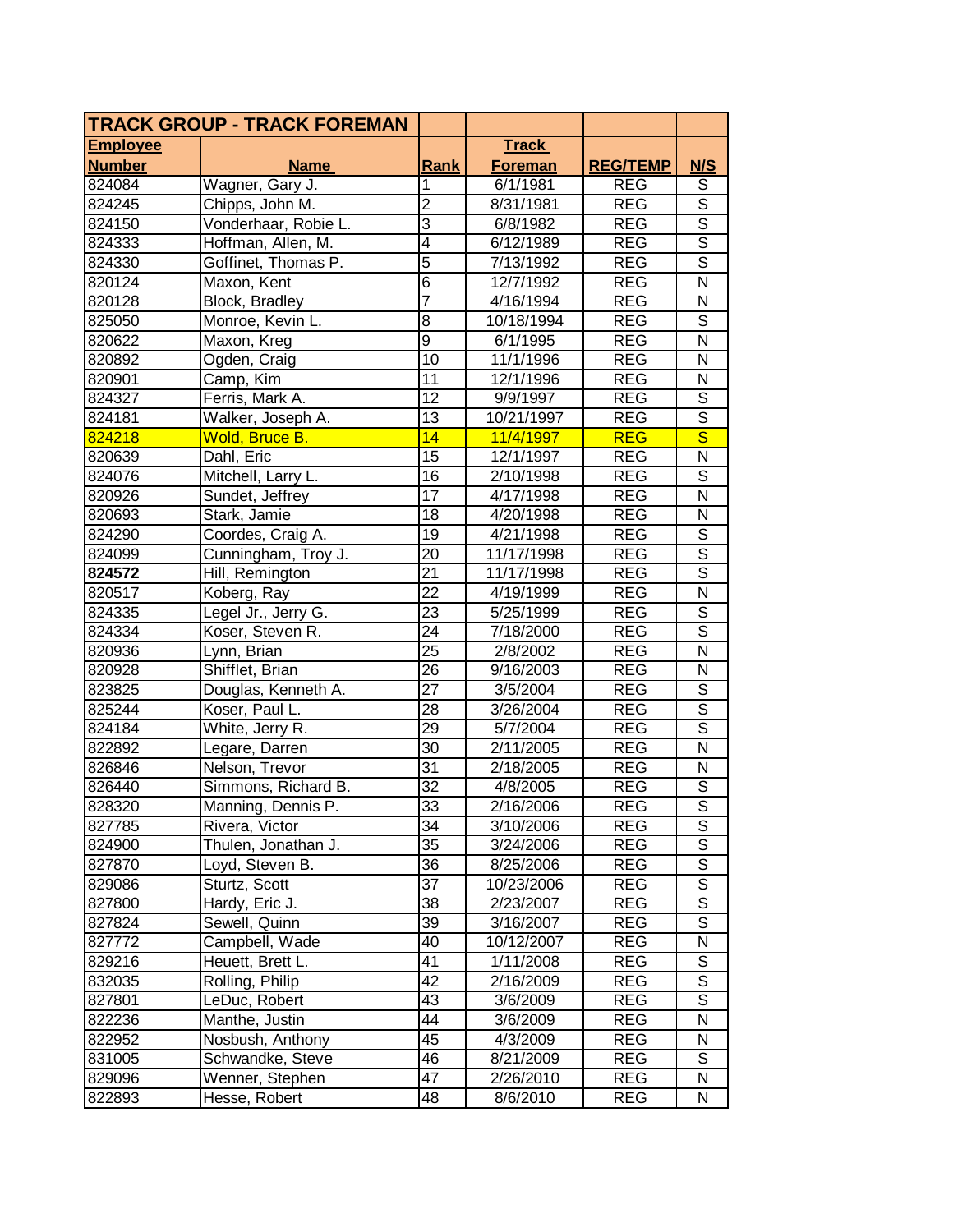|                 | <b>TRACK GROUP - TRACK FOREMAN</b> |                 |                |                 |                         |
|-----------------|------------------------------------|-----------------|----------------|-----------------|-------------------------|
| <b>Employee</b> |                                    |                 | <b>Track</b>   |                 |                         |
| <b>Number</b>   | <b>Name</b>                        | Rank            | <b>Foreman</b> | <b>REG/TEMP</b> | N/S                     |
| 825375          | Kelly, William R.                  | 49              | 9/10/2010      | <b>REG</b>      | S                       |
| 831104          | Howard, Joseph                     | 50              | 2/25/2011      | <b>REG</b>      | $\mathsf{N}$            |
| 831330          | Lyon, Russell                      | $\overline{51}$ | 3/4/2011       | <b>REG</b>      | $\overline{\mathsf{s}}$ |
| 831061          | Harkness, Kevin                    | $\overline{52}$ | 3/11/2011      | <b>REG</b>      | $\overline{\mathsf{N}}$ |
| 829094          | Buchholz, Rhett A                  | 53              | 4/19/2011      | <b>REG</b>      | $\overline{s}$          |
| 829084          | Ward, Jacob                        | $\overline{54}$ | 6/19/2006      | <b>REG</b>      | $\overline{\mathsf{s}}$ |
| 828011          | Curran, Eric P.                    | 55              | 5/13/2011      | <b>REG</b>      | $\overline{S}$          |
| 832044          | Morales, Steven                    | 56              | 7/1/2011       | <b>REG</b>      | $\mathsf S$             |
| 967678          | Ware, Nathan                       | $\overline{57}$ | 7/22/2011      | <b>REG</b>      | $\overline{\mathsf{s}}$ |
| 831084          | Allnutt, Nicholas                  | 58              | 7/29/2011      | <b>REG</b>      | $\overline{\mathsf{s}}$ |
| 831011          | Portner, Dustin                    | 59              | 9/16/2011      | <b>REG</b>      | $\overline{\mathsf{N}}$ |
| 832188          | Watje, Jay                         | 60              | 10/18/2011     | <b>REG</b>      | N                       |
| 827832          | <b>Blachford, Eric</b>             | 61              | 12/19/2011     | <b>REG</b>      | N                       |
| 832057          | Cooksey, Joshua                    | 62              | 1/6/2012       | <b>REG</b>      | $\overline{s}$          |
| 827823          | Westley, D.A.                      | 63              | 3/9/2012       | <b>REG</b>      | N                       |
| 965651          | Kerkove, Matthew                   | 64              | 9/24/2012      | <b>REG</b>      | $\overline{s}$          |
| 831026          | Turner, William                    | 65              | 10/12/2012     | <b>REG</b>      | $\overline{\mathsf{s}}$ |
| 972293          | May, Skyler                        | 66              | 1/25/2013      |                 |                         |
| 967679          | <b>Ireland</b> , Jared             | 67              | 2/1/2013       |                 |                         |
| 967342          | Anderson, Jeffrey                  | 68              | 3/8/2013       |                 |                         |
| 831033          | Anderson, Zachery                  | 69              | 3/15/2013      |                 |                         |
| 967341          | Kelly, Jeramie                     | 70              | 2/21/2014      |                 |                         |
| 976486          | Achenbach, John                    | $\overline{71}$ | 2/21/2014      |                 |                         |
| 832023          | Lawler, Jake D.                    | $\overline{72}$ | 3/28/2014      |                 |                         |
| 832117          | Prentice, William                  | $\overline{73}$ | 6/13/2014      |                 |                         |
| 965585          | Ubel, Brian                        | 74              | 6/20/2014      |                 |                         |
| 824236          | Maines, David J.                   | $\overline{75}$ | 12/23/2014     |                 |                         |
| 976774          | Bojorquez, Abel                    | $\overline{76}$ | 2/26/2015      |                 |                         |
| 972873          | Bulman, Matt                       | 77              | 4/23/2015      |                 |                         |
| 976252          | Weller, Matthew                    | 78              | 6/15/2015      |                 |                         |
| 976489          | Crum, Joel                         | 79              | 8/5/2015       |                 |                         |
| 977436          | Ireland, Austin                    | 80              | 8/19/2015      |                 |                         |
| 972756          | Kraus, Jonathan                    | $\overline{81}$ | 10/7/2015      |                 |                         |
| 1003640         | Duff, Tyson                        | 82              | 10/7/2015      |                 |                         |
| 976245          | True, Aaron                        | 83              | 11/18/2015     |                 |                         |
| 1004034         | Krueger, Myles                     | 84              | 1/21/2016      |                 |                         |
| 977079          | Dockum, Isaac                      | 85              | 1/28/2016      |                 |                         |
| 824498          | Jeffries, Daniel                   | 86              | 6/8/2016       |                 |                         |
| 979513          | Billmeyer, Tad                     | 87              | 7/14/2016      |                 |                         |
| 824225          | Graves, Leonard                    | 88              | 9/6/2016       |                 |                         |
| 1004695         | Staley, Lawrence                   | 89              | 10/10/2016     |                 |                         |
| 1003805         | Wallin, Nathan                     | 90              | 10/18/2016     |                 |                         |
| 1003809         | Mormann, Landon                    | 91              | 11/29/2016     |                 |                         |
| 972876          | Denny, Albert                      | 92              | 1/11/2017      |                 |                         |
| 977565          | Peacock, Cody                      | 93              | 2/17/2017      |                 |                         |
| 1004660         | Ballanger, Lincoln                 | 94              | 6/27/2017      |                 |                         |
| 1003810         | Hatcher, Brody                     | 95              | 7/7/2017       |                 |                         |
| 1004147         | Duerksen, Zachary                  | 96              | 8/16/2017      |                 |                         |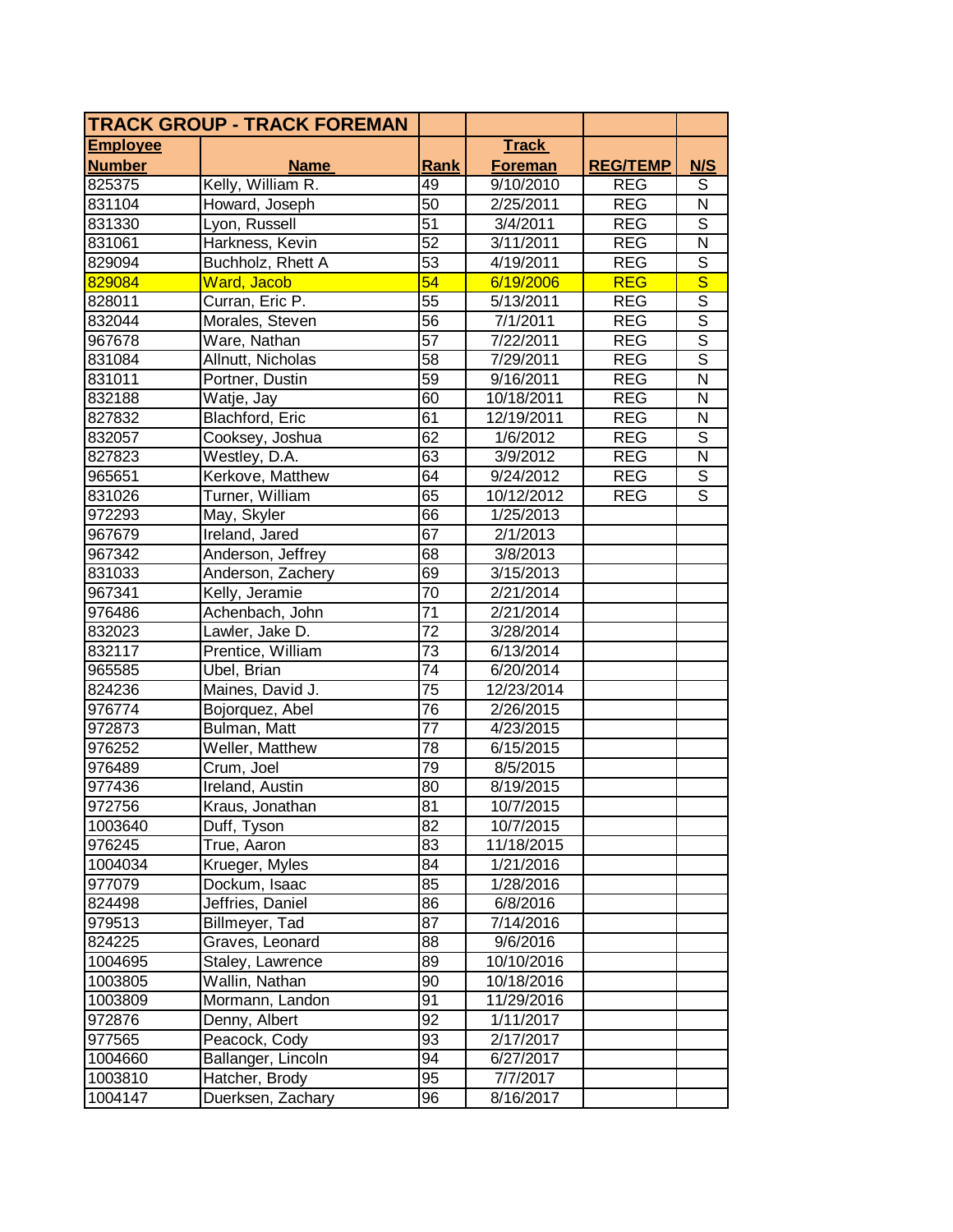|                 | <b>TRACK GROUP - TRACK FOREMAN</b> |                 |                |                 |     |
|-----------------|------------------------------------|-----------------|----------------|-----------------|-----|
| <b>Employee</b> |                                    |                 | <b>Track</b>   |                 |     |
| <b>Number</b>   | <b>Name</b>                        | Rank            | <b>Foreman</b> | <b>REG/TEMP</b> | N/S |
| 832063          | O'Neill, Timothy                   | $\overline{97}$ | 9/13/2017      |                 |     |
| 972759          | Carter, Craig                      | 98              | 1/5/2018       |                 |     |
| 1004033         | Claycamp, Jon                      | 99              | 4/23/2018      |                 |     |
| 1009865         | Ulrich, Justin                     | 100             | 8/28/2018      |                 |     |
| 1009861         | Bassett, Ryan                      | 101             | 8/28/2018      |                 |     |
| 967266          | Nave, Jason                        | 102             | 10/12/2018     |                 |     |
| 1008723         | Pohlman, Kriston                   | 103             | 10/12/2018     |                 |     |
| 1005945         | Heaney, Farren                     | 104             | 12/26/2018     |                 |     |
| 1007934         | Schneider, Dru                     | 105             | 1/2/2019       |                 |     |
| 1010385         | Wilde, Tyler                       | 106             | 1/2/2019       |                 |     |
| 1009986         | Hueffmeier, Michael                | 107             | 1/9/2019       |                 |     |
| 1005594         | Hansen, Hugh                       | 108             | 1/19/2019      |                 |     |
| 1007896         | Lovel, William                     | 109             | 3/8/2019       |                 |     |
| 1009472         | Folsom, Laen                       | 110             | 4/3/2019       |                 |     |
| 1007592         | Walton, Michael                    | 111             | 10/9/2019      |                 |     |
| 1011309         | Sorensen, Brandon                  | 112             | 3/20/2020      |                 |     |
| 1005949         | Rowe, Travis                       | 113             | 4/13/2020      |                 |     |
| 1005700         | Streitmatter, Joshua               | 114             | 4/27/2020      |                 |     |
| 1012614         | Lendt, Kyle                        | 115             | 6/8/2020       |                 |     |
| 1009468         | Quinn, Zachary                     | 116             | 6/23/2020      |                 |     |
| 1005956         | Torres, Joseph                     | 117             | 8/12/2020      |                 |     |
| 1006054         | Diehl, Jacob                       | 118             | 9/11/2020      |                 |     |
| 1007529         | Baraks, Jeffrey                    | 119             | 10/28/2020     |                 |     |
| 1010371         | Grant, Angela                      | 120             | 10/28/2020     |                 |     |
| 1012114         | Brouhard, Shane                    | 121             | 10/28/2020     |                 |     |
| 1012383         | Moss, Toby                         | 122             | 10/28/2020     |                 |     |
| 1014859         | Volden, Scott                      | 123             | 10/28/2020     |                 |     |
| 1009537         | Cochrane, Andrew                   | 124             | 12/9/2020      |                 |     |
| 1010671         | Lundt, Dustin                      | 125             | 1/21/2021      |                 |     |
| 1015299         | Greve, Jeremy                      | 126             | 1/21/2021      |                 |     |
| 1007160         | Merrill, Bradley                   | 127             | 2/8/2021       |                 |     |
| 1014904         | Fortmann, Terry                    | 128             | 4/8/2021       |                 |     |
| 1018415         | Houston, Curtis                    | 129             | 4/30/2021      |                 |     |
| 1019065         | Foster, Brent                      | 130             | 4/30/2021      |                 |     |
| 1019058         | Miller, Michael                    | 131             | 5/21/2021      |                 |     |
| 1020176         | Ayers, Kyle                        | 132             | 7/7/2021       |                 |     |
| 1012388         | Miller, Solomon                    | 133             | 7/14/2021      |                 |     |
| 972315          | Jacob, Shane                       | 134             | 7/28/2021      |                 |     |
| 1015265         | Kruse, Alex                        | 135             | 10/5/2021      |                 |     |
| 1021540         | Hansel, Matthew                    | 136             | 10/26/2021     |                 |     |
| 1018416         | Hillery, Tyler                     | 137             | 11/16/2021     |                 |     |
| 1012396         | Campbell, Robert                   | 138             | 12/9/2021      |                 |     |
| 1009870         | Stark, Tanner                      | 139             | 12/9/2021      |                 |     |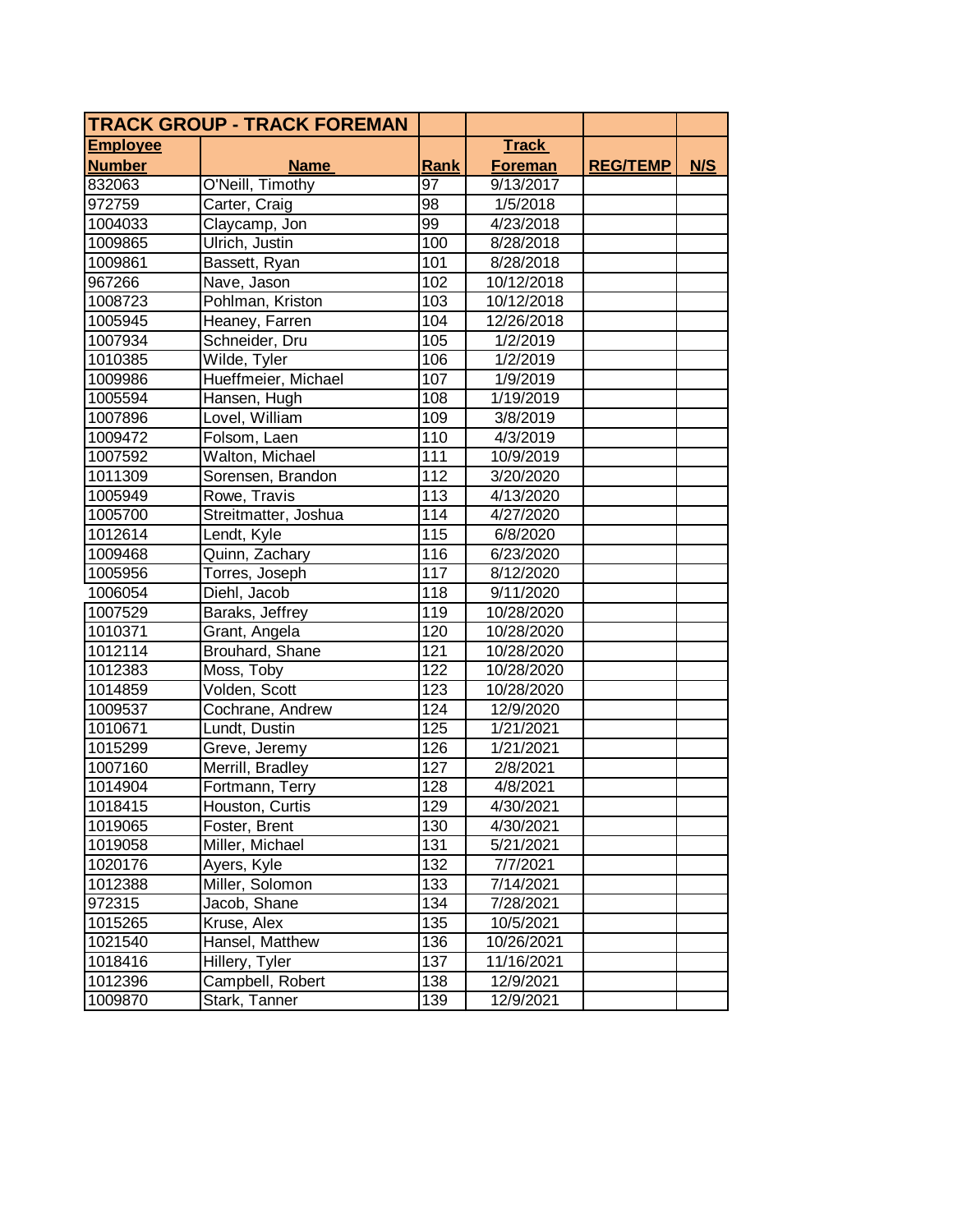| <b>TRACK GROUP - ASSISTANT FOREMAN</b> |                           |                         |                      |                 |                           |
|----------------------------------------|---------------------------|-------------------------|----------------------|-----------------|---------------------------|
| <b>Employee</b>                        |                           |                         |                      |                 |                           |
| <b>Number</b>                          | <b>Name</b>               | Rank                    | <b>Asst. Foreman</b> | <b>REG/TEMP</b> | N/S                       |
| 820128                                 | Block, B.J.               | 1                       | 1/19/1981            | <b>REG</b>      | N                         |
| 824084                                 | Wagner, Gary J.           | $\overline{2}$          | 6/1/1981             | <b>REG</b>      | ${\bf S}$                 |
| 824245                                 | Chipps, John M.           | $\overline{\mathbf{3}}$ | 8/31/1981            | <b>REG</b>      | $\overline{\mathsf{s}}$   |
| 824150                                 | Vonderhaar, Robie L.      | $\overline{4}$          | 6/8/1982             | <b>REG</b>      | $\overline{\mathsf{s}}$   |
| 824333                                 | Hoffman, Allen, M.        | 5                       | 6/12/1989            | <b>REG</b>      | $\overline{\mathbf{s}}$   |
| 824330                                 | Goffinet, Thomas P.       | $\overline{\mathbf{6}}$ | 7/13/1992            | <b>REG</b>      | ${\bf S}$                 |
| 820124                                 | Maxon, K.I.               |                         | 12/7/1992            | <b>REG</b>      | N                         |
| 824076                                 | Mitchell, Larry L.        | 8                       | 5/19/1994            | <b>REG</b>      | S                         |
| 825050                                 | Monroe, Kevin L.          | $\overline{9}$          | 10/18/1994           | <b>REG</b>      | S                         |
| 820622                                 | Maxon, K.A.               | 10                      | 6/1/1995             | <b>REG</b>      | N                         |
| 824232                                 | Gee, Mark C.              | 11                      | 11/8/1995            | <b>REG</b>      | $\overline{\mathsf{s}}$   |
| 824218                                 | <b>Wold, Bruce B.</b>     | 12                      | 12/4/1995            | <b>REG</b>      | $\overline{\mathbf{s}}$   |
| 820892                                 | Ogden, C.J.               | 13                      | 11/1/1996            | <b>REG</b>      | N                         |
| 820901                                 | Camp, K.B.                | 14                      | 12/1/1996            | <b>REG</b>      | N                         |
| 824099                                 | Cunningham, Troy J.       | $\overline{15}$         | 5/5/1997             | <b>REG</b>      | ${\mathbf S}$             |
| 824181                                 | Walker, Joseph A.         | 16                      | 6/2/1997             | <b>REG</b>      | $\overline{\mathsf{s}}$   |
| 824327                                 | Ferris, Mark A.           | 17                      | 9/9/1997             | <b>REG</b>      | $\overline{\mathsf{s}}$   |
| 824290                                 | Coordes, Craig A.         | 18                      | 10/1/1997            | <b>REG</b>      | $\overline{\mathsf{s}}$   |
| 820639                                 | Dahl, E.P.                | 19                      | 12/1/1997            | <b>REG</b>      | N                         |
| 820926                                 | Sundet, J.D.              | 20                      | 4/17/1998            | <b>REG</b>      | N                         |
| 820693                                 | Stark, J.A.               | 21                      | 4/20/1998            | <b>REG</b>      | N                         |
| 824572                                 | Hill, Remington           | 22                      | 11/17/1998           | <b>REG</b>      | $\mathbf{s}$              |
| 820517                                 | Koberg, R.E.              | 23                      | 4/19/1999            | <b>REG</b>      | $\boldsymbol{\mathsf{N}}$ |
| 824335                                 | Legel Jr., Jerry G.       | 24                      | 5/25/1999            | <b>REG</b>      | ${\bf S}$                 |
| 824331                                 | Hernandez, Martin         | 25                      | 6/6/2000             | <b>REG</b>      | $\overline{\mathbf{s}}$   |
| 824334                                 | Koser, Steven R.          | 26                      | 7/18/2000            | <b>REG</b>      | $\overline{\mathbf{s}}$   |
| 824184                                 | White, Jerry R.           | $\overline{27}$         | 5/22/2001            | <b>REG</b>      | $\overline{\mathsf{s}}$   |
| 825244                                 | Koser, Paul L.            | 28                      | 6/12/2001            | <b>REG</b>      | $\overline{\mathsf{s}}$   |
| 824121                                 | Walker, Marvin R.         | 29                      | 7/30/2002            | <b>REG</b>      | $\overline{\mathbf{s}}$   |
| 825830                                 | Petersen, Shane M.        | 30                      | 2/28/2003            | <b>REG</b>      | $\overline{\mathbf{s}}$   |
| 820928                                 | Shifflet, B.D.            | $\overline{31}$         | 9/16/2003            | <b>REG</b>      | $\mathbf N$               |
| 823825                                 | Douglas, Kenneth A.       | 32                      | 3/5/2004             | <b>REG</b>      | ${\bf S}$                 |
| 822892                                 | Legare, D.R.              | 33                      | 2/11/2005            | <b>REG</b>      | $\overline{\mathsf{N}}$   |
| 826440                                 | Simmons, Richard B.       | 34                      | 2/18/2005            | <b>REG</b>      | S                         |
| 826846                                 | Nelson, T.L.              | 35                      | 2/18/2005            | <b>REG</b>      | N                         |
| 826458                                 | Ferguson, Joel D.         | 36                      | 7/15/2005            | <b>REG</b>      | S                         |
| 827800                                 | Hardy, Eric J.            | 37                      | 1/27/2006            | <b>REG</b>      | ${\bf S}$                 |
| 828011                                 | Curran, Eric P.           | 38                      | 1/27/2006            | <b>REG</b>      | S                         |
| 828320                                 | <b>Manning, Dennis P.</b> | 39                      | 2/16/2006            | <b>REG</b>      | S                         |
| 827772                                 | Campbell, W.A.            | 40                      | 3/6/2006             | <b>REG</b>      | N                         |
| 827785                                 | Rivera, Victor            | 41                      | 3/10/2006            | <b>REG</b>      | S                         |
| 824900                                 | Thulen, Jonathan J.       | 42                      | 3/24/2006            | <b>REG</b>      | $\overline{\mathsf{s}}$   |
| 827832                                 | Blachford, E.D.           | 43                      | 3/24/2006            | <b>REG</b>      | N                         |
| 827870                                 | Loyd, Steven B.           | 44                      | 8/25/2006            | <b>REG</b>      | S                         |
| 827823                                 | Westley, D.A.             | 45                      | 10/13/2006           | <b>REG</b>      | N                         |
| 829086                                 | <b>Sturtz, Scott</b>      | 46                      | 10/23/2006           | <b>REG</b>      | S                         |
| 822893                                 | Hesse, R.E.               | 47                      | 12/22/2006           | <b>REG</b>      | N                         |
| 829216                                 | Heuett, Brett L.          | 48                      | 1/8/2007             | <b>REG</b>      | S                         |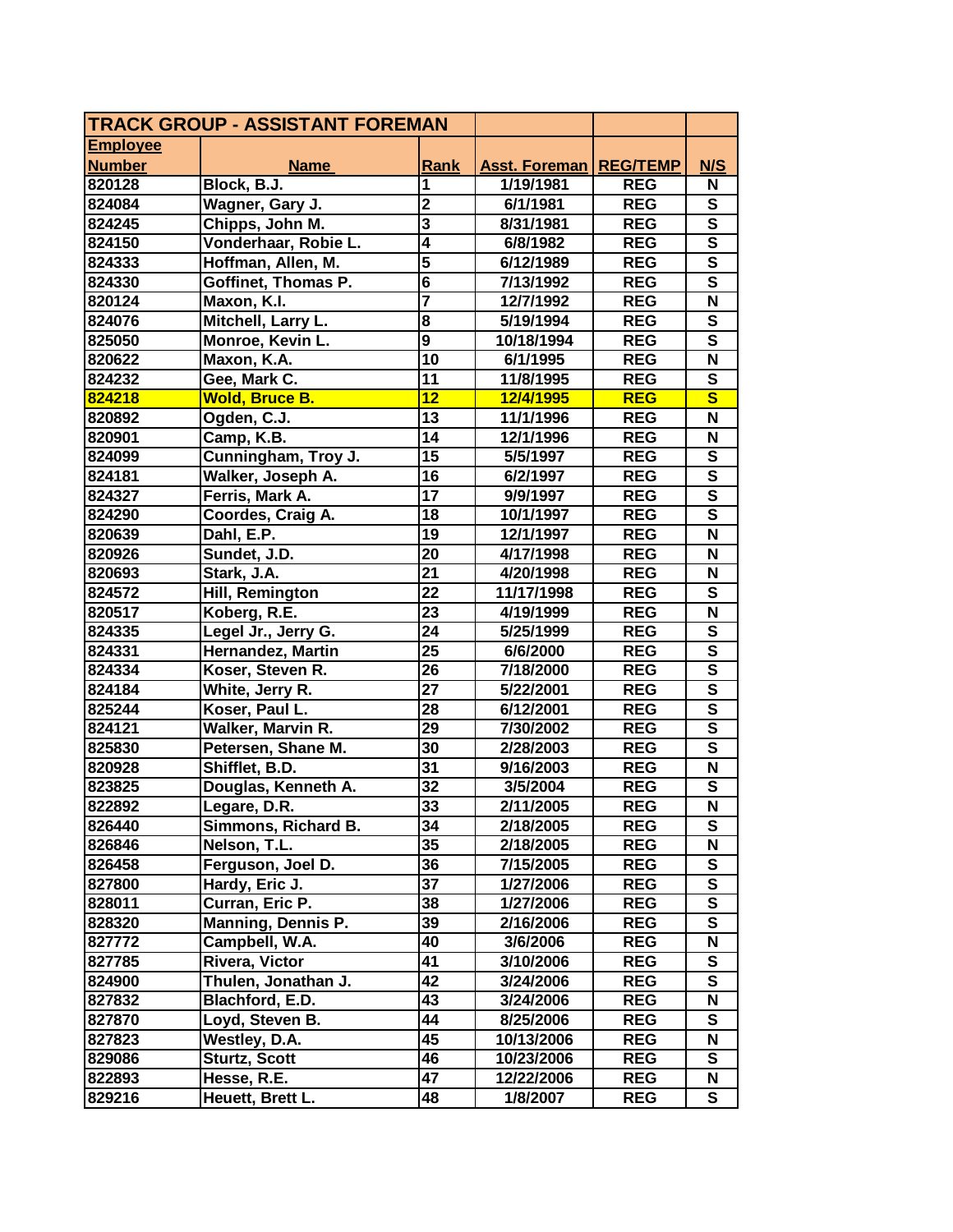| <b>TRACK GROUP - ASSISTANT FOREMAN</b> |                          |                 |               |                 |                           |
|----------------------------------------|--------------------------|-----------------|---------------|-----------------|---------------------------|
| <b>Employee</b>                        |                          |                 |               |                 |                           |
| <b>Number</b>                          | <b>Name</b>              | Rank            | Asst. Foreman | <b>REG/TEMP</b> | N/S                       |
| 822952                                 | Nosbush, A.R.            | 49              | 1/12/2007     | <b>REG</b>      | N                         |
| 827831                                 | Schmidt, J.B.            | 50              | 2/9/2007      | <b>REG</b>      | N                         |
| 827824                                 | Sewell, Quinn            | 51              | 3/16/2007     | <b>REG</b>      | ${\bf S}$                 |
| 830156                                 | Sipe, Aaron              | 52              | 9/16/2007     | <b>REG</b>      | $\overline{\mathsf{s}}$   |
| 831005                                 | <b>Schwandke, Steve</b>  | 53              | 10/22/2007    | <b>REG</b>      | $\overline{\mathbf{s}}$   |
| 829096                                 | Wenner, Stephen          | $\overline{54}$ | 2/29/2008     | <b>REG</b>      | $\mathbf N$               |
| 832035                                 | <b>Rolling, Philip</b>   | $\overline{55}$ | 2/16/2009     | <b>REG</b>      | ${\bf S}$                 |
| 827801                                 | LeDuc, Robert            | 56              | 3/6/2009      | <b>REG</b>      | ${\bf S}$                 |
| 822236                                 | Manthe, J.E.             | $\overline{57}$ | 3/6/2009      | <b>REG</b>      | $\boldsymbol{\mathsf{N}}$ |
| 832063                                 | O'Neill, Tim             | $\overline{58}$ | 6/19/2009     | <b>REG</b>      | ${\bf S}$                 |
| 831011                                 | Portner, D.L.            | 59              | 9/3/2010      | <b>REG</b>      | N                         |
| 825375                                 | Kelly, William R.        | 60              | 9/10/2010     | <b>REG</b>      | ${\bf S}$                 |
| 831330                                 | Lyon, Russell            | 61              | 3/4/2011      | <b>REG</b>      | $\overline{\mathbf{s}}$   |
| 831061                                 | Harkness, Kevin          | 62              | 3/11/2011     | <b>REG</b>      | $\mathbf N$               |
| 831084                                 | <b>Allnutt, Nicholas</b> | 63              | 4/6/2011      | <b>REG</b>      | ${\bf S}$                 |
| 829094                                 | <b>Buchholz, Rhett A</b> | 64              | 4/19/2011     | <b>REG</b>      | $\overline{\mathsf{s}}$   |
| 831006                                 | <b>Rice, Rick</b>        | 65              | 6/17/2011     | <b>REG</b>      | $\overline{\mathsf{s}}$   |
| 832044                                 | <b>Morales, Steven</b>   | 66              | 7/1/2011      | <b>REG</b>      | $\overline{\mathsf{s}}$   |
| 829084                                 | <b>Ward, Jacob</b>       | 67              | 6/19/2006     | <b>REG</b>      | $\mathbf{s}$              |
| 967678                                 | Ware, Nathan             | 68              | 7/22/2011     | <b>REG</b>      | ${\bf S}$                 |
| 828033                                 | Asmussen, C.L.           | 69              | 9/23/2011     | <b>REG</b>      | N                         |
| 832188                                 | Watje, J.D.              | 70              | 10/18/2011    | <b>REG</b>      | $\boldsymbol{\mathsf{N}}$ |
| 832057                                 | Cooksey, Joshua          | $\overline{71}$ | 1/6/2012      | <b>REG</b>      | ${\bf S}$                 |
| 830363                                 | <b>Hoisington, Derek</b> | 72              | 1/13/2012     | <b>REG</b>      | $\overline{\mathsf{s}}$   |
| 829186                                 | Axtell, Jerry D.         | 73              | 2/24/2012     | <b>REG</b>      | $\overline{\mathsf{s}}$   |
| 965585                                 | Ubel, Brian              | 74              | 3/23/2012     | <b>REG</b>      | N                         |
| 967677                                 | Cox, Jerry               | $\overline{75}$ | 6/22/2012     | <b>REG</b>      | $\mathbf{s}$              |
| 965651                                 | Kerkove, Matthew         | $\overline{76}$ | 9/24/2012     | <b>REG</b>      | $\overline{\mathsf{s}}$   |
| 831026                                 | Turner, William          | 77              | 10/12/2012    | <b>REG</b>      | $\overline{\mathbf{s}}$   |
| 832117                                 | Prentice, William        | 78              | 1/11/2013     |                 |                           |
| 972293                                 | May, Skyler              | 79              | 1/25/2013     |                 |                           |
| 967679                                 | Ireland, Jared           | 80              | 2/1/2013      |                 |                           |
| 967342                                 | Anderson, Jeffrey        | 81              | 3/8/2013      |                 |                           |
| 831033                                 | Anderson, Zachery        | 82              | 3/15/2013     |                 |                           |
| 976245                                 | True, Aaron              | 83              | 5/1/2013      |                 |                           |
| 820635                                 | Mokoff, Chad             | 84              | 7/17/2013     |                 |                           |
| 972876                                 | Denny, Albert            | 85              | 10/2/2013     |                 |                           |
| 967341                                 | Kelly, Jeramie K.        | 86              | 2/21/2014     |                 |                           |
| 972759                                 | Carter, Craig            | 87              | 2/21/2014     |                 |                           |
| 976486                                 | Achenbach, John          | 88              | 2/21/2014     |                 |                           |
| 976489                                 | Crum, Joel               | 89              | 2/21/2014     |                 |                           |
| 977436                                 | <b>Ireland, Austin</b>   | 90              | 2/28/2014     |                 |                           |
| 832023                                 | Lawler, Jake D.          | 91              | 3/28/2014     |                 |                           |
| 976253                                 | <b>Weller, Matthew</b>   | 92              | 9/16/2014     |                 |                           |
| 824236                                 | Maines, David J.         | 93              | 12/23/2014    |                 |                           |
| 976774                                 | Bojorquez, Abel          | 94              | 2/26/2015     |                 |                           |
| 972873                                 | <b>Bulman, Matt</b>      | 95              | 4/23/2015     |                 |                           |
| 965842                                 | Hoisington, Jacob        | 96              | 4/23/2015     |                 |                           |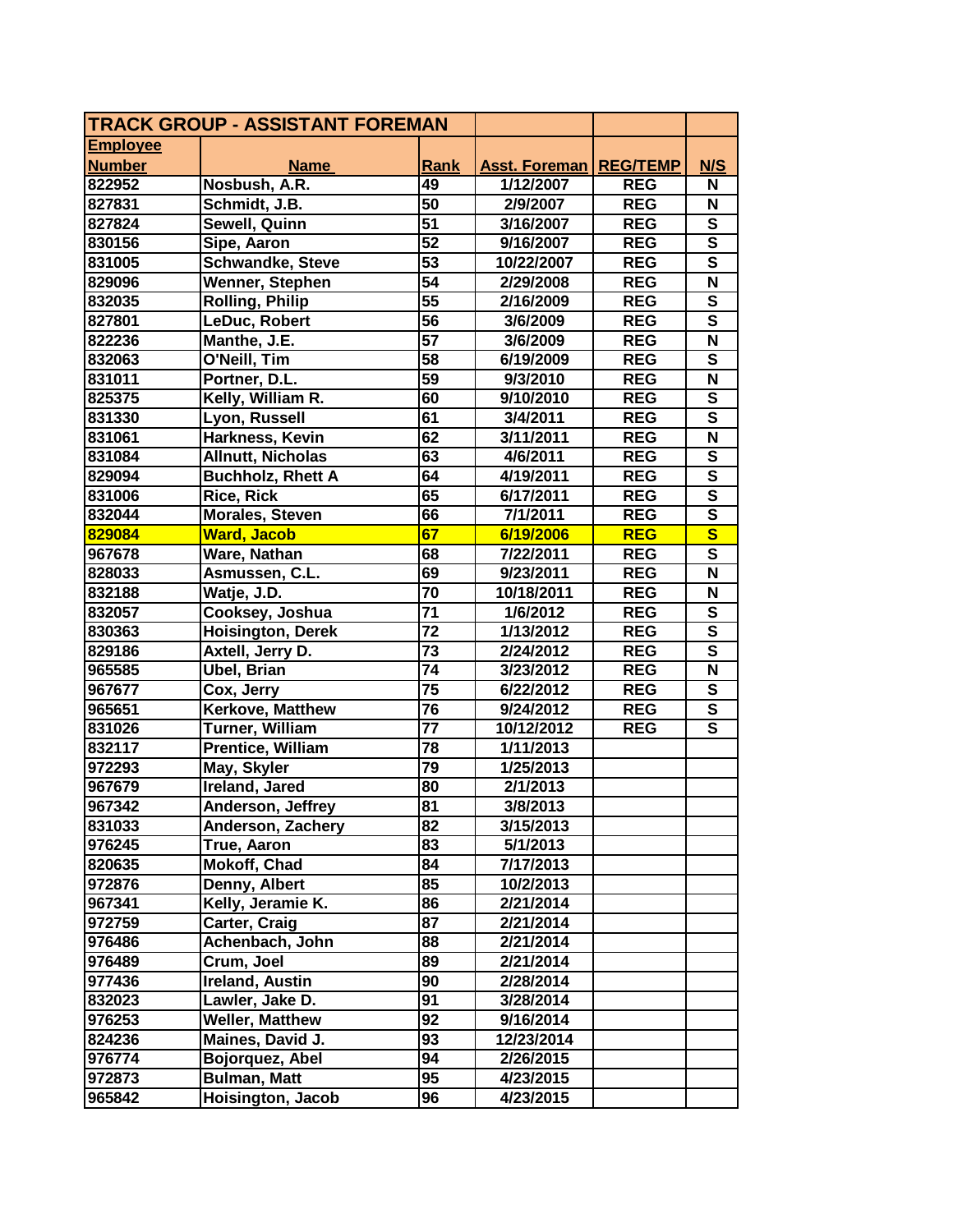| <b>TRACK GROUP - ASSISTANT FOREMAN</b> |                             |      |                                 |     |
|----------------------------------------|-----------------------------|------|---------------------------------|-----|
| <b>Employee</b>                        |                             |      |                                 |     |
| <b>Number</b>                          | <b>Name</b>                 | Rank | <b>Asst. Foreman   REG/TEMP</b> | N/S |
| 977436                                 | <b>Ireland, Austin</b>      | 97   | 5/1/2015                        |     |
| 1002879                                | Ringen, William             | 98   | 9/4/2015                        |     |
| 972756                                 | Kraus, Jonathan             | 99   | 10/7/2015                       |     |
| 1003640                                | Duff, Tyson                 | 100  | 10/7/2015                       |     |
| 1003810                                | Hatcher, Brody              | 101  | 10/28/2015                      |     |
| 965843                                 | Mezera, Cody                | 102  | 11/11/2015                      |     |
| 1004034                                | <b>Krueger, Myles</b>       | 103  | 1/21/2016                       |     |
| 977079                                 | Dockum, Isaac               | 104  | 1/28/2016                       |     |
| 1004695                                | <b>Staley, Lawrence</b>     | 105  | 5/20/2016                       |     |
| 831325                                 | Faur, Bryan                 | 106  | 5/31/2016                       |     |
| 824498                                 | Jeffries, Daniel            | 107  | 6/8/2016                        |     |
| 979513                                 | <b>Billmeyer, Tad</b>       | 108  | 7/14/2016                       |     |
| 1004660                                | <b>Ballanger, Lincoln</b>   | 109  | 8/9/2016                        |     |
| 824225                                 | Graves, Leonard             | 110  | 9/6/2016                        |     |
| 1003805                                | Wallin, Nathan              | 111  | 10/18/2016                      |     |
| 831046                                 | <b>Haley, Thomas</b>        | 112  | 10/26/2016                      |     |
| 1004147                                | Duerksen, Zachary           | 113  | 10/26/2016                      |     |
| 976237                                 | Glosser, Roy                | 114  | 11/3/2016                       |     |
| 1003809                                | Mormann, Landon             | 115  | 11/29/2016                      |     |
| 1004554                                | Maluck, Joseph              | 116  | 1/11/2017                       |     |
| 977565                                 | Peacock, Cody               | 117  | 2/17/2017                       |     |
| 1005952                                | Savage, Jeremy              | 118  | 8/7/2017                        |     |
| 1005594                                | Hansen, Hugh                | 119  | 1/16/2018                       |     |
| 1004033                                | Claycamp, Jon               | 120  | 4/23/2018                       |     |
| 1005945                                | Heaney, Farren              | 121  | 7/6/2018                        |     |
| 1009865                                | <b>Ulrich, Justin</b>       | 122  | 8/28/2018                       |     |
| 1009861                                | Bassett, Ryan               | 123  | 8/28/2018                       |     |
| 967266                                 | Nave, Jason                 | 124  | 10/12/2018                      |     |
| 1008723                                | Pohlman, Kriston            | 125  | 10/12/2018                      |     |
| 1005700                                | Streitmatter, Joshua        | 126  | 12/11/2018                      |     |
| 1007934                                | Schneider, Dru              | 127  | 1/2/2019                        |     |
| 1010385                                | Wilde, Tyler                | 128  | 1/2/2019                        |     |
| 1009986                                | Hueffmeier, Michael         | 129  | 1/9/2019                        |     |
| 1007896                                | Lovel, William              | 130  | 3/8/2019                        |     |
| 1010371                                | Grant, Angela               | 131  | 3/8/2019                        |     |
| 1009472                                | Folsom, Laen                | 132  | 4/3/2019                        |     |
| 1010851                                | Vasquez, Kevin              | 133  | 6/5/2019                        |     |
| 1007592                                | <b>Walton, Michael</b>      | 134  | 10/9/2019                       |     |
| 1011309                                | Sorensen, Brandon           | 135  | 3/20/2020                       |     |
| 1012396                                | <b>Campbell, Robert</b>     | 136  | 3/20/2020                       |     |
| 1005949                                | Rowe, Travis                | 137  | 4/13/2020                       |     |
| 1012114                                | <b>Brouhard, Shane</b>      | 138  | 5/11/2020                       |     |
| 1012614                                | Lendt, Kyle                 | 139  | 6/8/2020                        |     |
| 1009468                                | Quinn, Zachary              | 140  | 6/23/2020                       |     |
| 1012403                                | <b>Richards, Christoper</b> | 141  | 7/1/2020                        |     |
| 1014904                                | Fortmann, Terry             | 142  | 7/15/2020                       |     |
| 1006054                                | Diehl, Jacob                | 143  | 9/11/2020                       |     |
| 1007529                                | Baraks, Jeffrey             | 144  | 10/28/2020                      |     |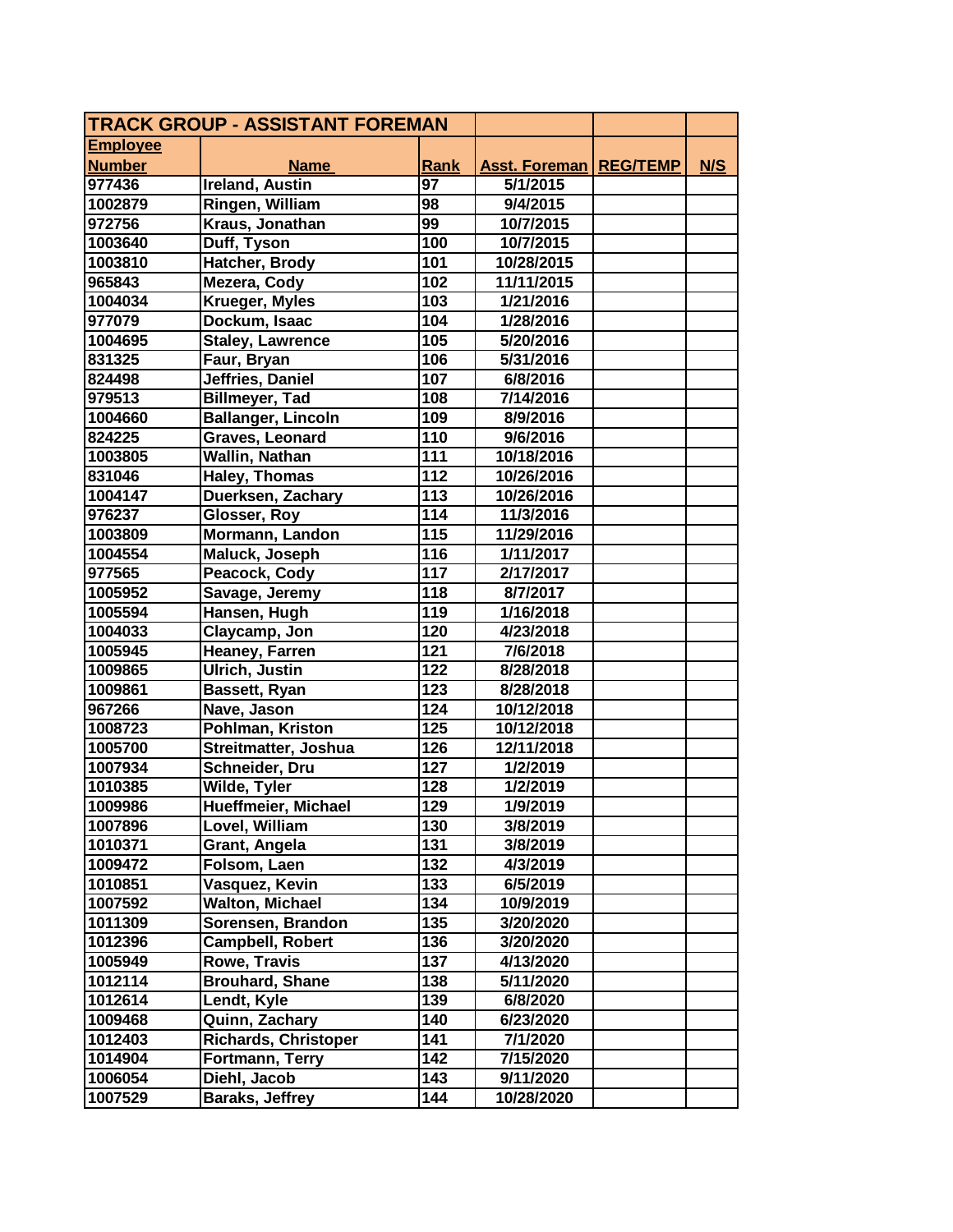| <b>TRACK GROUP - ASSISTANT FOREMAN</b> |                          |      |                                 |     |
|----------------------------------------|--------------------------|------|---------------------------------|-----|
| <b>Employee</b>                        |                          |      |                                 |     |
| <b>Number</b>                          | <b>Name</b>              | Rank | <b>Asst. Foreman   REG/TEMP</b> | N/S |
| 1012383                                | Moss, Toby               | 145  | 10/28/2020                      |     |
| 1014859                                | Volden, Scott            | 146  | 10/28/2020                      |     |
| 1009537                                | <b>Cochrane, Andrew</b>  | 147  | 12/9/2020                       |     |
| 1007590                                | Williams, Ryan           | 148  | 12/29/2020                      |     |
| 1010671                                | <b>Lundt, Dustin</b>     | 149  | 1/21/2021                       |     |
| 1015299                                | Greve, Jeremy            | 150  | 1/21/2021                       |     |
| 1007160                                | <b>Merrill, Bradley</b>  | 151  | 2/8/2021                        |     |
| 1018415                                | <b>Houston, Curtis</b>   | 152  | 4/30/2021                       |     |
| 1019057                                | Martinez, Geraldo        | 153  | 4/30/2021                       |     |
| 1019065                                | Foster, Brent            | 154  | 4/30/2021                       |     |
| 1019058                                | Miller, Michael          | 155  | 5/21/2021                       |     |
| 1020176                                | Ayers, Kyle              | 156  | 7/7/2021                        |     |
| 1009862                                | Gallagher, Ryan          | 157  | 7/14/2021                       |     |
| 1012388                                | Miller, Solomon          | 158  | 7/14/2021                       |     |
| 1018416                                | Hillery, Tyler           | 159  | 7/14/2021                       |     |
| 972315                                 | Jacob, Shane             | 160  | 7/28/2021                       |     |
| 1015265                                | Kruse, Alex              | 161  | 10/5/2021                       |     |
| 1021540                                | Hansel, Matthew          | 162  | 10/26/2021                      |     |
| 1024457                                | <b>Garrison, Zachory</b> | 163  | 12/16/2021                      |     |
| 1009870                                | <b>Stark, Tanner</b>     | 164  | 12/9/2021                       |     |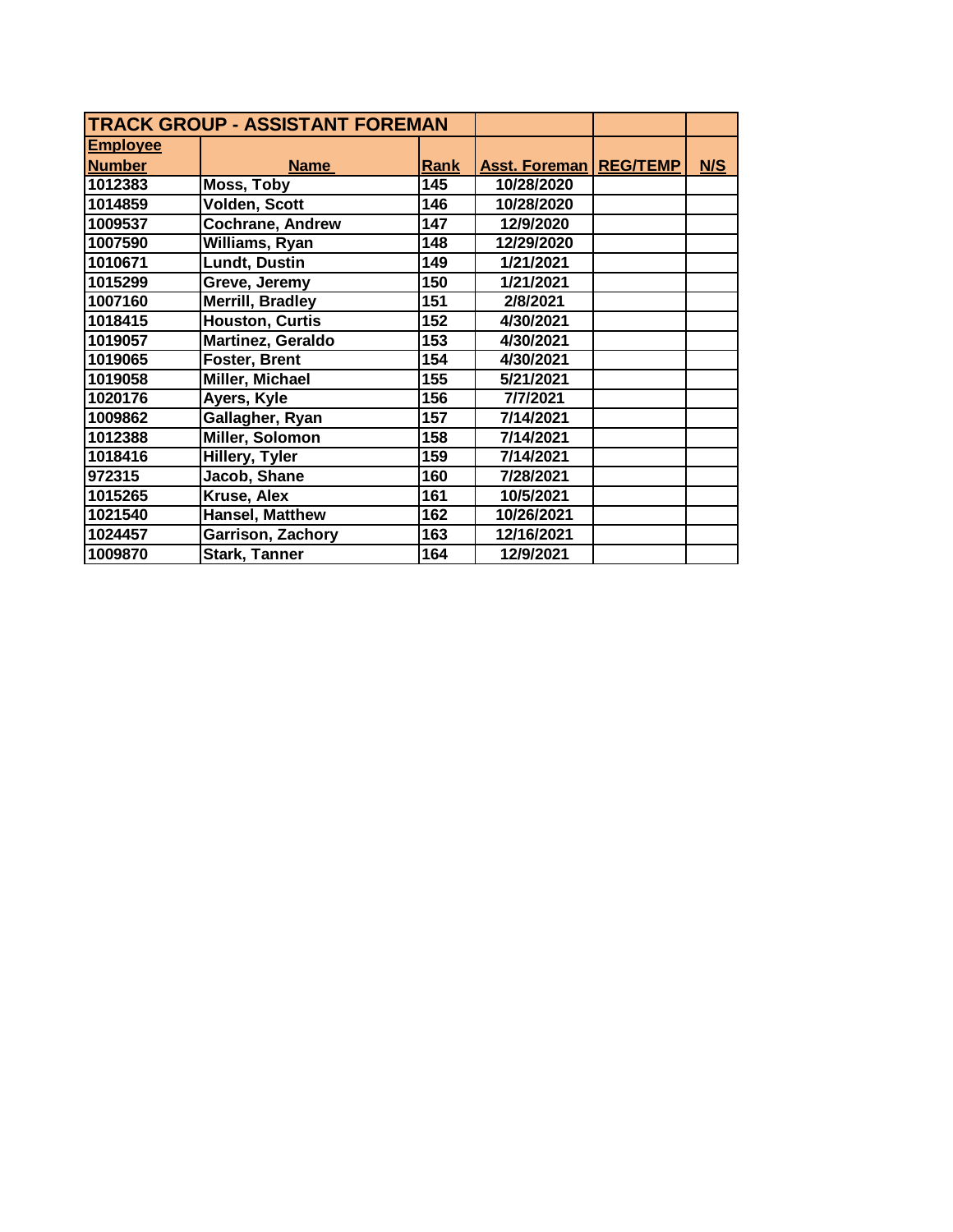| <b>Employee</b><br>N/S<br><b>Number</b><br><b>Rank</b><br><b>Laborer</b><br><b>REG/TEMP</b><br><b>Name</b><br>Block, B.J.<br>1<br>6/12/1978<br><b>REG</b><br>N<br>820128<br>$\overline{\mathbf{2}}$<br>${\bf S}$<br>Wagner, Gary J.<br>6/28/1979<br><b>REG</b><br>824084<br>Chipps, John M.<br>$\overline{\mathbf{3}}$<br>$\overline{\mathbf{s}}$<br>1/16/1980<br><b>REG</b><br>824245<br>$\overline{\mathsf{s}}$<br>$\overline{\mathbf{4}}$<br>Vonderhaar, Robie L.<br>824150<br>6/10/1980<br><b>REG</b><br>$\overline{5}$<br>$\overline{\mathsf{s}}$<br>824333<br>Hoffman, Allen, M.<br>10/13/1980<br><b>REG</b><br>$\overline{\mathsf{s}}$<br>$\overline{\mathbf{6}}$<br>824076<br>Mitchell, Larry L.<br>1/14/1981<br><b>REG</b><br>$\overline{\mathsf{s}}$<br>$\overline{\mathbf{7}}$<br>824099<br>Cunningham, Troy J.<br>6/1/1981<br><b>REG</b><br>8<br>N<br>820124<br>Maxon, K.I.<br>10/16/1986<br><b>REG</b><br>$\overline{9}$<br>Maines, David J.<br><b>REG</b><br>S<br>824236<br>11/7/1988<br>$\overline{\mathbf{s}}$<br>10<br>824225<br>Graves, Leonard L.<br><b>REG</b><br>5/24/1990<br>$\overline{\mathbf{s}}$<br>11<br>824327<br>Ferris, Mark A.<br>6/4/1990<br><b>REG</b><br>$\overline{\mathbf{s}}$<br>Goffinet, Thomas P.<br>12<br>10/10/1990<br><b>REG</b><br>824330<br>$\overline{\mathsf{s}}$<br>Gee, Mark C.<br>13<br>824232<br>4/29/1991<br><b>REG</b><br>$\overline{\mathbf{s}}$<br>14<br>Coordes, Craig A.<br><b>REG</b><br>824290<br>6/11/1991<br>15<br>$\mathbf{s}$<br>Monroe, Kevin L.<br>9/16/1992<br><b>REG</b><br>825050<br>16<br>N<br>820517<br>Koberg, R.E.<br>4/16/1993<br><b>REG</b><br>$\overline{17}$<br>Maxon, K.A.<br>N<br>820622<br>5/24/1993<br><b>REG</b><br>$\overline{\mathbf{s}}$<br>18<br>Walker, Joseph A.<br>10/11/1993<br><b>REG</b><br>824181<br>$\boldsymbol{\mathsf{N}}$<br>820635<br>Mokoff, Chad<br>19<br>10/16/1993<br><b>REG</b><br>$\overline{\mathbf{s}}$<br>824218<br><b>Wold, Bruce B.</b><br>20<br>6/6/1994<br><b>REG</b><br>21<br>N<br>820639<br>Dahl, E.P.<br>6/17/1994<br><b>REG</b><br>22<br>820693<br>Stark, J.A.<br>5/1/1995<br><b>REG</b><br>N<br>23<br>N<br>820892<br>Ogden, C.J.<br>11/1/1996<br><b>REG</b><br>24<br><b>REG</b><br>N<br>820901<br>Camp, K.B.<br>12/1/1996<br>25<br>N<br>Sundet, J.D.<br>4/28/1997<br><b>REG</b><br>820926<br>26<br>820928<br>Shifflet, B.D.<br>5/22/1997<br><b>REG</b><br>N<br>$\overline{27}$<br>${\bf S}$<br>Hernandez, Martin<br>6/5/1997<br><b>REG</b><br>824331<br>28<br>6/25/1997<br><b>REG</b><br>N<br>820936<br>Lynn, Brian<br>Thulen, Jonathan J.<br>$\overline{29}$<br>S<br>824900<br>7/8/1997<br><b>REG</b><br>$\overline{\mathsf{s}}$<br>30<br>824335<br>Legel Jr., Jerry G.<br>7/8/1997<br><b>REG</b><br>$\overline{\mathsf{s}}$<br>31<br>825244<br>Koser, Paul L.<br>7/8/1997<br><b>REG</b><br>$\overline{\mathsf{s}}$<br>32<br>825375<br>Kelly, William R.<br>7/24/1997<br><b>REG</b><br>$\overline{\mathsf{s}}$<br>33<br>824334<br>Koser, Steven R.<br>4/20/1998<br><b>REG</b><br>34<br>824572<br>Hill, Remington<br><b>REG</b><br>S<br>4/20/1998<br>35<br>824184<br>White, Jerry R.<br><b>REG</b><br>S<br>8/4/1998<br>Petersen, Shane M.<br><b>REG</b><br>${\bf S}$<br>825830<br>36<br>4/13/1999<br>Manthe, J.E.<br>37<br><b>REG</b><br>N<br>822236<br>12/28/2001<br>$\mathbf{s}$<br>Walker, Marvin R.<br>38<br>2/25/2002<br><b>REG</b><br>824121<br>39<br>N<br>Legare, D.R.<br>5/24/2002<br><b>REG</b><br>822892<br>Hesse, R.E.<br>40<br><b>REG</b><br>822893<br>10/4/2002<br>N<br>41<br>S<br>825943<br>Vento, Chris M.<br>3/7/2003<br><b>REG</b><br>42<br>${\bf S}$<br>Ferguson, Joel D.<br>3/31/2003<br><b>REG</b><br>826458<br>Root, D.J.<br>43<br>4/8/2003<br><b>REG</b><br>N<br>826557<br>${\bf S}$<br>Douglas, Kenneth A.<br>44<br><b>REG</b><br>823825<br>9/26/2003<br>45<br>Nosbush, A.R.<br>N<br>822952<br><b>REG</b><br>9/26/2003<br>Simmons, Richard B.<br>46<br>S<br>826440<br>12/5/2003<br><b>REG</b><br>827239<br>Greve, John J.<br>47<br>1/23/2004<br><b>REG</b><br>S | <b>TRACK GROUP - LABORER</b> |              |    |           |            |   |
|------------------------------------------------------------------------------------------------------------------------------------------------------------------------------------------------------------------------------------------------------------------------------------------------------------------------------------------------------------------------------------------------------------------------------------------------------------------------------------------------------------------------------------------------------------------------------------------------------------------------------------------------------------------------------------------------------------------------------------------------------------------------------------------------------------------------------------------------------------------------------------------------------------------------------------------------------------------------------------------------------------------------------------------------------------------------------------------------------------------------------------------------------------------------------------------------------------------------------------------------------------------------------------------------------------------------------------------------------------------------------------------------------------------------------------------------------------------------------------------------------------------------------------------------------------------------------------------------------------------------------------------------------------------------------------------------------------------------------------------------------------------------------------------------------------------------------------------------------------------------------------------------------------------------------------------------------------------------------------------------------------------------------------------------------------------------------------------------------------------------------------------------------------------------------------------------------------------------------------------------------------------------------------------------------------------------------------------------------------------------------------------------------------------------------------------------------------------------------------------------------------------------------------------------------------------------------------------------------------------------------------------------------------------------------------------------------------------------------------------------------------------------------------------------------------------------------------------------------------------------------------------------------------------------------------------------------------------------------------------------------------------------------------------------------------------------------------------------------------------------------------------------------------------------------------------------------------------------------------------------------------------------------------------------------------------------------------------------------------------------------------------------------------------------------------------------------------------------------------------------------------------------------------------------------------------------------------------------------------------------------------------------------------------------------------------------------------------------------------------------------------------------------------------------------------------------------------------------------------------------------------------------------------------------------------------------------------------------------------------------------------|------------------------------|--------------|----|-----------|------------|---|
|                                                                                                                                                                                                                                                                                                                                                                                                                                                                                                                                                                                                                                                                                                                                                                                                                                                                                                                                                                                                                                                                                                                                                                                                                                                                                                                                                                                                                                                                                                                                                                                                                                                                                                                                                                                                                                                                                                                                                                                                                                                                                                                                                                                                                                                                                                                                                                                                                                                                                                                                                                                                                                                                                                                                                                                                                                                                                                                                                                                                                                                                                                                                                                                                                                                                                                                                                                                                                                                                                                                                                                                                                                                                                                                                                                                                                                                                                                                                                                                                            |                              |              |    |           |            |   |
|                                                                                                                                                                                                                                                                                                                                                                                                                                                                                                                                                                                                                                                                                                                                                                                                                                                                                                                                                                                                                                                                                                                                                                                                                                                                                                                                                                                                                                                                                                                                                                                                                                                                                                                                                                                                                                                                                                                                                                                                                                                                                                                                                                                                                                                                                                                                                                                                                                                                                                                                                                                                                                                                                                                                                                                                                                                                                                                                                                                                                                                                                                                                                                                                                                                                                                                                                                                                                                                                                                                                                                                                                                                                                                                                                                                                                                                                                                                                                                                                            |                              |              |    |           |            |   |
|                                                                                                                                                                                                                                                                                                                                                                                                                                                                                                                                                                                                                                                                                                                                                                                                                                                                                                                                                                                                                                                                                                                                                                                                                                                                                                                                                                                                                                                                                                                                                                                                                                                                                                                                                                                                                                                                                                                                                                                                                                                                                                                                                                                                                                                                                                                                                                                                                                                                                                                                                                                                                                                                                                                                                                                                                                                                                                                                                                                                                                                                                                                                                                                                                                                                                                                                                                                                                                                                                                                                                                                                                                                                                                                                                                                                                                                                                                                                                                                                            |                              |              |    |           |            |   |
|                                                                                                                                                                                                                                                                                                                                                                                                                                                                                                                                                                                                                                                                                                                                                                                                                                                                                                                                                                                                                                                                                                                                                                                                                                                                                                                                                                                                                                                                                                                                                                                                                                                                                                                                                                                                                                                                                                                                                                                                                                                                                                                                                                                                                                                                                                                                                                                                                                                                                                                                                                                                                                                                                                                                                                                                                                                                                                                                                                                                                                                                                                                                                                                                                                                                                                                                                                                                                                                                                                                                                                                                                                                                                                                                                                                                                                                                                                                                                                                                            |                              |              |    |           |            |   |
|                                                                                                                                                                                                                                                                                                                                                                                                                                                                                                                                                                                                                                                                                                                                                                                                                                                                                                                                                                                                                                                                                                                                                                                                                                                                                                                                                                                                                                                                                                                                                                                                                                                                                                                                                                                                                                                                                                                                                                                                                                                                                                                                                                                                                                                                                                                                                                                                                                                                                                                                                                                                                                                                                                                                                                                                                                                                                                                                                                                                                                                                                                                                                                                                                                                                                                                                                                                                                                                                                                                                                                                                                                                                                                                                                                                                                                                                                                                                                                                                            |                              |              |    |           |            |   |
|                                                                                                                                                                                                                                                                                                                                                                                                                                                                                                                                                                                                                                                                                                                                                                                                                                                                                                                                                                                                                                                                                                                                                                                                                                                                                                                                                                                                                                                                                                                                                                                                                                                                                                                                                                                                                                                                                                                                                                                                                                                                                                                                                                                                                                                                                                                                                                                                                                                                                                                                                                                                                                                                                                                                                                                                                                                                                                                                                                                                                                                                                                                                                                                                                                                                                                                                                                                                                                                                                                                                                                                                                                                                                                                                                                                                                                                                                                                                                                                                            |                              |              |    |           |            |   |
|                                                                                                                                                                                                                                                                                                                                                                                                                                                                                                                                                                                                                                                                                                                                                                                                                                                                                                                                                                                                                                                                                                                                                                                                                                                                                                                                                                                                                                                                                                                                                                                                                                                                                                                                                                                                                                                                                                                                                                                                                                                                                                                                                                                                                                                                                                                                                                                                                                                                                                                                                                                                                                                                                                                                                                                                                                                                                                                                                                                                                                                                                                                                                                                                                                                                                                                                                                                                                                                                                                                                                                                                                                                                                                                                                                                                                                                                                                                                                                                                            |                              |              |    |           |            |   |
|                                                                                                                                                                                                                                                                                                                                                                                                                                                                                                                                                                                                                                                                                                                                                                                                                                                                                                                                                                                                                                                                                                                                                                                                                                                                                                                                                                                                                                                                                                                                                                                                                                                                                                                                                                                                                                                                                                                                                                                                                                                                                                                                                                                                                                                                                                                                                                                                                                                                                                                                                                                                                                                                                                                                                                                                                                                                                                                                                                                                                                                                                                                                                                                                                                                                                                                                                                                                                                                                                                                                                                                                                                                                                                                                                                                                                                                                                                                                                                                                            |                              |              |    |           |            |   |
|                                                                                                                                                                                                                                                                                                                                                                                                                                                                                                                                                                                                                                                                                                                                                                                                                                                                                                                                                                                                                                                                                                                                                                                                                                                                                                                                                                                                                                                                                                                                                                                                                                                                                                                                                                                                                                                                                                                                                                                                                                                                                                                                                                                                                                                                                                                                                                                                                                                                                                                                                                                                                                                                                                                                                                                                                                                                                                                                                                                                                                                                                                                                                                                                                                                                                                                                                                                                                                                                                                                                                                                                                                                                                                                                                                                                                                                                                                                                                                                                            |                              |              |    |           |            |   |
|                                                                                                                                                                                                                                                                                                                                                                                                                                                                                                                                                                                                                                                                                                                                                                                                                                                                                                                                                                                                                                                                                                                                                                                                                                                                                                                                                                                                                                                                                                                                                                                                                                                                                                                                                                                                                                                                                                                                                                                                                                                                                                                                                                                                                                                                                                                                                                                                                                                                                                                                                                                                                                                                                                                                                                                                                                                                                                                                                                                                                                                                                                                                                                                                                                                                                                                                                                                                                                                                                                                                                                                                                                                                                                                                                                                                                                                                                                                                                                                                            |                              |              |    |           |            |   |
|                                                                                                                                                                                                                                                                                                                                                                                                                                                                                                                                                                                                                                                                                                                                                                                                                                                                                                                                                                                                                                                                                                                                                                                                                                                                                                                                                                                                                                                                                                                                                                                                                                                                                                                                                                                                                                                                                                                                                                                                                                                                                                                                                                                                                                                                                                                                                                                                                                                                                                                                                                                                                                                                                                                                                                                                                                                                                                                                                                                                                                                                                                                                                                                                                                                                                                                                                                                                                                                                                                                                                                                                                                                                                                                                                                                                                                                                                                                                                                                                            |                              |              |    |           |            |   |
|                                                                                                                                                                                                                                                                                                                                                                                                                                                                                                                                                                                                                                                                                                                                                                                                                                                                                                                                                                                                                                                                                                                                                                                                                                                                                                                                                                                                                                                                                                                                                                                                                                                                                                                                                                                                                                                                                                                                                                                                                                                                                                                                                                                                                                                                                                                                                                                                                                                                                                                                                                                                                                                                                                                                                                                                                                                                                                                                                                                                                                                                                                                                                                                                                                                                                                                                                                                                                                                                                                                                                                                                                                                                                                                                                                                                                                                                                                                                                                                                            |                              |              |    |           |            |   |
|                                                                                                                                                                                                                                                                                                                                                                                                                                                                                                                                                                                                                                                                                                                                                                                                                                                                                                                                                                                                                                                                                                                                                                                                                                                                                                                                                                                                                                                                                                                                                                                                                                                                                                                                                                                                                                                                                                                                                                                                                                                                                                                                                                                                                                                                                                                                                                                                                                                                                                                                                                                                                                                                                                                                                                                                                                                                                                                                                                                                                                                                                                                                                                                                                                                                                                                                                                                                                                                                                                                                                                                                                                                                                                                                                                                                                                                                                                                                                                                                            |                              |              |    |           |            |   |
|                                                                                                                                                                                                                                                                                                                                                                                                                                                                                                                                                                                                                                                                                                                                                                                                                                                                                                                                                                                                                                                                                                                                                                                                                                                                                                                                                                                                                                                                                                                                                                                                                                                                                                                                                                                                                                                                                                                                                                                                                                                                                                                                                                                                                                                                                                                                                                                                                                                                                                                                                                                                                                                                                                                                                                                                                                                                                                                                                                                                                                                                                                                                                                                                                                                                                                                                                                                                                                                                                                                                                                                                                                                                                                                                                                                                                                                                                                                                                                                                            |                              |              |    |           |            |   |
|                                                                                                                                                                                                                                                                                                                                                                                                                                                                                                                                                                                                                                                                                                                                                                                                                                                                                                                                                                                                                                                                                                                                                                                                                                                                                                                                                                                                                                                                                                                                                                                                                                                                                                                                                                                                                                                                                                                                                                                                                                                                                                                                                                                                                                                                                                                                                                                                                                                                                                                                                                                                                                                                                                                                                                                                                                                                                                                                                                                                                                                                                                                                                                                                                                                                                                                                                                                                                                                                                                                                                                                                                                                                                                                                                                                                                                                                                                                                                                                                            |                              |              |    |           |            |   |
|                                                                                                                                                                                                                                                                                                                                                                                                                                                                                                                                                                                                                                                                                                                                                                                                                                                                                                                                                                                                                                                                                                                                                                                                                                                                                                                                                                                                                                                                                                                                                                                                                                                                                                                                                                                                                                                                                                                                                                                                                                                                                                                                                                                                                                                                                                                                                                                                                                                                                                                                                                                                                                                                                                                                                                                                                                                                                                                                                                                                                                                                                                                                                                                                                                                                                                                                                                                                                                                                                                                                                                                                                                                                                                                                                                                                                                                                                                                                                                                                            |                              |              |    |           |            |   |
|                                                                                                                                                                                                                                                                                                                                                                                                                                                                                                                                                                                                                                                                                                                                                                                                                                                                                                                                                                                                                                                                                                                                                                                                                                                                                                                                                                                                                                                                                                                                                                                                                                                                                                                                                                                                                                                                                                                                                                                                                                                                                                                                                                                                                                                                                                                                                                                                                                                                                                                                                                                                                                                                                                                                                                                                                                                                                                                                                                                                                                                                                                                                                                                                                                                                                                                                                                                                                                                                                                                                                                                                                                                                                                                                                                                                                                                                                                                                                                                                            |                              |              |    |           |            |   |
|                                                                                                                                                                                                                                                                                                                                                                                                                                                                                                                                                                                                                                                                                                                                                                                                                                                                                                                                                                                                                                                                                                                                                                                                                                                                                                                                                                                                                                                                                                                                                                                                                                                                                                                                                                                                                                                                                                                                                                                                                                                                                                                                                                                                                                                                                                                                                                                                                                                                                                                                                                                                                                                                                                                                                                                                                                                                                                                                                                                                                                                                                                                                                                                                                                                                                                                                                                                                                                                                                                                                                                                                                                                                                                                                                                                                                                                                                                                                                                                                            |                              |              |    |           |            |   |
|                                                                                                                                                                                                                                                                                                                                                                                                                                                                                                                                                                                                                                                                                                                                                                                                                                                                                                                                                                                                                                                                                                                                                                                                                                                                                                                                                                                                                                                                                                                                                                                                                                                                                                                                                                                                                                                                                                                                                                                                                                                                                                                                                                                                                                                                                                                                                                                                                                                                                                                                                                                                                                                                                                                                                                                                                                                                                                                                                                                                                                                                                                                                                                                                                                                                                                                                                                                                                                                                                                                                                                                                                                                                                                                                                                                                                                                                                                                                                                                                            |                              |              |    |           |            |   |
|                                                                                                                                                                                                                                                                                                                                                                                                                                                                                                                                                                                                                                                                                                                                                                                                                                                                                                                                                                                                                                                                                                                                                                                                                                                                                                                                                                                                                                                                                                                                                                                                                                                                                                                                                                                                                                                                                                                                                                                                                                                                                                                                                                                                                                                                                                                                                                                                                                                                                                                                                                                                                                                                                                                                                                                                                                                                                                                                                                                                                                                                                                                                                                                                                                                                                                                                                                                                                                                                                                                                                                                                                                                                                                                                                                                                                                                                                                                                                                                                            |                              |              |    |           |            |   |
|                                                                                                                                                                                                                                                                                                                                                                                                                                                                                                                                                                                                                                                                                                                                                                                                                                                                                                                                                                                                                                                                                                                                                                                                                                                                                                                                                                                                                                                                                                                                                                                                                                                                                                                                                                                                                                                                                                                                                                                                                                                                                                                                                                                                                                                                                                                                                                                                                                                                                                                                                                                                                                                                                                                                                                                                                                                                                                                                                                                                                                                                                                                                                                                                                                                                                                                                                                                                                                                                                                                                                                                                                                                                                                                                                                                                                                                                                                                                                                                                            |                              |              |    |           |            |   |
|                                                                                                                                                                                                                                                                                                                                                                                                                                                                                                                                                                                                                                                                                                                                                                                                                                                                                                                                                                                                                                                                                                                                                                                                                                                                                                                                                                                                                                                                                                                                                                                                                                                                                                                                                                                                                                                                                                                                                                                                                                                                                                                                                                                                                                                                                                                                                                                                                                                                                                                                                                                                                                                                                                                                                                                                                                                                                                                                                                                                                                                                                                                                                                                                                                                                                                                                                                                                                                                                                                                                                                                                                                                                                                                                                                                                                                                                                                                                                                                                            |                              |              |    |           |            |   |
|                                                                                                                                                                                                                                                                                                                                                                                                                                                                                                                                                                                                                                                                                                                                                                                                                                                                                                                                                                                                                                                                                                                                                                                                                                                                                                                                                                                                                                                                                                                                                                                                                                                                                                                                                                                                                                                                                                                                                                                                                                                                                                                                                                                                                                                                                                                                                                                                                                                                                                                                                                                                                                                                                                                                                                                                                                                                                                                                                                                                                                                                                                                                                                                                                                                                                                                                                                                                                                                                                                                                                                                                                                                                                                                                                                                                                                                                                                                                                                                                            |                              |              |    |           |            |   |
|                                                                                                                                                                                                                                                                                                                                                                                                                                                                                                                                                                                                                                                                                                                                                                                                                                                                                                                                                                                                                                                                                                                                                                                                                                                                                                                                                                                                                                                                                                                                                                                                                                                                                                                                                                                                                                                                                                                                                                                                                                                                                                                                                                                                                                                                                                                                                                                                                                                                                                                                                                                                                                                                                                                                                                                                                                                                                                                                                                                                                                                                                                                                                                                                                                                                                                                                                                                                                                                                                                                                                                                                                                                                                                                                                                                                                                                                                                                                                                                                            |                              |              |    |           |            |   |
|                                                                                                                                                                                                                                                                                                                                                                                                                                                                                                                                                                                                                                                                                                                                                                                                                                                                                                                                                                                                                                                                                                                                                                                                                                                                                                                                                                                                                                                                                                                                                                                                                                                                                                                                                                                                                                                                                                                                                                                                                                                                                                                                                                                                                                                                                                                                                                                                                                                                                                                                                                                                                                                                                                                                                                                                                                                                                                                                                                                                                                                                                                                                                                                                                                                                                                                                                                                                                                                                                                                                                                                                                                                                                                                                                                                                                                                                                                                                                                                                            |                              |              |    |           |            |   |
|                                                                                                                                                                                                                                                                                                                                                                                                                                                                                                                                                                                                                                                                                                                                                                                                                                                                                                                                                                                                                                                                                                                                                                                                                                                                                                                                                                                                                                                                                                                                                                                                                                                                                                                                                                                                                                                                                                                                                                                                                                                                                                                                                                                                                                                                                                                                                                                                                                                                                                                                                                                                                                                                                                                                                                                                                                                                                                                                                                                                                                                                                                                                                                                                                                                                                                                                                                                                                                                                                                                                                                                                                                                                                                                                                                                                                                                                                                                                                                                                            |                              |              |    |           |            |   |
|                                                                                                                                                                                                                                                                                                                                                                                                                                                                                                                                                                                                                                                                                                                                                                                                                                                                                                                                                                                                                                                                                                                                                                                                                                                                                                                                                                                                                                                                                                                                                                                                                                                                                                                                                                                                                                                                                                                                                                                                                                                                                                                                                                                                                                                                                                                                                                                                                                                                                                                                                                                                                                                                                                                                                                                                                                                                                                                                                                                                                                                                                                                                                                                                                                                                                                                                                                                                                                                                                                                                                                                                                                                                                                                                                                                                                                                                                                                                                                                                            |                              |              |    |           |            |   |
|                                                                                                                                                                                                                                                                                                                                                                                                                                                                                                                                                                                                                                                                                                                                                                                                                                                                                                                                                                                                                                                                                                                                                                                                                                                                                                                                                                                                                                                                                                                                                                                                                                                                                                                                                                                                                                                                                                                                                                                                                                                                                                                                                                                                                                                                                                                                                                                                                                                                                                                                                                                                                                                                                                                                                                                                                                                                                                                                                                                                                                                                                                                                                                                                                                                                                                                                                                                                                                                                                                                                                                                                                                                                                                                                                                                                                                                                                                                                                                                                            |                              |              |    |           |            |   |
|                                                                                                                                                                                                                                                                                                                                                                                                                                                                                                                                                                                                                                                                                                                                                                                                                                                                                                                                                                                                                                                                                                                                                                                                                                                                                                                                                                                                                                                                                                                                                                                                                                                                                                                                                                                                                                                                                                                                                                                                                                                                                                                                                                                                                                                                                                                                                                                                                                                                                                                                                                                                                                                                                                                                                                                                                                                                                                                                                                                                                                                                                                                                                                                                                                                                                                                                                                                                                                                                                                                                                                                                                                                                                                                                                                                                                                                                                                                                                                                                            |                              |              |    |           |            |   |
|                                                                                                                                                                                                                                                                                                                                                                                                                                                                                                                                                                                                                                                                                                                                                                                                                                                                                                                                                                                                                                                                                                                                                                                                                                                                                                                                                                                                                                                                                                                                                                                                                                                                                                                                                                                                                                                                                                                                                                                                                                                                                                                                                                                                                                                                                                                                                                                                                                                                                                                                                                                                                                                                                                                                                                                                                                                                                                                                                                                                                                                                                                                                                                                                                                                                                                                                                                                                                                                                                                                                                                                                                                                                                                                                                                                                                                                                                                                                                                                                            |                              |              |    |           |            |   |
|                                                                                                                                                                                                                                                                                                                                                                                                                                                                                                                                                                                                                                                                                                                                                                                                                                                                                                                                                                                                                                                                                                                                                                                                                                                                                                                                                                                                                                                                                                                                                                                                                                                                                                                                                                                                                                                                                                                                                                                                                                                                                                                                                                                                                                                                                                                                                                                                                                                                                                                                                                                                                                                                                                                                                                                                                                                                                                                                                                                                                                                                                                                                                                                                                                                                                                                                                                                                                                                                                                                                                                                                                                                                                                                                                                                                                                                                                                                                                                                                            |                              |              |    |           |            |   |
|                                                                                                                                                                                                                                                                                                                                                                                                                                                                                                                                                                                                                                                                                                                                                                                                                                                                                                                                                                                                                                                                                                                                                                                                                                                                                                                                                                                                                                                                                                                                                                                                                                                                                                                                                                                                                                                                                                                                                                                                                                                                                                                                                                                                                                                                                                                                                                                                                                                                                                                                                                                                                                                                                                                                                                                                                                                                                                                                                                                                                                                                                                                                                                                                                                                                                                                                                                                                                                                                                                                                                                                                                                                                                                                                                                                                                                                                                                                                                                                                            |                              |              |    |           |            |   |
|                                                                                                                                                                                                                                                                                                                                                                                                                                                                                                                                                                                                                                                                                                                                                                                                                                                                                                                                                                                                                                                                                                                                                                                                                                                                                                                                                                                                                                                                                                                                                                                                                                                                                                                                                                                                                                                                                                                                                                                                                                                                                                                                                                                                                                                                                                                                                                                                                                                                                                                                                                                                                                                                                                                                                                                                                                                                                                                                                                                                                                                                                                                                                                                                                                                                                                                                                                                                                                                                                                                                                                                                                                                                                                                                                                                                                                                                                                                                                                                                            |                              |              |    |           |            |   |
|                                                                                                                                                                                                                                                                                                                                                                                                                                                                                                                                                                                                                                                                                                                                                                                                                                                                                                                                                                                                                                                                                                                                                                                                                                                                                                                                                                                                                                                                                                                                                                                                                                                                                                                                                                                                                                                                                                                                                                                                                                                                                                                                                                                                                                                                                                                                                                                                                                                                                                                                                                                                                                                                                                                                                                                                                                                                                                                                                                                                                                                                                                                                                                                                                                                                                                                                                                                                                                                                                                                                                                                                                                                                                                                                                                                                                                                                                                                                                                                                            |                              |              |    |           |            |   |
|                                                                                                                                                                                                                                                                                                                                                                                                                                                                                                                                                                                                                                                                                                                                                                                                                                                                                                                                                                                                                                                                                                                                                                                                                                                                                                                                                                                                                                                                                                                                                                                                                                                                                                                                                                                                                                                                                                                                                                                                                                                                                                                                                                                                                                                                                                                                                                                                                                                                                                                                                                                                                                                                                                                                                                                                                                                                                                                                                                                                                                                                                                                                                                                                                                                                                                                                                                                                                                                                                                                                                                                                                                                                                                                                                                                                                                                                                                                                                                                                            |                              |              |    |           |            |   |
|                                                                                                                                                                                                                                                                                                                                                                                                                                                                                                                                                                                                                                                                                                                                                                                                                                                                                                                                                                                                                                                                                                                                                                                                                                                                                                                                                                                                                                                                                                                                                                                                                                                                                                                                                                                                                                                                                                                                                                                                                                                                                                                                                                                                                                                                                                                                                                                                                                                                                                                                                                                                                                                                                                                                                                                                                                                                                                                                                                                                                                                                                                                                                                                                                                                                                                                                                                                                                                                                                                                                                                                                                                                                                                                                                                                                                                                                                                                                                                                                            |                              |              |    |           |            |   |
|                                                                                                                                                                                                                                                                                                                                                                                                                                                                                                                                                                                                                                                                                                                                                                                                                                                                                                                                                                                                                                                                                                                                                                                                                                                                                                                                                                                                                                                                                                                                                                                                                                                                                                                                                                                                                                                                                                                                                                                                                                                                                                                                                                                                                                                                                                                                                                                                                                                                                                                                                                                                                                                                                                                                                                                                                                                                                                                                                                                                                                                                                                                                                                                                                                                                                                                                                                                                                                                                                                                                                                                                                                                                                                                                                                                                                                                                                                                                                                                                            |                              |              |    |           |            |   |
|                                                                                                                                                                                                                                                                                                                                                                                                                                                                                                                                                                                                                                                                                                                                                                                                                                                                                                                                                                                                                                                                                                                                                                                                                                                                                                                                                                                                                                                                                                                                                                                                                                                                                                                                                                                                                                                                                                                                                                                                                                                                                                                                                                                                                                                                                                                                                                                                                                                                                                                                                                                                                                                                                                                                                                                                                                                                                                                                                                                                                                                                                                                                                                                                                                                                                                                                                                                                                                                                                                                                                                                                                                                                                                                                                                                                                                                                                                                                                                                                            |                              |              |    |           |            |   |
|                                                                                                                                                                                                                                                                                                                                                                                                                                                                                                                                                                                                                                                                                                                                                                                                                                                                                                                                                                                                                                                                                                                                                                                                                                                                                                                                                                                                                                                                                                                                                                                                                                                                                                                                                                                                                                                                                                                                                                                                                                                                                                                                                                                                                                                                                                                                                                                                                                                                                                                                                                                                                                                                                                                                                                                                                                                                                                                                                                                                                                                                                                                                                                                                                                                                                                                                                                                                                                                                                                                                                                                                                                                                                                                                                                                                                                                                                                                                                                                                            |                              |              |    |           |            |   |
|                                                                                                                                                                                                                                                                                                                                                                                                                                                                                                                                                                                                                                                                                                                                                                                                                                                                                                                                                                                                                                                                                                                                                                                                                                                                                                                                                                                                                                                                                                                                                                                                                                                                                                                                                                                                                                                                                                                                                                                                                                                                                                                                                                                                                                                                                                                                                                                                                                                                                                                                                                                                                                                                                                                                                                                                                                                                                                                                                                                                                                                                                                                                                                                                                                                                                                                                                                                                                                                                                                                                                                                                                                                                                                                                                                                                                                                                                                                                                                                                            |                              |              |    |           |            |   |
|                                                                                                                                                                                                                                                                                                                                                                                                                                                                                                                                                                                                                                                                                                                                                                                                                                                                                                                                                                                                                                                                                                                                                                                                                                                                                                                                                                                                                                                                                                                                                                                                                                                                                                                                                                                                                                                                                                                                                                                                                                                                                                                                                                                                                                                                                                                                                                                                                                                                                                                                                                                                                                                                                                                                                                                                                                                                                                                                                                                                                                                                                                                                                                                                                                                                                                                                                                                                                                                                                                                                                                                                                                                                                                                                                                                                                                                                                                                                                                                                            |                              |              |    |           |            |   |
|                                                                                                                                                                                                                                                                                                                                                                                                                                                                                                                                                                                                                                                                                                                                                                                                                                                                                                                                                                                                                                                                                                                                                                                                                                                                                                                                                                                                                                                                                                                                                                                                                                                                                                                                                                                                                                                                                                                                                                                                                                                                                                                                                                                                                                                                                                                                                                                                                                                                                                                                                                                                                                                                                                                                                                                                                                                                                                                                                                                                                                                                                                                                                                                                                                                                                                                                                                                                                                                                                                                                                                                                                                                                                                                                                                                                                                                                                                                                                                                                            |                              |              |    |           |            |   |
|                                                                                                                                                                                                                                                                                                                                                                                                                                                                                                                                                                                                                                                                                                                                                                                                                                                                                                                                                                                                                                                                                                                                                                                                                                                                                                                                                                                                                                                                                                                                                                                                                                                                                                                                                                                                                                                                                                                                                                                                                                                                                                                                                                                                                                                                                                                                                                                                                                                                                                                                                                                                                                                                                                                                                                                                                                                                                                                                                                                                                                                                                                                                                                                                                                                                                                                                                                                                                                                                                                                                                                                                                                                                                                                                                                                                                                                                                                                                                                                                            |                              |              |    |           |            |   |
|                                                                                                                                                                                                                                                                                                                                                                                                                                                                                                                                                                                                                                                                                                                                                                                                                                                                                                                                                                                                                                                                                                                                                                                                                                                                                                                                                                                                                                                                                                                                                                                                                                                                                                                                                                                                                                                                                                                                                                                                                                                                                                                                                                                                                                                                                                                                                                                                                                                                                                                                                                                                                                                                                                                                                                                                                                                                                                                                                                                                                                                                                                                                                                                                                                                                                                                                                                                                                                                                                                                                                                                                                                                                                                                                                                                                                                                                                                                                                                                                            |                              |              |    |           |            |   |
|                                                                                                                                                                                                                                                                                                                                                                                                                                                                                                                                                                                                                                                                                                                                                                                                                                                                                                                                                                                                                                                                                                                                                                                                                                                                                                                                                                                                                                                                                                                                                                                                                                                                                                                                                                                                                                                                                                                                                                                                                                                                                                                                                                                                                                                                                                                                                                                                                                                                                                                                                                                                                                                                                                                                                                                                                                                                                                                                                                                                                                                                                                                                                                                                                                                                                                                                                                                                                                                                                                                                                                                                                                                                                                                                                                                                                                                                                                                                                                                                            |                              |              |    |           |            |   |
|                                                                                                                                                                                                                                                                                                                                                                                                                                                                                                                                                                                                                                                                                                                                                                                                                                                                                                                                                                                                                                                                                                                                                                                                                                                                                                                                                                                                                                                                                                                                                                                                                                                                                                                                                                                                                                                                                                                                                                                                                                                                                                                                                                                                                                                                                                                                                                                                                                                                                                                                                                                                                                                                                                                                                                                                                                                                                                                                                                                                                                                                                                                                                                                                                                                                                                                                                                                                                                                                                                                                                                                                                                                                                                                                                                                                                                                                                                                                                                                                            |                              |              |    |           |            |   |
|                                                                                                                                                                                                                                                                                                                                                                                                                                                                                                                                                                                                                                                                                                                                                                                                                                                                                                                                                                                                                                                                                                                                                                                                                                                                                                                                                                                                                                                                                                                                                                                                                                                                                                                                                                                                                                                                                                                                                                                                                                                                                                                                                                                                                                                                                                                                                                                                                                                                                                                                                                                                                                                                                                                                                                                                                                                                                                                                                                                                                                                                                                                                                                                                                                                                                                                                                                                                                                                                                                                                                                                                                                                                                                                                                                                                                                                                                                                                                                                                            |                              |              |    |           |            |   |
|                                                                                                                                                                                                                                                                                                                                                                                                                                                                                                                                                                                                                                                                                                                                                                                                                                                                                                                                                                                                                                                                                                                                                                                                                                                                                                                                                                                                                                                                                                                                                                                                                                                                                                                                                                                                                                                                                                                                                                                                                                                                                                                                                                                                                                                                                                                                                                                                                                                                                                                                                                                                                                                                                                                                                                                                                                                                                                                                                                                                                                                                                                                                                                                                                                                                                                                                                                                                                                                                                                                                                                                                                                                                                                                                                                                                                                                                                                                                                                                                            |                              |              |    |           |            |   |
|                                                                                                                                                                                                                                                                                                                                                                                                                                                                                                                                                                                                                                                                                                                                                                                                                                                                                                                                                                                                                                                                                                                                                                                                                                                                                                                                                                                                                                                                                                                                                                                                                                                                                                                                                                                                                                                                                                                                                                                                                                                                                                                                                                                                                                                                                                                                                                                                                                                                                                                                                                                                                                                                                                                                                                                                                                                                                                                                                                                                                                                                                                                                                                                                                                                                                                                                                                                                                                                                                                                                                                                                                                                                                                                                                                                                                                                                                                                                                                                                            |                              |              |    |           |            |   |
|                                                                                                                                                                                                                                                                                                                                                                                                                                                                                                                                                                                                                                                                                                                                                                                                                                                                                                                                                                                                                                                                                                                                                                                                                                                                                                                                                                                                                                                                                                                                                                                                                                                                                                                                                                                                                                                                                                                                                                                                                                                                                                                                                                                                                                                                                                                                                                                                                                                                                                                                                                                                                                                                                                                                                                                                                                                                                                                                                                                                                                                                                                                                                                                                                                                                                                                                                                                                                                                                                                                                                                                                                                                                                                                                                                                                                                                                                                                                                                                                            | 826846                       | Nelson, T.L. | 48 | 4/16/2004 | <b>REG</b> | N |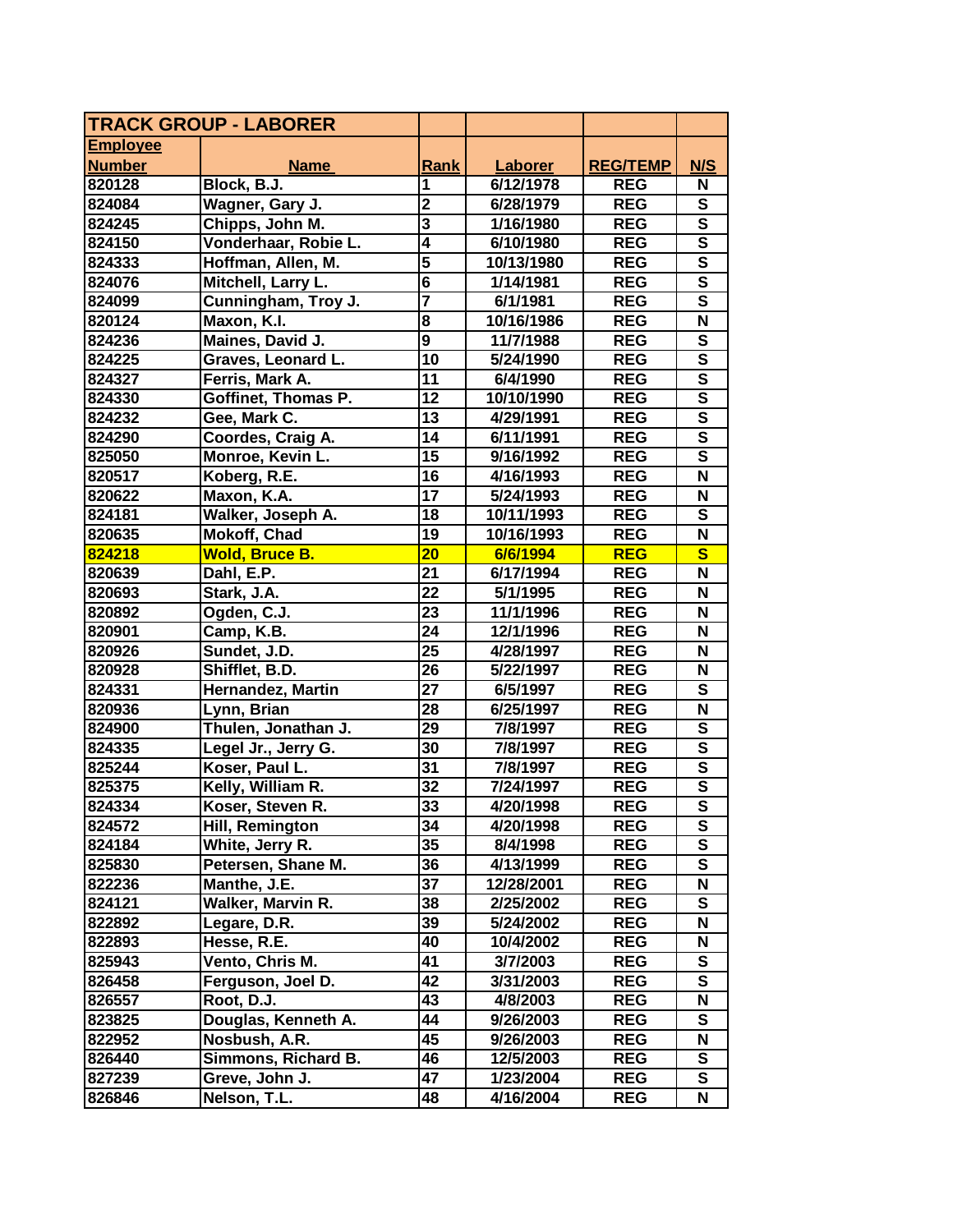| <b>TRACK GROUP - LABORER</b> |                          |                 |            |                 |                         |
|------------------------------|--------------------------|-----------------|------------|-----------------|-------------------------|
| <b>Employee</b>              |                          |                 |            |                 |                         |
| <b>Number</b>                | <b>Name</b>              | Rank            | Laborer    | <b>REG/TEMP</b> | N/S                     |
| 826998                       | Herman, Michael          | 49              | 11/19/2004 | <b>REG</b>      | N                       |
| 827772                       | Campbell, W.A.           | 50              | 12/10/2004 | <b>REG</b>      | N                       |
| 827823                       | Westley, D.A.            | 51              | 2/18/2005  | <b>REG</b>      | N                       |
| 827870                       | Loyd, Steven B.          | 52              | 2/25/2005  | <b>REG</b>      | S                       |
| 827832                       | Blachford, E.D.          | 53              | 7/26/2005  | <b>REG</b>      | N                       |
| 827800                       | Hardy, Eric J.           | 54              | 1/27/2006  | <b>REG</b>      | $\overline{\mathbf{s}}$ |
| 828011                       | Curran, Eric P.          | $\overline{55}$ | 1/27/2006  | <b>REG</b>      | $\overline{\mathbf{s}}$ |
| 827801                       | LeDuc, Robert            | 56              | 1/27/2006  | <b>REG</b>      | $\mathbf s$             |
| 827785                       | Rivera, Victor           | 57              | 2/7/2006   | <b>REG</b>      | S                       |
| 828320                       | Manning, Dennis P.       | $\overline{58}$ | 2/16/2006  | <b>REG</b>      | S                       |
| 824234                       | Kinley, Jeffrey J.       | $\overline{59}$ | 2/16/2006  | <b>REG</b>      | $\overline{\mathbf{s}}$ |
| 827831                       | Schmidt, J.B.            | 60              | 3/10/2006  | <b>REG</b>      | N                       |
| 829378                       | Hansel, Robert           | 61              | 4/1/2006   | <b>REG</b>      | $\mathbf s$             |
| 830363                       | <b>Hoisington, Derek</b> | 62              | 8/9/2006   | <b>REG</b>      | $\overline{\mathbf{s}}$ |
| 829086                       | <b>Sturtz, Scott</b>     | 63              | 10/23/2006 | <b>REG</b>      | $\mathbf S$             |
| 829216                       | Heuett, Brett L.         | 64              | 1/8/2007   | <b>REG</b>      | $\overline{\mathsf{s}}$ |
| 828033                       | Asmussen, C.L.           | 65              | 2/5/2007   | <b>REG</b>      | $\overline{\mathsf{N}}$ |
| 827824                       | Sewell, Quinn            | 66              | 3/16/2007  | <b>REG</b>      | $\overline{\mathbf{s}}$ |
| 831026                       | <b>Turner, William</b>   | 67              | 8/1/2007   | <b>REG</b>      | $\overline{\mathsf{s}}$ |
| 830156                       | Sipe, Aaron              | 68              | 9/16/2007  | <b>REG</b>      | $\overline{\mathbf{s}}$ |
| 831005                       | <b>Schwandke, Steve</b>  | 69              | 10/22/2007 | <b>REG</b>      | $\mathbf s$             |
| 831104                       | Howard, Joseph           | 70              | 2/12/2008  | <b>REG</b>      | N                       |
| 829096                       | Wenner, Stephen          | $\overline{71}$ | 2/29/2008  | <b>REG</b>      | N                       |
| 829186                       | Axtell, Jerry D.         | $\overline{72}$ | 7/25/2008  | <b>REG</b>      | $\overline{\mathsf{s}}$ |
| 832035                       | <b>Rolling, Philip</b>   | $\overline{73}$ | 2/16/2009  | <b>REG</b>      | $\overline{\mathbf{s}}$ |
| 832063                       | O'Neill, Tim             | $\overline{74}$ | 6/19/2009  | <b>REG</b>      | $\overline{\mathsf{s}}$ |
| 832117                       | <b>Prentice, Bill</b>    | 75              | 12/30/2009 | <b>REG</b>      | S                       |
| 831046                       | Haley, T.R.              | 76              | 3/12/2010  | <b>REG</b>      | N                       |
| 965752                       | <b>Tabbert, Seth</b>     | 77              | 7/16/2010  | <b>REG</b>      | $\mathbf{s}$            |
| 831011                       | Portner, Dustin          | 78              | 8/27/2010  | <b>REG</b>      | N                       |
| 831061                       | Harkness, Kevin          | 79              | 10/8/2010  | <b>REG</b>      | N                       |
| 831330                       | Lyon, Russell J.         | 80              | 10/26/2010 | <b>REG</b>      | S                       |
| 965843                       | Mezera, Cody             | $\overline{81}$ | 3/4/2011   | <b>REG</b>      | $\overline{\mathsf{s}}$ |
| 831084                       | <b>Allnutt, Nicholas</b> | 82              | 4/6/2011   | <b>REG</b>      | S                       |
| 829094                       | <b>Buchholz, Rhett A</b> | 83              | 4/19/2011  | <b>REG</b>      | S                       |
| 829446                       | <b>Edwards, Rusty</b>    | 84              | 6/17/2011  | <b>REG</b>      | S                       |
| 831006                       | <b>Rice, Rick</b>        | 85              | 6/17/2011  | <b>REG</b>      | ${\bf S}$               |
| 832044                       | <b>Morales, Steven</b>   | 91              | 7/1/2011   | <b>REG</b>      | ${\bf S}$               |
| 967678                       | Ware, Nathan             | 92              | 7/22/2011  | <b>REG</b>      | S                       |
| 832188                       | Watje, Jay               | 93              | 10/18/2011 | <b>REG</b>      | N                       |
| 832057                       | Cooksey, Joshua          | 94              | 1/6/2012   | <b>REG</b>      | ${\bf S}$               |
| 829084                       | <b>Ward, Jacob</b>       | 90              | 8/14/2006  | <b>REG</b>      | $\overline{\mathbf{s}}$ |
| 832023                       | Lawler, Jake D.          | 91              | 1/20/2012  | <b>REG</b>      | ${\bf S}$               |
| 965585                       | Ubel, Brian              | 92              | 3/23/2012  | <b>REG</b>      | N                       |
| 967677                       | Cox, Jerry               | 93              | 6/22/2012  | <b>REG</b>      | S                       |
| 977565                       | Peacock, Cody            | 94              | 7/16/2012  | <b>REG</b>      |                         |
| 965651                       | Kerkove, Matthew         | 95              | 9/24/2012  | <b>REG</b>      | S                       |
| 974257                       | Hanson, Jared            | 96              | 1/18/2013  |                 |                         |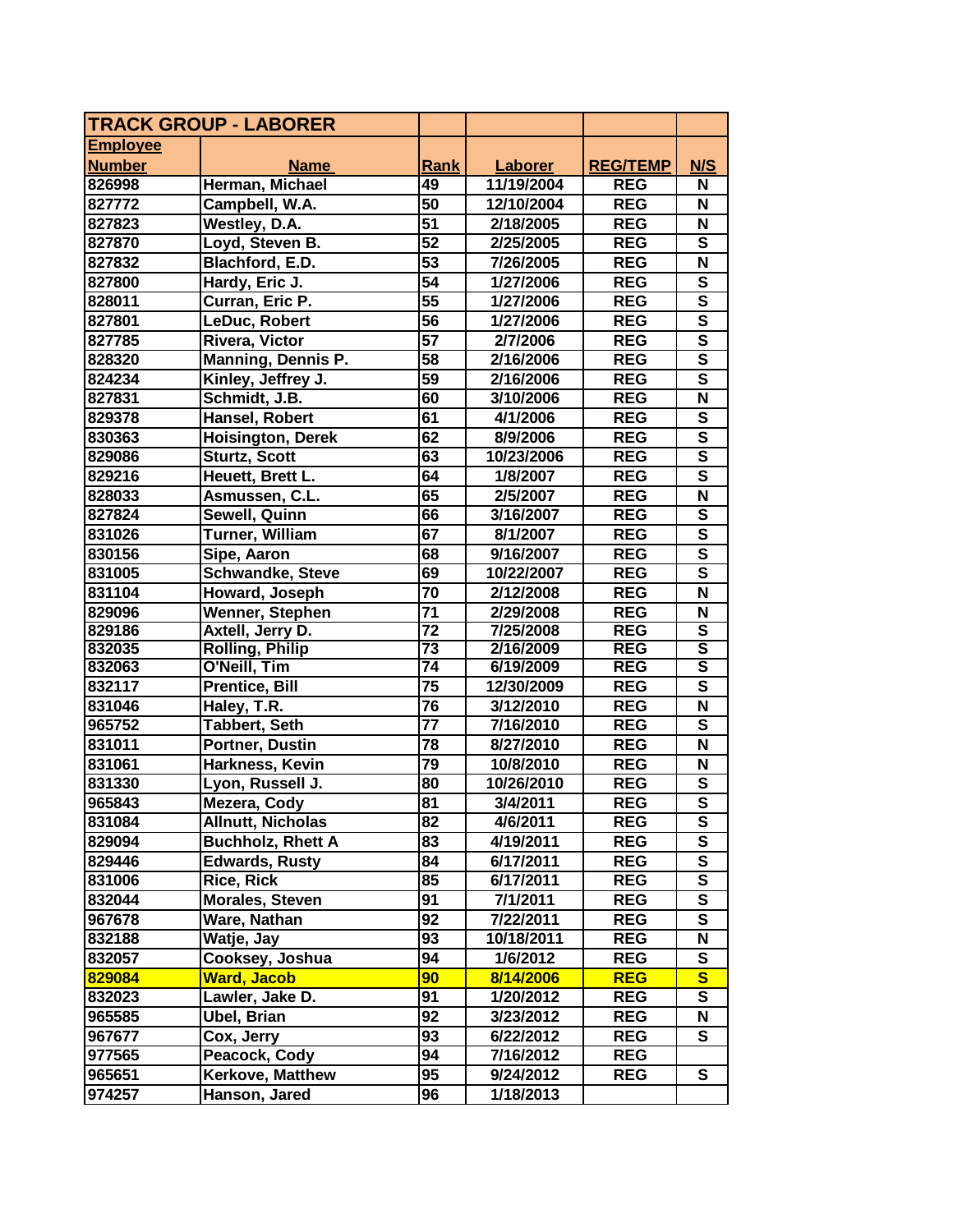| <b>TRACK GROUP - LABORER</b> |                           |                  |                |                 |     |
|------------------------------|---------------------------|------------------|----------------|-----------------|-----|
| <b>Employee</b>              |                           |                  |                |                 |     |
| <b>Number</b>                | <b>Name</b>               | Rank             | <b>Laborer</b> | <b>REG/TEMP</b> | N/S |
| 972293                       | May, Skyler               | 97               | 1/25/2013      |                 |     |
| 967679                       | Ireland, Jared            | 98               | 2/1/2013       |                 |     |
| 967342                       | Anderson, Jeffrey         | 99               | 3/8/2013       |                 |     |
| 972300                       | <b>Connolly, Justin</b>   | 100              | 3/15/2013      |                 |     |
| 831033                       | Anderson, Zachery         | 101              | 3/15/2013      |                 |     |
| 976245                       | True, Aaron               | 102              | 5/1/2013       |                 |     |
| 976774                       | Bojorquez, Abel           | 103              | 6/5/2013       |                 |     |
| 967266                       | Nave, Jason               | 104              | 6/12/2013      |                 |     |
| 972876                       | Denny, Albert             | 105              | 6/19/2013      |                 |     |
| 977079                       | Dockum, Isaac             | 106              | 9/18/2013      |                 |     |
| 829250                       | <b>Ashbaugh, Matthew</b>  | 107              | 2/21/2014      |                 |     |
| 831257                       | Hefel, Ron                | 108              | 2/21/2014      |                 |     |
| 832191                       | Norby, Trevor             | 109              | 2/21/2014      |                 |     |
| 967339                       | <b>Connolly, Steve</b>    | 110              | 2/21/2014      |                 |     |
| 967341                       | Kelly, Jeramie            | 111              | 2/21/2014      |                 |     |
| 972296                       | Eining, Steven            | 112              | 2/21/2014      |                 |     |
| 972759                       | Carter, Craig             | 113              | 2/21/2014      |                 |     |
| 976237                       | Glosser, Roy              | 114              | 2/21/2014      |                 |     |
| 976253                       | <b>Weller, Matthew</b>    | 115              | 2/21/2014      |                 |     |
| 976486                       | Achenbach, John           | 116              | 2/21/2014      |                 |     |
| 976489                       | Crum, Joel                | 117              | 2/21/2014      |                 |     |
| 977436                       | <b>Ireland, Austin</b>    | 118              | 2/28/2014      |                 |     |
| 972756                       | Kraus, Jonathan           | 119              | 3/21/2014      |                 |     |
| 1003640                      | Duff, Tyson               | 120              | 6/8/2015       |                 |     |
| 1000852                      | Bussan, Nathan            | 121              | 6/8/2015       |                 |     |
| 1002879                      | Ringen, William           | 122              | 6/29/2015      |                 |     |
| 1003805                      | Wallin, Nathan A          | 123              | 6/29/2015      |                 |     |
| 1003809                      | Mormann, Landon J         | 124              | 6/29/2015      |                 |     |
| 1003810                      | Hatcher, Brody C          | 125              | 6/29/2015      |                 |     |
| 1003811                      | Dodson, Timothy C         | 126              | 6/29/2015      |                 |     |
| 1004033                      | Claycamp, Jonathan W      | 127              | 8/24/2015      |                 |     |
| 1004034                      | Krueger, Myles L          | 128              | 8/24/2015      |                 |     |
| 1004147                      | Duerksen, Zachary R       | 129              | 9/21/2015      |                 |     |
| 824498                       | Jeffries, Daniel          | 130              | 1/20/2016      |                 |     |
| 979513                       | <b>Billmeyer, Tad</b>     | 131              | 1/25/2016      |                 |     |
| 831325                       | Faur, Bryan               | $\overline{132}$ | 2/15/2016      |                 |     |
| 1004554                      | Maluck, Joseph            | 133              | 2/15/2016      |                 |     |
| 1004695                      | <b>Staley, Lawrence</b>   | 134              | 3/28/2016      |                 |     |
| 1004660                      | <b>Ballanger, Lincoln</b> | 135              | 3/28/2016      |                 |     |
| 1005594                      | Hansen, Hugh              | 136              | 12/6/2016      |                 |     |
| 1005700                      | Streitmatter, Joshua      | 137              | 12/19/2016     |                 |     |
| 1005952                      | Savage, Jeremy            | 138              | 3/27/2017      |                 |     |
| 1005951                      | Coffman, Andy             | 139              | 3/27/2017      |                 |     |
| 1006189                      | Sparks, Kenneth           | 140              | 3/27/2017      |                 |     |
| 1005949                      | Rowe, Travis              | 141              | 3/27/2017      |                 |     |
| 1005945                      | Heaney, Farren            | 142              | 4/17/2017      |                 |     |
| 1007160                      | Merrill, Bradley          | 143              | 7/10/2017      |                 |     |
| 1007592                      | <b>Walton, Michael</b>    | 144              | 9/6/2017       |                 |     |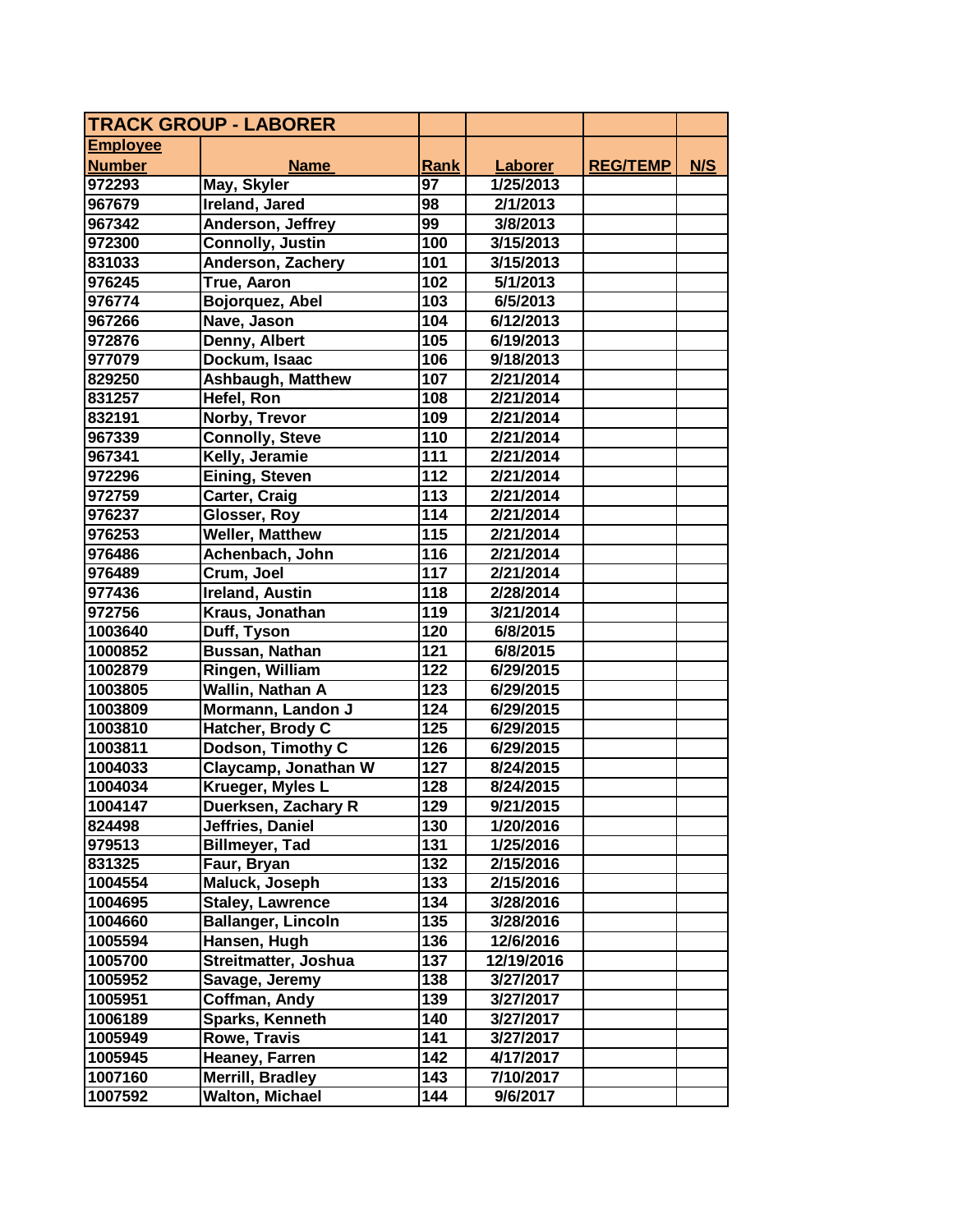| TRACK GROUP - LABORER |                                  |             |                |                 |     |
|-----------------------|----------------------------------|-------------|----------------|-----------------|-----|
| <b>Employee</b>       |                                  |             |                |                 |     |
| <b>Number</b>         | <b>Name</b>                      | <b>Rank</b> | <b>Laborer</b> | <b>REG/TEMP</b> | N/S |
| 1007528               | <b>Connolly, Steven</b>          | 145         | 10/2/2017      |                 |     |
| 1007529               | Baraks, Jeff                     | 146         | 10/2/2017      |                 |     |
| 1007590               | Williams, Ryan                   | 147         | 11/6/2017      |                 |     |
| 1007690               | <b>Sawyer, Travis</b>            | 148         | 11/6/2017      |                 |     |
| 1007591               | Connolly, Jeff                   | 149         | 11/6/2017      |                 |     |
| 1007896               | Lovel, William                   | 150         | 12/4/2017      |                 |     |
| 1007934               | Schneider, Dru                   | 151         | 12/4/2017      |                 |     |
| 1008723               | Pohlman, Kriston                 | 152         | 4/2/2018       |                 |     |
| 1009472               | Folsom, Laen                     | 153         | 6/18/2018      |                 |     |
| 1009468               | Quinn, Zachary                   | 154         | 6/18/2018      |                 |     |
| 1009862               | Gallagher, Ryan                  | 155         | 7/23/2018      |                 |     |
| 1009865               | <b>Ulrich, Justin</b>            | 156         | 7/23/2018      |                 |     |
| 1009861               | Bassett, Ryan                    | 157         | 7/23/2018      |                 |     |
| 1009986               | Hueffmeier, Michael              | 158         | 8/6/2018       |                 |     |
| 1009985               | <b>Brixey, Aaron</b>             | 159         | 8/6/2018       |                 |     |
| 1010371               | Grant, Angela                    | 160         | 9/17/2018      |                 |     |
| 1010385               | Wilde, Tyler                     | 161         | 9/17/2018      |                 |     |
| 1010372               | Robey, Jason                     | 162         | 9/17/2018      |                 |     |
| 1010550               | Kuhn, Joshuwa                    | 163         | 10/29/2018     |                 |     |
| 1010671               | <b>Lundt, Dustin</b>             | 164         | 11/26/2018     |                 |     |
| 1010851               | Vasquez, Kevin                   | 165         | 1/21/2019      |                 |     |
| 1011309               | Sorensen, Brandon                | 166         | 3/18/2019      |                 |     |
| 1011336               | Eivins, Lindsay                  | 167         | 3/18/2019      |                 |     |
| 1012114               | <b>Brouhard, Shane</b>           | 168         | 6/10/2019      |                 |     |
| 1012095               | Egdorf, Heath                    | 169         | 6/10/2019      |                 |     |
| 1012396               | <b>Campbell, Robert</b>          | 170         | 9/9/2019       |                 |     |
| 1012386               | <b>Malang, Muhanned</b>          | 171         | 9/9/2019       |                 |     |
| 1012383               | <b>Moss, Toby</b>                | 172         | 9/9/2019       |                 |     |
| 1012403               | <b>Richards, Christopher</b>     | 173         | 9/9/2019       |                 |     |
| 1012388               | Miller, Solomon                  | 174         | 9/9/2019       |                 |     |
| 1012576               | Graves, James                    | 175         | 10/28/2019     |                 |     |
| 1012614               | Lendt, Kyle                      | 176         | 11/18/2019     |                 |     |
| 1014859               | Volden, Scott                    | 177         | 3/9/2020       |                 |     |
| 1014860               | <b>Want, Nicholas</b>            | 178         | 3/9/2020       |                 |     |
| 1014918               | <b>Holcomb, Anthony</b>          | 179         | 3/30/2020      |                 |     |
| 1009537               | <b>Cochhrane, Andrew</b>         | 180         | 3/30/2020      |                 |     |
| 1014904               | Fortmann, Terry                  | 181         | 3/30/2020      |                 |     |
| 1006054               | Diehl, Jacob                     |             | 5/26/2020      |                 |     |
|                       | Kruse, Alex                      | 182         |                |                 |     |
| 1015265               |                                  | 183         | 6/8/2020       |                 |     |
| 1015299               | Greve, Jeremy                    | 184         | 6/15/2020      |                 |     |
| 1015378<br>1018420    | Freund, Chrstian<br>Ponce, Roque | 185<br>186  | 8/3/2020       |                 |     |
|                       |                                  |             | 2/1/2021       |                 |     |
| 1018421               | Freer, Paul                      | 187         | 2/1/2021       |                 |     |
| 1018416               | Hillery, Tyler                   | 188         | 2/1/2021       |                 |     |
| 1018415               | <b>Houston, Curtis</b>           | 189         | 2/1/2021       |                 |     |
| 1018419               | Michel, Justin                   | 190         | 2/1/2021       |                 |     |
| 1018418               | Rice, Carson                     | 191         | 2/1/2021       |                 |     |
| 1019064               | Collier, Benjamin                | 192         | 4/5/2021       |                 |     |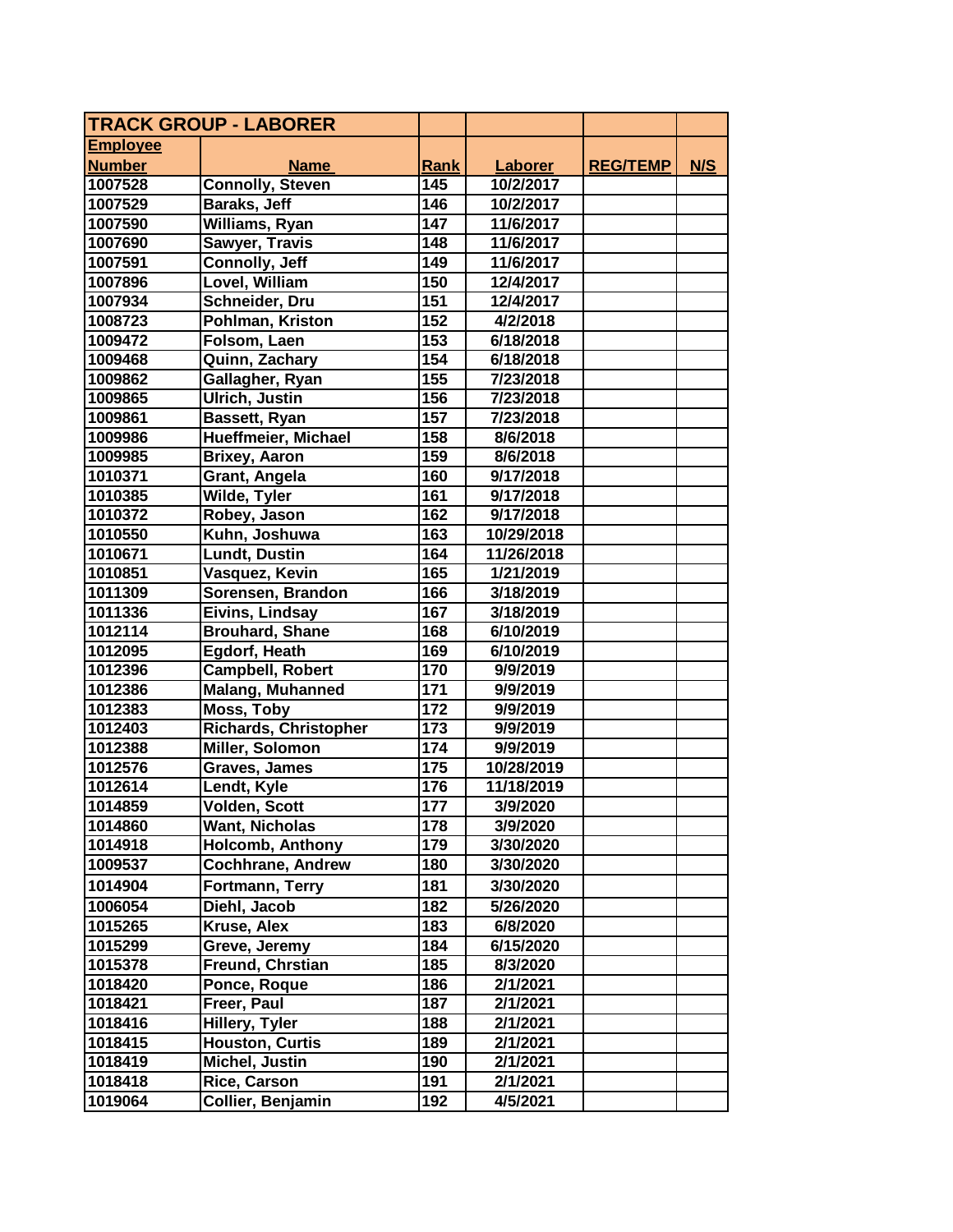| <b>TRACK GROUP - LABORER</b> |                          |      |                |                 |     |
|------------------------------|--------------------------|------|----------------|-----------------|-----|
| <b>Employee</b>              |                          |      |                |                 |     |
| <b>Number</b>                | <b>Name</b>              | Rank | <b>Laborer</b> | <b>REG/TEMP</b> | N/S |
| 1019057                      | <b>Martinez, Geraldo</b> | 193  | 4/5/2021       |                 |     |
| 1019058                      | <b>Miller, Michael</b>   | 194  | 4/5/2021       |                 |     |
| 1019056                      | <b>Walker, Austin</b>    | 195  | 4/5/2021       |                 |     |
| 1019065                      | <b>Foster, Brent</b>     | 196  | 4/5/2021       |                 |     |
| 1020182                      | <b>Westercamp, Devin</b> | 197  | 5/17/2021      |                 |     |
| 972315                       | Shane, Jacob             | 198  | 5/17/2021      |                 |     |
| 1020176                      | Ayers, Kyle              | 199  | 5/17/2021      |                 |     |
| 1021540                      | <b>Hansel, Matthew</b>   | 200  | 7/6/2021       |                 |     |
| 1021728                      | <b>Elkins, Davin</b>     | 201  | 7/6/2021       |                 |     |
| 1022617                      | Scholten, Austin         | 202  | 8/16/2021      |                 |     |
| 1022628                      | Keller, Nathaniel        | 203  | 8/16/2021      |                 |     |
| 1022305                      | <b>Graves, Wade</b>      | 204  | 8/16/2021      |                 |     |
| 1023898                      | Possin, James            | 205  | 9/13/2021      |                 |     |
| 1023941                      | Davis, Shakur            | 206  | 9/13/2021      |                 |     |
| 1024457                      | Garrison, Zachory        | 207  | 10/25/2021     |                 |     |
| 1024494                      | Sample, Jason            | 208  | 10/25/2021     |                 |     |
| 1024459                      | Sitzmann, Corbyn         | 209  | 10/25/2021     |                 |     |
| 1026338                      | Johnson, Justin          | 210  | 11/8/2021      |                 |     |
| 1009870                      | <b>Stark, Tanner</b>     | 211  | 12/1/2021      |                 |     |
| 1027153                      | Krieger-Coble, Warren    | 212  | 12/13/2021     |                 |     |
| 1027295                      | Gonyier, Austen          | 213  | 12/13/2021     |                 |     |
| 1027064                      | Sturtz, Jamie            | 214  | 12/13/2021     |                 |     |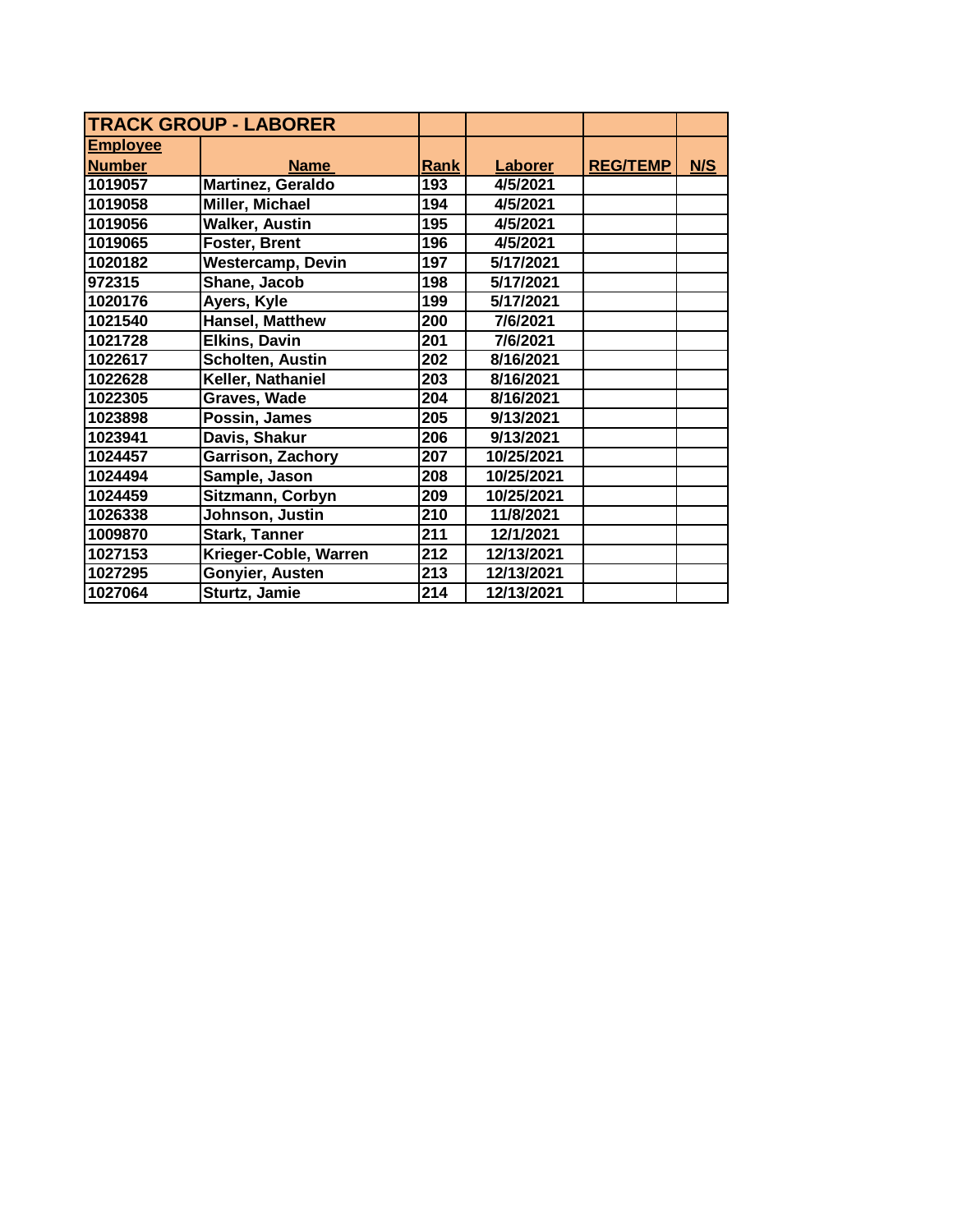| <b>STRUCTURE GROUP - STRUCTURE FOREMAN</b> |                           |                         |                  |                 |                           |
|--------------------------------------------|---------------------------|-------------------------|------------------|-----------------|---------------------------|
| <b>Employee</b>                            |                           |                         | <b>STRUCTURE</b> |                 |                           |
| <b>Number</b>                              | <b>Name</b>               | Rank                    | <b>FOREMAN</b>   | <b>REG/TEMP</b> | N/S                       |
| 824233                                     | Gelwicks, Jerry W.        | 1                       | 9/14/1992        | <b>REG</b>      | S                         |
| 820622                                     | Maxon, Kreg               | $\overline{2}$          | 6/1/1995         | <b>REG</b>      | $\boldsymbol{\mathsf{N}}$ |
| 824160                                     | Law, Kevin L.             | $\overline{\mathbf{3}}$ | 4/25/2000        | <b>REG</b>      | $\overline{\mathbf{s}}$   |
| 820693                                     | Stark, Jamie              | $\overline{\bf{4}}$     | 5/7/2002         | <b>REG</b>      | $\overline{\mathsf{N}}$   |
| 828320                                     | <b>Manning, Dennis P.</b> | $\overline{5}$          | 2/16/2006        | <b>REG</b>      | $\overline{\mathbf{s}}$   |
| 829378                                     | <b>Hansel, Robert</b>     | $\overline{\mathbf{6}}$ | 3/7/2008         | <b>REG</b>      | $\overline{\mathsf{s}}$   |
| 824234                                     | Kinley, Jeffrey J.        | 7                       | 9/12/2008        | <b>REG</b>      | $\overline{\mathsf{s}}$   |
| 831026                                     | <b>Turner, William</b>    | $\overline{\mathbf{8}}$ | 9/11/2009        | <b>REG</b>      | $\overline{\mathsf{s}}$   |
| 822892                                     | LeGare, Darren            | $\overline{9}$          | 1/29/2010        | <b>REG</b>      | $\overline{\mathsf{N}}$   |
| 827870                                     | Loyd, Steven B.           | $\overline{10}$         | 7/16/2010        | <b>REG</b>      | $\overline{\mathbf{s}}$   |
| 822893                                     | Hesse, Robert             | $\overline{11}$         | 8/2/2010         | <b>REG</b>      | $\overline{\mathsf{N}}$   |
| 829096                                     | Wenner, Stephen           | 12                      | 8/6/2010         | <b>REG</b>      | N                         |
| 822952                                     | <b>Nosbush, Anthony</b>   | $\overline{13}$         | 8/20/2010        | <b>REG</b>      | N                         |
| 827831                                     | Schmidt, Jared            | $\overline{14}$         | 3/25/2011        | <b>REG</b>      | N                         |
| 827824                                     | Sewell, Quinn             | 15                      | 9/23/2011        | <b>REG</b>      | S                         |
| 965585                                     | <b>Ubel, Brian</b>        | 16                      | 3/23/2012        | <b>REG</b>      | N                         |
| 830366                                     | Monroe, Kody              | 17                      | 6/4/2012         | <b>REG</b>      | $\overline{\mathsf{s}}$   |
| 967342                                     | Anderson, Jeffrey         | 18                      | 5/29/2013        |                 |                           |
| 965842                                     | Hoisington, Jacob         | 19                      | 2/11/2015        |                 |                           |
| 824232                                     | Gee, Mark                 | 20                      | 4/23/2015        |                 |                           |
| 977436                                     | <b>Ireland, Austin</b>    | 21                      | 3/4/2016         |                 |                           |
| 965651                                     | Kerkove, Matthew          | 22                      | 9/22/2016        |                 |                           |
| 972300                                     | <b>Connolly, Justin</b>   | 23                      | 9/22/2016        |                 |                           |
| 831011                                     | Portner, Dustin           | 24                      | 1/3/2017         |                 |                           |
| 967266                                     | Nave, Jason               | 25                      | 2/17/2017        |                 |                           |
| 967341                                     | Kelly, Jeramie            | 26                      | 2/17/2017        |                 |                           |
| 977565                                     | Peacock, Cody             | 27                      | 2/17/2017        |                 |                           |
| 1003640                                    | Duff, Tyson               | 28                      | 2/17/2017        |                 |                           |
| 1003810                                    | Hatcher, Brody            | 29                      | 2/8/2018         |                 |                           |
| 1005951                                    | Coffman, Andy             | $\overline{30}$         | 3/19/2018        |                 |                           |
| 965843                                     | Mezera, Cody              | $\overline{31}$         | 5/10/2018        |                 |                           |
| 824572                                     | Hill, Remington           | $\overline{32}$         | 8/13/2018        |                 |                           |
| 976489                                     | Crum, Joel                | 33                      | 1/31/2019        |                 |                           |
| 1012580                                    | Lewis, Luke               | 34                      | 10/28/2019       |                 |                           |
| 1002879                                    | Ringen, William           | 35                      | 10/19/2021       |                 |                           |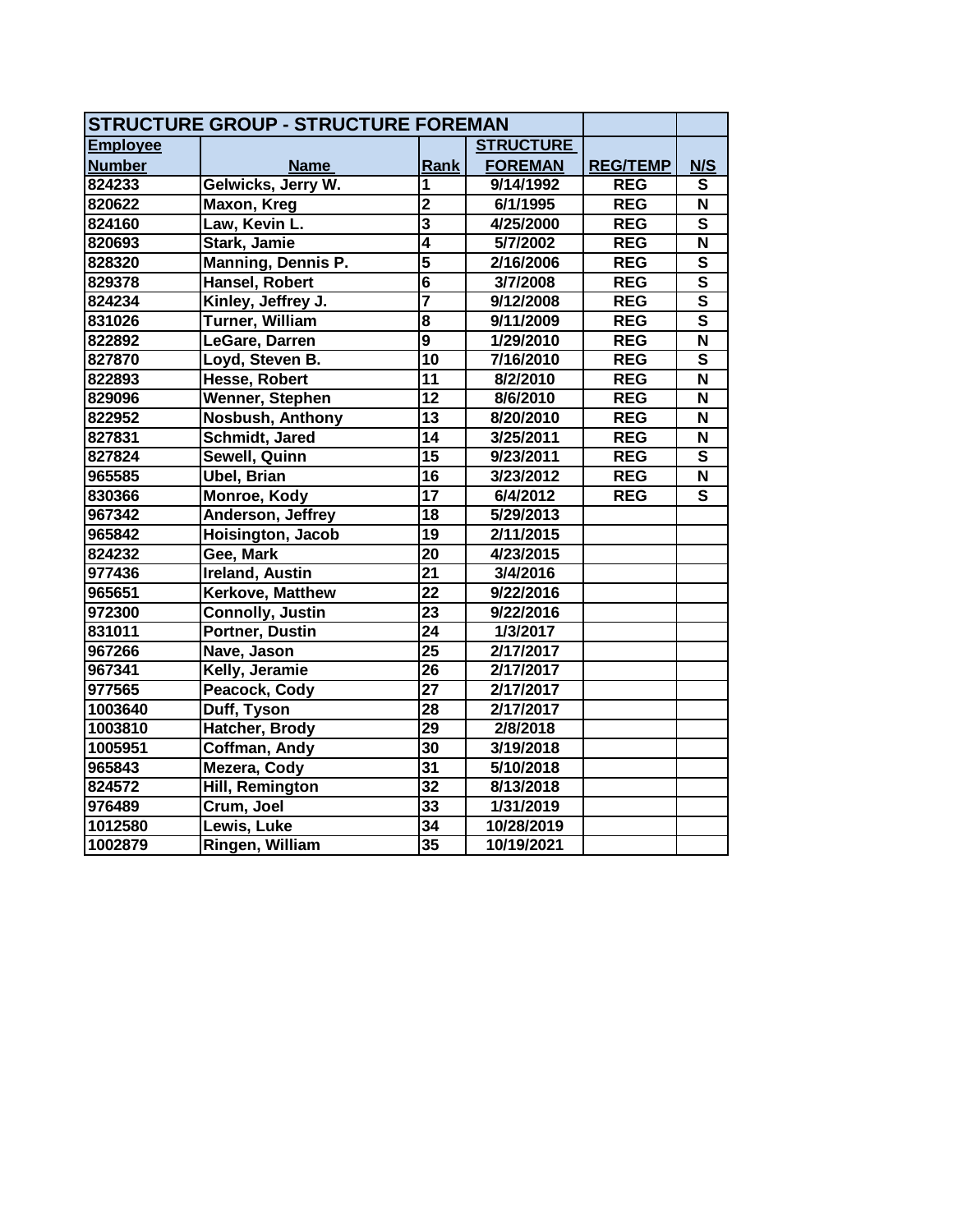| <b>STRUCTURE GROUP - ASSISTANT FOREMAN</b> |                          |                         |                  |                 |                         |
|--------------------------------------------|--------------------------|-------------------------|------------------|-----------------|-------------------------|
| <b>Employee</b>                            |                          |                         | <b>Assistant</b> |                 |                         |
| <b>Number</b>                              | <b>Name</b>              | Rank                    | Foreman          | <b>REG/TEMP</b> | N/S                     |
| 824181                                     | Walker, Joseph A.        | 1                       | 6/2/1998         | <b>REG</b>      | S                       |
| 824160                                     | Law, Kevin L.            | $\overline{2}$          | 7/12/1999        | <b>REG</b>      | $\overline{\mathbf{s}}$ |
| 824232                                     | Gee, Mark C.             | $\overline{\mathbf{3}}$ | 9/28/1999        | <b>REG</b>      | $\overline{\mathsf{s}}$ |
| 824335                                     | Legel Jr., Jerry G.      | $\overline{4}$          | 8/29/2000        | <b>REG</b>      | $\overline{\mathsf{s}}$ |
| 825375                                     | Kelly, William R.        | 5                       | 9/23/2002        | <b>REG</b>      | $\overline{\mathbf{s}}$ |
| 827870                                     | Loyd, Steven B.          | $\overline{\mathbf{6}}$ | 1/13/2006        | <b>REG</b>      | $\overline{\mathsf{s}}$ |
| 828320                                     | Manning, Dennis P.       | 7                       | 2/16/2006        | <b>REG</b>      | $\overline{\mathbf{s}}$ |
| 829378                                     | Hansel, Robert           | 8                       | 4/1/2006         | <b>REG</b>      | $\mathbf s$             |
| 822893                                     | Hesse, Robert            | $\overline{9}$          | 12/22/2006       | <b>REG</b>      | $\overline{\mathsf{N}}$ |
| 827831                                     | Schmidt, Jared           | 10                      | 2/9/2007         | <b>REG</b>      | N                       |
| 831026                                     | Turner, William          | 11                      | 3/14/2008        | <b>REG</b>      | $\overline{\mathbf{s}}$ |
| 829186                                     | Axtell, Jerry D.         | 12                      | 7/25/2008        | <b>REG</b>      | $\overline{\mathsf{s}}$ |
| 824234                                     | Kinley, Jeffrey J.       | 13                      | 9/12/2008        | <b>REG</b>      | $\overline{\mathsf{s}}$ |
| 831011                                     | Portner, Dustin          | 14                      | 9/3/2010         | <b>REG</b>      | $\overline{\mathsf{N}}$ |
| 830363                                     | <b>Hoisington, Derek</b> | 15                      | 7/16/2010        | <b>REG</b>      | ${\bf S}$               |
| 965843                                     | Mezera, Cody             | $\overline{16}$         | 3/4/2011         | <b>REG</b>      | $\overline{\mathsf{s}}$ |
| 830366                                     | Monroe, Kody             | 17                      | 3/11/2011        | <b>REG</b>      | $\overline{\mathsf{s}}$ |
| 827824                                     | Sewell, Quinn            | 18                      | 9/23/2011        | <b>REG</b>      | $\overline{\mathsf{s}}$ |
| 831084                                     | <b>Allnutt, Nicholas</b> | 19                      | 3/2/2012         | <b>REG</b>      | $\overline{\mathbf{s}}$ |
| 965585                                     | <b>Ubel, Brian</b>       | 20                      | 3/23/2012        | <b>REG</b>      | N                       |
| 967679                                     | Ireland, Jared           | 21                      | 7/20/2012        | <b>REG</b>      | $\mathbf{s}$            |
| 967342                                     | Anderson, Jeffrey        | $\overline{2}2$         | 5/29/2013        |                 |                         |
| 965752                                     | Tabbert, Seth            | 23                      | 5/29/2013        |                 |                         |
| 829096                                     | Wenner, Stephen          | 24                      | 12/26/2013       |                 |                         |
| 965842                                     | Hoisington, Jacob        | $\overline{25}$         | 2/11/2015        |                 |                         |
| 965651                                     | Kerkove, Matthew         | 26                      | 3/12/2015        |                 |                         |
| 977436                                     | <b>Ireland, Austin</b>   | $\overline{27}$         | 5/1/2015         |                 |                         |
| 1003640                                    | Duff, Tyson              | 28                      | 8/28/2015        |                 |                         |
| 972300                                     | <b>Connolly, Justin</b>  | 29                      | 9/22/2016        |                 |                         |
| 831033                                     | Anderson, Zachery        | 30                      | 11/11/2016       |                 |                         |
| 967341                                     | Kelly, Jeramie           | 31                      | 1/11/2017        |                 |                         |
| 967266                                     | Nave, Jason              | 32                      | 2/17/2017        |                 |                         |
| 977565                                     | Peacock, Cody            | $\overline{33}$         | 2/17/2017        |                 |                         |
| 1002879                                    | Ringen, William          | $\overline{34}$         | 2/17/2017        |                 |                         |
| 1004033                                    | Claycamp, Jon            | 35                      | 2/17/2017        |                 |                         |
| 1003810                                    | Hatcher, Brody           | 36                      | 2/17/2017        |                 |                         |
| 1005952                                    | Savage, Jeremy           | 37                      | 8/17/2017        |                 |                         |
| 831325                                     | Faur, Bryan              | 38                      | 9/21/2017        |                 |                         |
| 1005949                                    | <b>Rowe, Travis</b>      | 39                      | 12/7/2017        |                 |                         |
| 1005951                                    | Coffman, Andy            | 40                      | 3/19/2018        |                 |                         |
| 824572                                     | Hill, Remington          | 41                      | 8/13/2018        |                 |                         |
| 976489                                     | Crum, Joel               | 42                      | 1/31/2019        |                 |                         |
| 1006189                                    | Sparks, Kenneth          | 43                      | 10/16/2019       |                 |                         |
| 1012580                                    | Lewis, Luke              | 44                      | 10/28/2019       |                 |                         |
| 1009468                                    | Quinn, Zachary           | 45                      | 4/20/2020        |                 |                         |
| 1004034                                    | Krueger, Myles           | 46                      | 7/7/2021         |                 |                         |
| 1009861                                    | Bassett, Ryan            | 47                      | 12/9/2021        |                 |                         |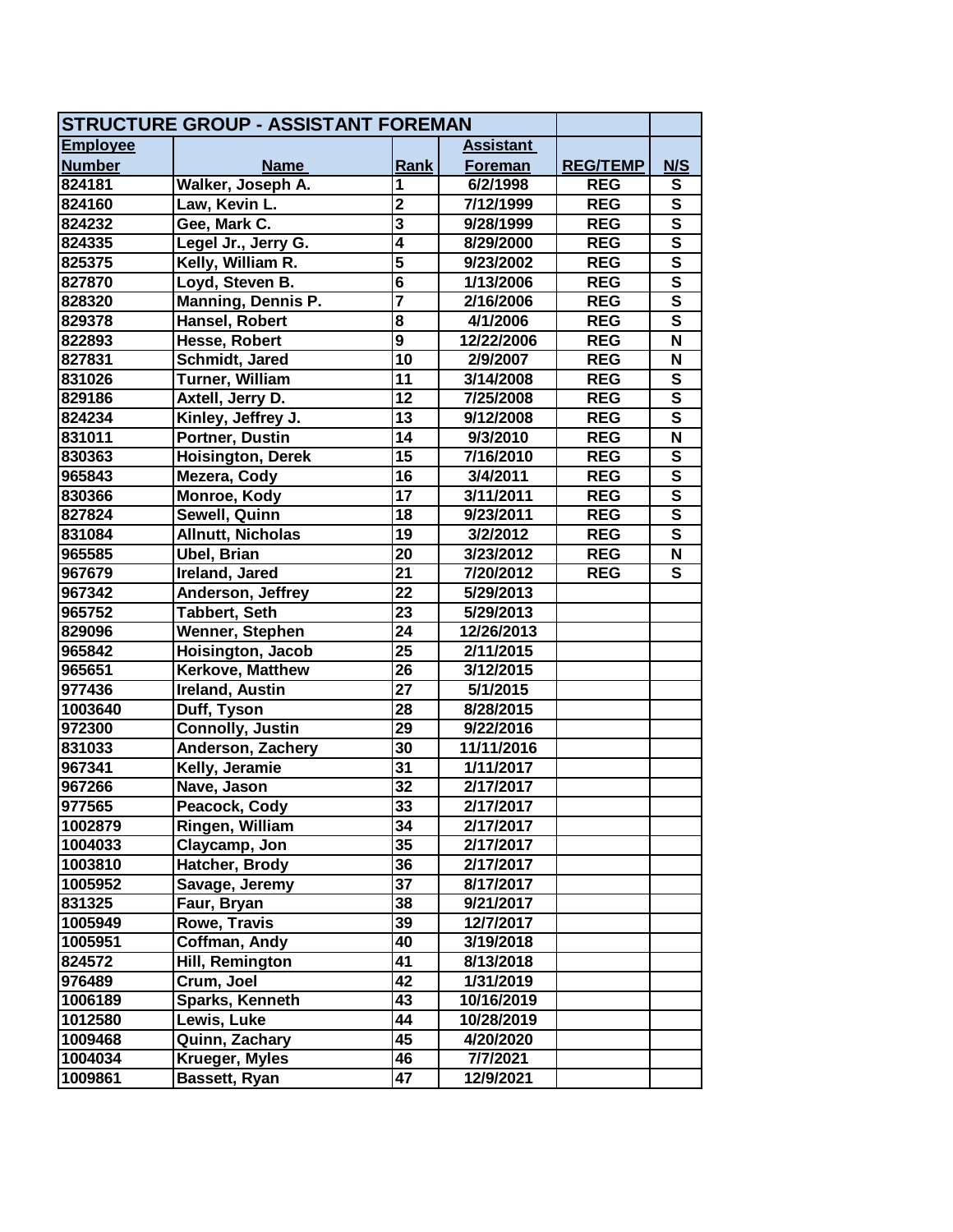|                 | <b>STRUCTURE GROUP - CARPENTER</b> |                         |                  |                 |                         |
|-----------------|------------------------------------|-------------------------|------------------|-----------------|-------------------------|
| <b>Employee</b> |                                    |                         |                  |                 |                         |
| <b>Number</b>   | <b>Name</b>                        | Rank                    | <b>CARPENTER</b> | <b>REG/TEMP</b> | N/S                     |
| 824233          | Gelwicks, Jerry W.                 | 1                       | 11/7/1980        | <b>REG</b>      | S                       |
| 820622          | Maxon, Kreg A.                     | $\overline{2}$          | 6/1/1995         | <b>REG</b>      | N                       |
| 824236          | Maines, David J.                   | $\overline{\mathbf{3}}$ | 5/27/1997        | <b>REG</b>      | $\overline{\mathbf{s}}$ |
| 824245          | Chipps, John M.                    | $\overline{\mathbf{4}}$ | 8/20/1997        | <b>REG</b>      | $\overline{\mathsf{s}}$ |
| 824232          | Gee, Mark C.                       | 5                       | 12/29/1997       | <b>REG</b>      | $\overline{\mathbf{s}}$ |
| 824572          | Hill, Remington                    | $\overline{\mathbf{6}}$ | 7/28/1998        | <b>REG</b>      | $\overline{\mathsf{s}}$ |
| 824330          | Goffinet, Thomas P.                | 7                       | 7/20/1999        | <b>REG</b>      | $\overline{\mathsf{s}}$ |
| 824181          | Walker, Joseph A.                  | 8                       | 8/3/1999         | <b>REG</b>      | ${\bf S}$               |
| 824160          | Law, Kevin L.                      | $\overline{9}$          | 9/14/1999        | <b>REG</b>      | $\overline{\mathsf{s}}$ |
| 820693          | Stark, Jamie A                     | 10                      | 5/7/2002         | <b>REG</b>      | $\overline{\mathsf{N}}$ |
| 824102          | Thayer, Stephen E.                 | 11                      | 7/30/2002        | <b>REG</b>      | $\overline{\mathbf{s}}$ |
| 824199          | Johnson, Adam R.                   | $\overline{12}$         | 7/30/2002        | <b>REG</b>      | $\overline{\mathsf{s}}$ |
| 825375          | Kelly, William R.                  | $\overline{13}$         | 9/23/2002        | <b>REG</b>      | $\overline{\mathsf{s}}$ |
| 823825          | Douglas, Kenneth A.                | 14                      | 9/26/2003        | <b>REG</b>      | $\overline{\mathsf{s}}$ |
| 826440          | Simmons, Richard B.                | 15                      | 12/5/2003        | <b>REG</b>      | $\overline{\mathbf{s}}$ |
| 827239          | Greve, John J.                     | $\overline{16}$         | 1/23/2004        | <b>REG</b>      | $\overline{\mathsf{s}}$ |
| 827870          | Loyd, Steven B.                    | $\overline{17}$         | 6/24/2005        | <b>REG</b>      | $\overline{\mathsf{s}}$ |
| 828320          | Manning, Dennis P.                 | 18                      | 2/16/2006        | <b>REG</b>      | $\overline{\mathsf{s}}$ |
| 824234          | Kinley, Jeffrey J.                 | 19                      | 2/16/2006        | <b>REG</b>      | $\overline{\mathsf{s}}$ |
| 829378          | Hansel, Robert                     | 20                      | 4/1/2006         | <b>REG</b>      | $\overline{\mathsf{s}}$ |
| 831026          | <b>Turner, William</b>             | 21                      | 3/14/2008        | <b>REG</b>      | $\overline{\mathsf{s}}$ |
| 829186          | Axtell, Jerry D.                   | 22                      | 7/25/2008        | <b>REG</b>      | $\overline{\mathbf{s}}$ |
| 825050          | Monroe, Kevin L.                   | 23                      | 9/19/2008        | <b>REG</b>      | $\overline{\mathsf{s}}$ |
| 830366          | Monroe, Kody                       | 24                      | 6/5/2009         | <b>REG</b>      | $\overline{\mathsf{s}}$ |
| 822892          | Legare, D.R.                       | 25                      | 1/29/2010        | <b>REG</b>      | $\overline{\mathsf{N}}$ |
| 965752          | Tabbert, Seth                      | 26                      | 7/16/2010        | <b>REG</b>      | ${\bf S}$               |
| 830363          | <b>Hoisington, Derek</b>           | $\overline{27}$         | 7/16/2010        | <b>REG</b>      | $\overline{\mathsf{s}}$ |
| 822893          | Hesse, Robert E.                   | 28                      | 8/2/2010         | <b>REG</b>      | $\overline{\mathsf{N}}$ |
| 829096          | Wenner, Stephen                    | 29                      | 8/6/2010         | <b>REG</b>      | N                       |
| 822952          | Nosbush, A.R.                      | 30                      | 8/20/2010        | <b>REG</b>      | N                       |
| 831011          | Portner, Dustin                    | 31                      | 9/3/2010         | <b>REG</b>      | N                       |
| 827824          | Sewell, Quinn                      | 32                      | 2/25/2011        | <b>REG</b>      | ${\bf S}$               |
| 965843          | Mezera, Cody                       | $\overline{33}$         | 3/4/2011         | <b>REG</b>      | $\overline{\mathsf{s}}$ |
| 965842          | Hoisington, Jacob                  | 34                      | 3/5/2011         | <b>REG</b>      | S                       |
| 827831          | Schmidt, J.B.                      | 35                      | 3/25/2011        | <b>REG</b>      | N                       |
| 831084          | <b>Allnutt, Nicholas</b>           | 36                      | 11/11/2011       | <b>REG</b>      | $\mathbf s$             |
| 832023          | Lawler, Jake D.                    | 37                      | 1/20/2012        | <b>REG</b>      | $\mathbf s$             |
| 965585          | <b>Ubel, Brian</b>                 | 38                      | 3/23/2012        | <b>REG</b>      | N                       |
| 974257          | Hanson, Jared                      | 39                      | 1/18/2013        |                 |                         |
| 967679          | Ireland, Jared                     | 40                      | 2/1/2013         |                 |                         |
| 972300          | Connolly, Justin                   | 41                      | 3/15/2013        |                 |                         |
| 831033          | <b>Anderson, Zachery</b>           | 42                      | 3/15/2013        |                 |                         |
| 967266          | Nave, Jason                        | 43                      | 6/12/2013        |                 |                         |
| 972876          | Denny, Albert                      | 44                      | 6/19/2013        |                 |                         |
| 829250          | <b>Ashbaugh, Matthew</b>           | 45                      | 2/21/2014        |                 |                         |
| 832191          | Norby, Trevor                      | 46                      | 2/21/2014        |                 |                         |
| 967341          | Kelly, Jeramie                     | 47                      | 2/21/2014        |                 |                         |
| 972296          | Eining, Steven                     | 48                      | 2/21/2014        |                 |                         |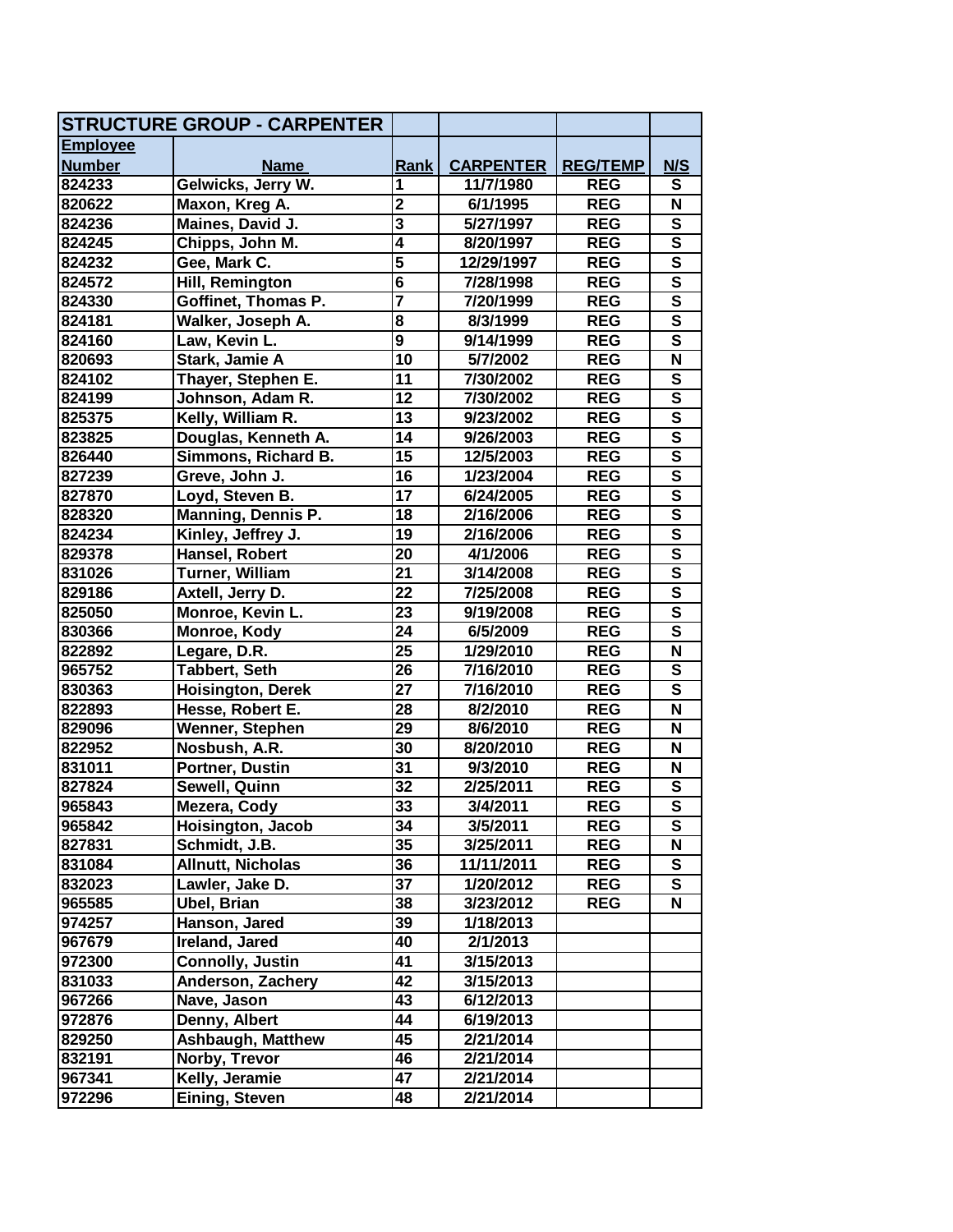|                 | <b>STRUCTURE GROUP - CARPENTER</b> |                 |                  |                 |     |
|-----------------|------------------------------------|-----------------|------------------|-----------------|-----|
| <b>Employee</b> |                                    |                 |                  |                 |     |
| <b>Number</b>   | <b>Name</b>                        | Rank            | <b>CARPENTER</b> | <b>REG/TEMP</b> | N/S |
| 977436          | <b>Ireland, Austin</b>             | 49              | 2/28/2014        |                 |     |
| 965651          | Kerkove, Matthew                   | $\overline{50}$ | 3/12/2015        |                 |     |
| 977565          | Peacock, Cody                      | $\overline{51}$ | 5/18/2015        |                 |     |
| 1003640         | Duff, Tyson                        | 52              | 6/30/2015        |                 |     |
| 1004033         | Claycamp, Jonathan                 | $\overline{53}$ | 8/28/2015        |                 |     |
| 1000852         | Bussan, Nathan                     | 54              | 8/17/2016        |                 |     |
| 1003810         | Hatcher, Brody                     | $\overline{55}$ | 9/14/2016        |                 |     |
| 831325          | Faur, Bryan                        | 56              | 11/21/2016       |                 |     |
| 1002879         | Ringen, William                    | $\overline{57}$ | 12/15/2016       |                 |     |
| 1005952         | Savage, Jeremy                     | 58              | 7/26/2017        |                 |     |
| 1005949         | Rowe, Travis                       | 59              | 9/5/2017         |                 |     |
| 1006189         | Sparks, Kenneth                    | 60              | 12/28/2017       |                 |     |
| 1005951         | Coffman, Andy                      | 61              | 3/19/2018        |                 |     |
| 1007590         | Williams, Ryan                     | 62              | 3/19/2018        |                 |     |
| 1009468         | Quinn, Zachary                     | 63              | 11/2/2018        |                 |     |
| 976489          | Crum, Joel                         | 64              | 1/31/2019        |                 |     |
| 1012114         | <b>Brouhard, Shane</b>             | 65              | 10/9/2019        |                 |     |
| 1012580         | Lewis, Luke                        | 66              | 10/28/2019       |                 |     |
| 1014918         | <b>Holcomb, Anthomy</b>            | 67              | 6/1/2020         |                 |     |
| 824335          | Legel Jr., Jerry G.                | 68              | 9/25/2020        |                 |     |
| 824333          | Hoffman, Allen                     | 69              | 9/25/2020        |                 |     |
| 1004034         | Krueger, Myles                     | 70              | 7/7/2021         |                 |     |
| 1009861         | Bassett, Ryan                      | 71              | 12/9/2021        |                 |     |
| 1011336         | Eivins, Lindsay                    | 72              | 12/9/2021        |                 |     |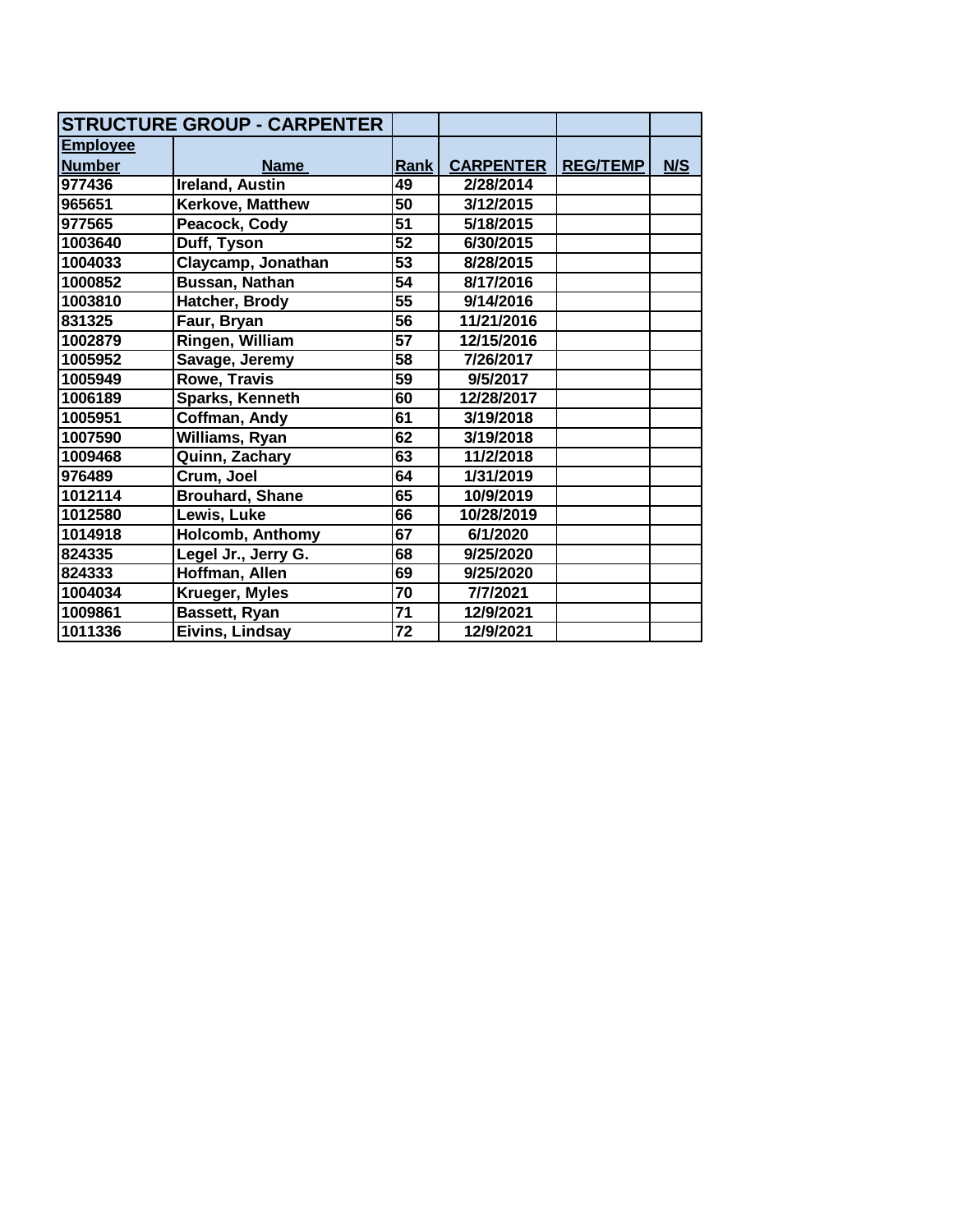| <b>STRUCTURE GROUP- BRIDGETENDER</b> |                          |                         |                     |                 |                         |
|--------------------------------------|--------------------------|-------------------------|---------------------|-----------------|-------------------------|
| <b>Employee</b>                      |                          |                         |                     |                 |                         |
| <b>Number</b>                        | <b>Name</b>              | Rank                    | <b>Bridgetender</b> | <b>REG/TEMP</b> | N/S                     |
| 824233                               | Gelwicks, Jerry W.       | 1                       | 11/7/1980           | <b>REG</b>      | S                       |
| 820622                               | Maxon, Kreg              | $\overline{2}$          | 6/1/1995            | <b>REG</b>      | $\overline{\mathsf{N}}$ |
| 824236                               | Maines, David J.         | $\overline{\mathbf{3}}$ | 5/27/1997           | <b>REG</b>      | S                       |
| 824245                               | Chipps, John M.          | $\overline{\mathbf{4}}$ | 8/20/1997           | <b>REG</b>      | $\overline{\mathsf{s}}$ |
| 824232                               | Gee, Mark C.             | 5                       | 12/29/1997          | <b>REG</b>      | $\overline{\mathsf{s}}$ |
| 824181                               | Walker, Joseph A.        | $\overline{\mathbf{6}}$ | 6/2/1998            | <b>REG</b>      | $\overline{\mathbf{s}}$ |
| 824160                               | Law, Kevin L.            | 7                       | 7/12/1999           | <b>REG</b>      | $\overline{\mathbf{s}}$ |
| 824330                               | Goffinet, Thomas P.      | 8                       | 7/20/1999           | <b>REG</b>      | $\overline{\mathbf{s}}$ |
| 824572                               | Hill, Remington          | $\overline{9}$          | 7/28/1998           | <b>REG</b>      | $\overline{\mathbf{s}}$ |
| 824335                               | Legel Jr., Jerry G.      | $\overline{10}$         | 8/29/2000           | <b>REG</b>      | $\overline{\mathbf{s}}$ |
| 820693                               | Stark, Jamie             | 11                      | 5/7/2002            | <b>REG</b>      | $\overline{\mathsf{N}}$ |
| 824102                               | Thayer, Stephen E.       | $\overline{12}$         | 7/30/2002           | <b>REG</b>      | $\overline{\mathbf{s}}$ |
| 824199                               | Johnson, Adam R.         | 13                      | 7/30/2002           | <b>REG</b>      | $\overline{\mathbf{s}}$ |
| 825375                               | Kelly, William R.        | 14                      | 9/23/2002           | <b>REG</b>      | $\overline{\mathsf{s}}$ |
| 823825                               | Douglas, Kenneth A.      | 15                      | 9/26/2003           | <b>REG</b>      | $\overline{\mathbf{s}}$ |
| 826440                               | Simmons, Richard B.      | 16                      | 12/5/2003           | <b>REG</b>      | $\overline{\mathsf{s}}$ |
| 827239                               | Greve, John J.           | 17                      | 1/23/2004           | <b>REG</b>      | $\overline{\mathsf{s}}$ |
| 827870                               | Loyd, Steven B.          | 18                      | 6/24/2005           | <b>REG</b>      | $\overline{\mathsf{s}}$ |
| 828320                               | Manning, Dennis P.       | 19                      | 2/16/2006           | <b>REG</b>      | $\overline{\mathbf{s}}$ |
| 824234                               | Kinley, Jeffrey J.       | 20                      | 2/16/2006           | <b>REG</b>      | $\overline{\mathsf{s}}$ |
| 829378                               | Hansel, Robert           | 21                      | 4/1/2006            | <b>REG</b>      | $\overline{\mathsf{s}}$ |
| 822893                               | Hesse, Robert            | 22                      | 12/22/2006          | <b>REG</b>      | N                       |
| 827831                               | Schmidt, Jared           | 23                      | 2/9/2007            | <b>REG</b>      | $\mathbf N$             |
| 831026                               | Turner, William          | 24                      | 3/14/2008           | <b>REG</b>      | $\overline{\mathbf{s}}$ |
| 829186                               | Axtell, Jerry D.         | 25                      | 7/25/2008           | <b>REG</b>      | $\overline{\mathbf{s}}$ |
| 825050                               | Monroe, Kevin L.         | 26                      | 9/19/2008           | <b>REG</b>      | $\overline{\mathbf{s}}$ |
| 830366                               | Monroe, Kody             | 27                      | 6/5/2009            | <b>REG</b>      | $\overline{\mathsf{s}}$ |
| 822892                               | LeGare, Darren           | 28                      | 1/29/2010           | <b>REG</b>      | $\overline{\mathsf{N}}$ |
| 965752                               | <b>Tabbert, Seth</b>     | 29                      | 7/16/2010           | <b>REG</b>      | S                       |
| 830363                               | <b>Hoisington, Derek</b> | 30                      | 7/16/2010           | <b>REG</b>      | $\overline{\mathsf{s}}$ |
| 829096                               | Wenner, Stephen          | 31                      | 8/6/2010            | <b>REG</b>      | $\mathbf N$             |
| 822952                               | <b>Nosbush, Anthony</b>  | 32                      | 8/20/2010           | <b>REG</b>      | N                       |
| 831011                               | Portner, Dustin          | 33                      | 9/3/2010            | <b>REG</b>      | N                       |
| 827824                               | Sewell, Quinn            | 34                      | 2/25/2011           | <b>REG</b>      | S                       |
| 965843                               | Mezera, Cody             | 35                      | 3/4/2011            | <b>REG</b>      | S                       |
| 965842                               | Hoisington, Jacob        | 36                      | 3/5/2011            | <b>REG</b>      | S                       |
| 831084                               | <b>Allnutt, Nicholas</b> | 37                      | 11/11/2011          | <b>REG</b>      | S                       |
| 832023                               | Lawler, Jake D.          | 38                      | 1/20/2012           | <b>REG</b>      | S                       |
| 965585                               | Ubel, Brian              | 39                      | 3/23/2012           | <b>REG</b>      | N                       |
| 967679                               | Ireland, Jared           | 40                      | 7/20/2012           | <b>REG</b>      | S                       |
| 974257                               | Hanson, Jared            | 41                      | 1/18/2013           | <b>REG</b>      | N                       |
| 967679                               | Ireland, Jared           | 42                      | 2/1/2013            | <b>REG</b>      | S                       |
| 972300                               | <b>Connolly, Justin</b>  | 43                      | 3/15/2013           | <b>REG</b>      | S                       |
| 831033                               | Anderson, Zachery        | 44                      | 3/15/2013           | <b>REG</b>      | S                       |
| 967342                               | Anderson, Jeffrey        | 45                      | 5/29/2013           | <b>REG</b>      | S                       |
| 967266                               | Nave, Jason              | 46                      | 6/12/2013           | <b>REG</b>      | ${\bf S}$               |
| 972876                               | Denny, Albert            | 47                      | 6/19/2013           | <b>REG</b>      | N                       |
| 829250                               | <b>Ashbaugh, Matthew</b> | 48                      | 2/21/2014           | <b>REG</b>      | N                       |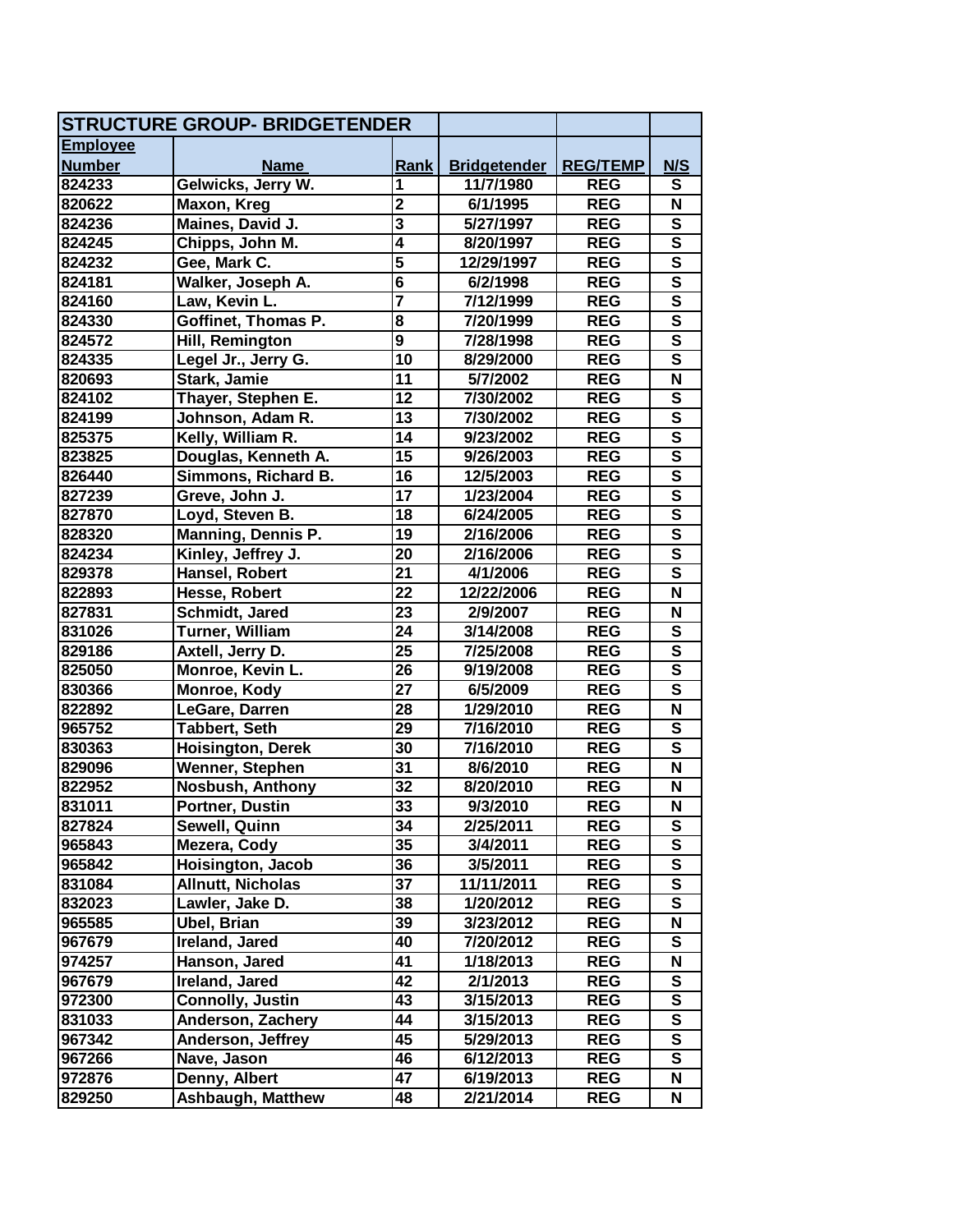| 832191  | Norby, Trevor          | 49              | 2/21/2014  | <b>REG</b> | N                       |
|---------|------------------------|-----------------|------------|------------|-------------------------|
| 967341  | Kelly, Jeramie         | 50              | 2/21/2014  | <b>REG</b> | N                       |
| 972296  | Eining, Steven         | 51              | 2/21/2014  | <b>REG</b> | N                       |
| 977436  | <b>Ireland, Austin</b> | 52              | 2/28/2014  | <b>REG</b> | S                       |
| 965651  | Kerkove, Matthew       | 53              | 3/12/2015  | <b>REG</b> | $\overline{\mathbf{s}}$ |
| 977565  | Peacock, Cody          | 54              | 5/18/2015  | <b>REG</b> | $\overline{\mathbf{s}}$ |
| 1003640 | Duff, Tyson            | $\overline{55}$ | 6/30/2015  | <b>REG</b> | $\overline{\mathbf{s}}$ |
| 1002879 | Ringen, William        | 56              | 7/7/2015   | <b>REG</b> | $\overline{\mathbf{s}}$ |
| 1004033 | Claycamp, Jonathan     | 57              | 8/28/2015  | <b>REG</b> | $\overline{\mathsf{s}}$ |
| 1000852 | Bussan, Nathan         | 58              | 8/17/2016  | <b>REG</b> | $\overline{\mathbf{s}}$ |
| 1005949 | Rowe, Travis           | 59              | 9/5/2016   |            |                         |
| 1003810 | Hatcher, Brody         | 60              | 9/14/2016  | <b>REG</b> | $\mathbf{s}$            |
| 831325  | Faur, Bryan            | 61              | 11/21/2016 | <b>REG</b> | S                       |
| 824333  | Hofman, Allan          | 62              | 7/26/2017  |            |                         |
| 1005952 | Savage, Jeremy         | 63              | 7/26/2017  |            |                         |
| 1006189 | Sparks, Kenneth        | 64              | 12/28/2017 |            |                         |
| 1005951 | Coffman, Andy          | 65              | 3/19/2018  |            |                         |
| 1007590 | Williams, Ryan         | 66              | 3/19/2018  |            |                         |
| 1009468 | Quinn, Zachary         | 67              | 11/2/2018  |            |                         |
| 976489  | Crum, Joel             | 68              | 1/31/2019  |            |                         |
| 1012114 | <b>Brouhard, Shane</b> | 69              | 10/9/2019  |            |                         |
| 1012580 | Lewis, Luke            | 70              | 10/28/2019 |            |                         |
| 1014918 | Holcomb, Anthomy       | 71              | 6/1/2020   |            |                         |
| 1004034 | Krueger, Myles         | 72              | 7/7/2021   |            |                         |
| 1009861 | Bassett, Ryan          | 73              | 12/9/2021  |            |                         |
| 1011336 | Eivins, Lindsay        | 74              | 12/9/2021  |            |                         |
|         |                        |                 |            |            |                         |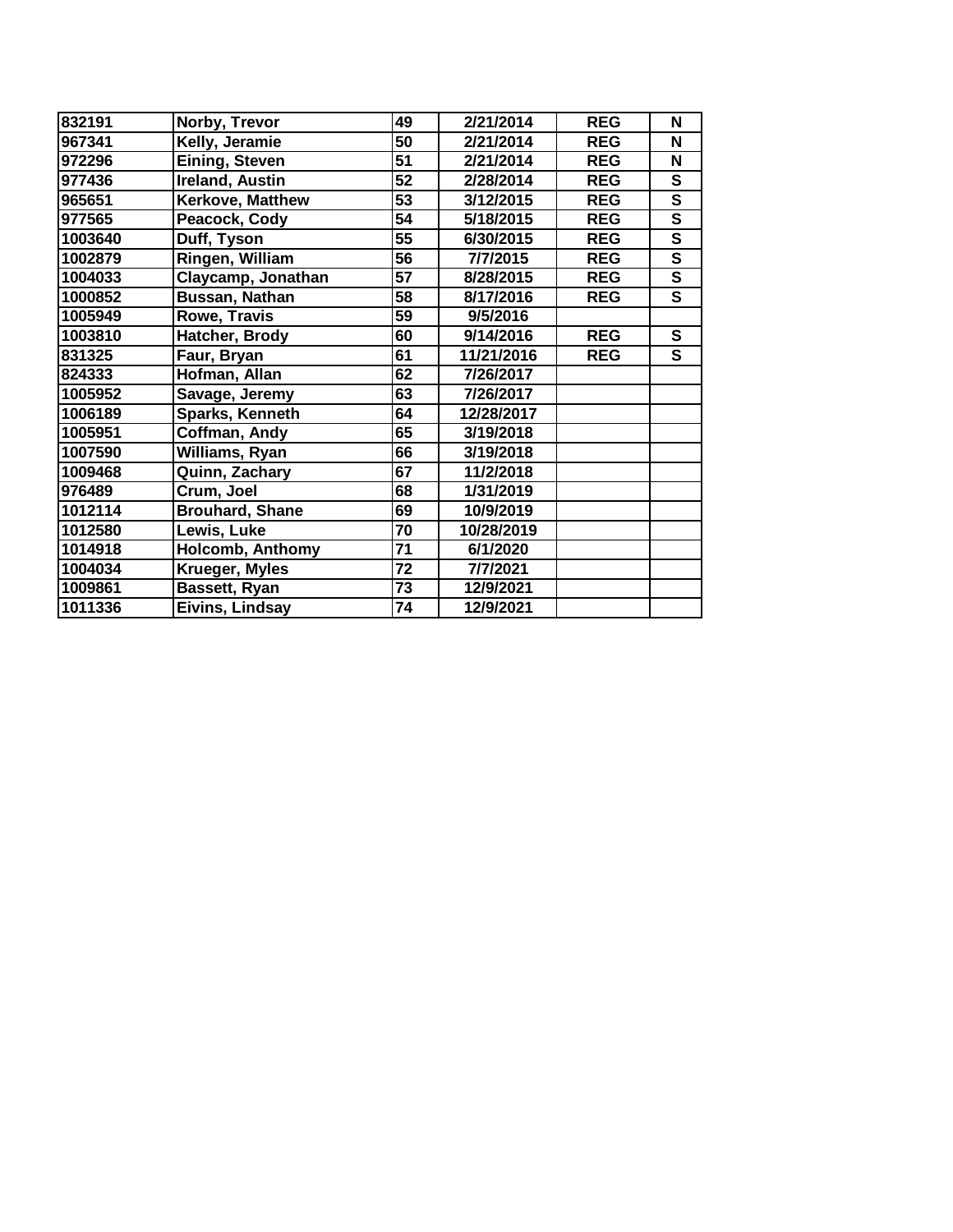| <b>MACHINE GROUP - MACHINE OPERATOR A</b> |                          |                         |            |                 |                           |
|-------------------------------------------|--------------------------|-------------------------|------------|-----------------|---------------------------|
| <b>Employee</b>                           |                          |                         |            |                 |                           |
| <b>Number</b>                             | <b>Name</b>              | Rank                    | <b>MOA</b> | <b>REG/TEMP</b> | <b>N/S</b>                |
| 820124                                    | Maxon, Kent              | 1                       | 3/31/1987  | <b>REG</b>      | N                         |
| 824236                                    | Maines, David J.         | $\overline{\mathbf{2}}$ | 5/21/1991  | <b>REG</b>      | ${\bf S}$                 |
| 824327                                    | Ferris, Mark A.          | $\overline{\mathbf{3}}$ | 10/7/1992  | <b>REG</b>      | $\overline{\mathsf{s}}$   |
| 824225                                    | Graves, Leonard L.       | $\overline{4}$          | 8/11/1993  | <b>REG</b>      | $\overline{\mathsf{s}}$   |
| 824290                                    | Coordes, Craig A.        | 5                       | 9/27/1994  | <b>REG</b>      | $\overline{\mathsf{s}}$   |
| 820693                                    | Stark, Jamie A.          | $6\overline{6}$         | 1/8/1996   | <b>REG</b>      | $\overline{\mathsf{N}}$   |
| 824330                                    | Goffinet, Thomas P.      | 7                       | 6/18/1996  | <b>REG</b>      | ${\bf S}$                 |
| 824218                                    | <b>Wold, Bruce B.</b>    | $\overline{\mathbf{8}}$ | 8/1/1996   | <b>REG</b>      | $\overline{\mathbf{s}}$   |
| 820926                                    | Sundet, Jeff             | $\overline{9}$          | 4/28/1997  | <b>REG</b>      | $\overline{\mathsf{N}}$   |
| 820928                                    | Shifflet, Brian          | $\overline{10}$         | 5/22/1997  | <b>REG</b>      | N                         |
| 820936                                    | Lynn, Brian              | 11                      | 6/25/1997  | <b>REG</b>      | N                         |
| 824076                                    | Mitchell, Larry L.       | $\overline{12}$         | 7/28/1997  | <b>REG</b>      | $\overline{\mathbf{s}}$   |
| 824233                                    | Gelwicks, Jerry W.       | $\overline{13}$         | 7/30/1997  | <b>REG</b>      | $\overline{\mathsf{s}}$   |
| 824181                                    | Walker, Joseph A.        | 14                      | 4/7/1998   | <b>REG</b>      | $\overline{\mathsf{s}}$   |
| 824900                                    | Thulen, Jonathan J.      | 15                      | 8/25/1998  | <b>REG</b>      | $\overline{\mathbf{s}}$   |
| 824335                                    | Legel Jr., Jerry G.      | $\overline{16}$         | 10/6/1998  | <b>REG</b>      | $\overline{\mathbf{s}}$   |
| 825375                                    | Kelly, William R.        | $\overline{17}$         | 3/16/1999  | <b>REG</b>      | $\overline{\mathsf{s}}$   |
| 825244                                    | Koser, Paul L.           | 18                      | 10/6/1999  | <b>REG</b>      | $\overline{\mathsf{s}}$   |
| 825050                                    | Monroe, Kevin L.         | 19                      | 4/10/2001  | <b>REG</b>      | $\overline{\mathsf{s}}$   |
| 824331                                    | <b>Hernandez, Martin</b> | 20                      | 5/8/2001   | <b>REG</b>      | $\overline{\mathsf{s}}$   |
| 822236                                    | Manthe, Justin           | 21                      | 10/18/2002 | <b>REG</b>      | $\overline{\mathsf{N}}$   |
| 826458                                    | Ferguson, Joel D.        | $\overline{22}$         | 3/31/2003  | <b>REG</b>      | ${\bf S}$                 |
| 826557                                    | Root, David              | 23                      | 4/8/2003   | <b>REG</b>      | $\overline{\mathsf{N}}$   |
| 826440                                    | Simmons, Richard B.      | $\overline{24}$         | 11/21/2003 | <b>REG</b>      | $\overline{\mathbf{s}}$   |
| 822892                                    | Legare, D.R.             | $\overline{25}$         | 2/20/2004  | <b>REG</b>      | $\overline{\mathsf{N}}$   |
| 826846                                    | Nelson, T.L.             | 26                      | 9/24/2004  | <b>REG</b>      | N                         |
| 822952                                    | Nosbush, A.R.            | $\overline{27}$         | 2/11/2005  | <b>REG</b>      | N                         |
| 827801                                    | LeDuc, Robert            | $\overline{28}$         | 1/27/2006  | <b>REG</b>      | $\overline{\mathbf{s}}$   |
| 827800                                    | Hardy, Eric J.           | 29                      | 8/11/2006  | <b>REG</b>      | $\overline{\mathbf{s}}$   |
| 827823                                    | Westley, D.A.            | 30                      | 2/2/2007   | <b>REG</b>      | $\boldsymbol{\mathsf{N}}$ |
| 824184                                    | White, Jerry R.          | 31                      | 2/2/2007   | <b>REG</b>      | ${\bf S}$                 |
| 822893                                    | Hesse, R.E.              | 32                      | 2/16/2007  | <b>REG</b>      | $\overline{\mathsf{N}}$   |
| 827824                                    | Sewell, Quinn            | $\overline{33}$         | 3/16/2007  | <b>REG</b>      | $\overline{\mathbf{s}}$   |
| 826998                                    | Herman, Michael          | 34                      | 5/18/2007  | <b>REG</b>      | N                         |
| 831026                                    | <b>Turner, William</b>   | 35                      | 8/1/2007   | <b>REG</b>      | S                         |
| 827870                                    | Loyd, Steven B.          | 36                      | 2/1/2008   | <b>REG</b>      | S                         |
| 828033                                    | Asmussen, Cory           | 37                      | 2/1/2008   | <b>REG</b>      | N                         |
| 827772                                    | Campbell, W.A.           | 38                      | 2/15/2008  | <b>REG</b>      | N                         |
| 829186                                    | Axtell, Jerry D.         | 39                      | 7/25/2008  | <b>REG</b>      | S                         |
| 823825                                    | Douglas, Kenneth A.      | 40                      | 3/6/2009   | <b>REG</b>      | $\overline{\mathbf{s}}$   |
| 827831                                    | Schmidt, J.B.            | 41                      | 3/6/2009   | <b>REG</b>      | N                         |
| 829096                                    | Wenner, Stephen          | 42                      | 3/13/2009  | <b>REG</b>      | N                         |
| 829216                                    | Heuett, Brett L.         | 43                      | 8/7/2009   | <b>REG</b>      | S                         |
| 831104                                    | Howard, Joseph           | 44                      | 7/16/2010  | <b>REG</b>      | N                         |
| 831061                                    | Harkness, Kevin          | 45                      | 10/15/2010 | <b>REG</b>      | N                         |
| 828011                                    | Curran, Eric P.          | 46                      | 2/11/2011  | <b>REG</b>      | S                         |
| 827832                                    | Blachford, E.D.          | 47                      | 3/4/2011   | <b>REG</b>      | N                         |
| 829094                                    | <b>Buchholz, Rhett A</b> | 48                      | 4/19/2011  | <b>REG</b>      | S                         |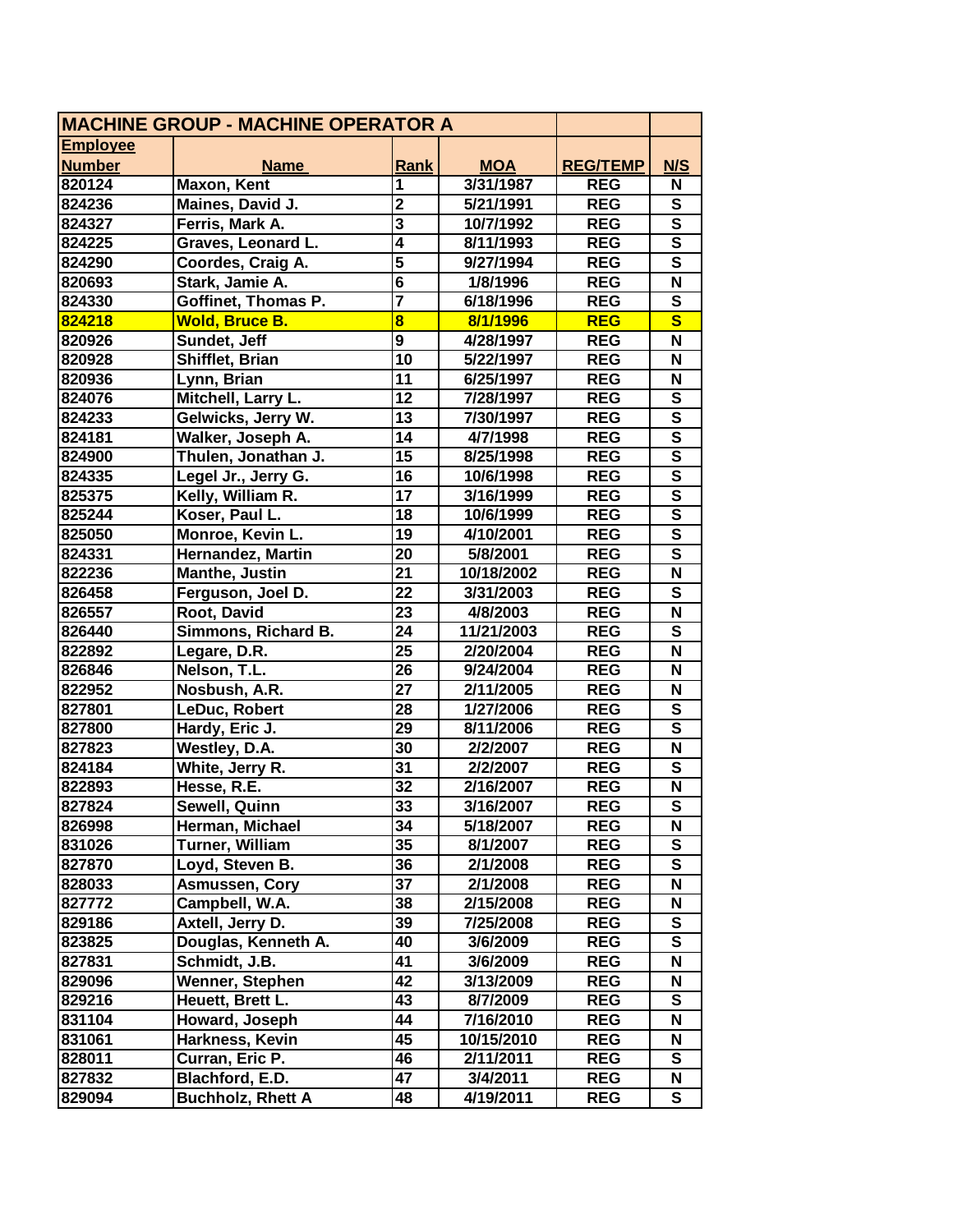| <b>MACHINE GROUP - MACHINE OPERATOR A</b> |                           |                 |            |                 |                         |
|-------------------------------------------|---------------------------|-----------------|------------|-----------------|-------------------------|
| <b>Employee</b>                           |                           |                 |            |                 |                         |
| <b>Number</b>                             | <b>Name</b>               | <b>Rank</b>     | <b>MOA</b> | <b>REG/TEMP</b> | N/S                     |
| 830156                                    | Sipe, Aaron               | 49              | 4/29/2011  | <b>REG</b>      | S                       |
| 829446                                    | <b>Edwards, Rusty</b>     | 50              | 6/17/2011  | <b>REG</b>      | S                       |
| 831011                                    | Portner, D.L.             | 51              | 6/17/2011  | <b>REG</b>      | $\overline{\mathsf{N}}$ |
| 829084                                    | <b>Ward, Jacob</b>        | 52              | 2/9/2007   | <b>REG</b>      | $\overline{\mathbf{s}}$ |
| 827785                                    | Rivera, Victor            | 53              | 12/23/2011 | <b>REG</b>      | S                       |
| 831084                                    | <b>Allnutt, Nicholas</b>  | $\overline{54}$ | 2/17/2012  | <b>REG</b>      | $\overline{\mathbf{s}}$ |
| 967679                                    | Ireland, Jared            | $\overline{55}$ | 2/1/2013   |                 |                         |
| 832023                                    | Lawler, Jake D.           | 56              | 2/15/2013  |                 |                         |
| 967342                                    | Anderson, Jeffrey         | $\overline{57}$ | 3/8/2013   |                 |                         |
| 831033                                    | Anderson, Zachery         | 58              | 3/15/2013  |                 |                         |
| 967266                                    | Nave, Jason               | 59              | 6/12/2013  |                 |                         |
| 972876                                    | Denny, Albert             | 60              | 6/19/2013  |                 |                         |
| 967341                                    | Kelly, Jeramie            | 61              | 2/21/2014  |                 |                         |
| 972759                                    | Carter, Craig             | 62              | 2/21/2014  |                 |                         |
| 976237                                    | Glosser, Roy              | 63              | 4/18/2014  |                 |                         |
| 965651                                    | Kerkove, Matthew          | 64              | 5/16/2014  |                 |                         |
| 976489                                    | Krum, Joel                | 65              | 5/30/2014  |                 |                         |
| 967677                                    | Cox, Jerry                | 66              | 1/20/2015  |                 |                         |
| 977079                                    | Dockum, Isaac             | 67              | 2/3/2015   |                 |                         |
| 1004034                                   | Krueger, Myles            | 68              | 9/4/2015   |                 |                         |
| 1004147                                   | Duerksen, Zachary         | 69              | 9/14/2016  |                 |                         |
| 832035                                    | <b>Rolling, Philip</b>    | 70              | 10/26/2016 |                 |                         |
| 1004033                                   | Claycamp, Jonathan        | 71              | 1/11/2017  |                 |                         |
| 1003640                                   | Duff, Tyson               | 72              | 7/7/2017   |                 |                         |
| 831325                                    | Faur, Bryan               | 73              | 8/16/2017  |                 |                         |
| 1005951                                   | Coffman, Andy             | 74              | 10/19/2017 |                 |                         |
| 829250                                    | Ashbaugh, Matt            | 75              | 4/23/2018  |                 |                         |
| 1009161                                   | Pierce, Aaron             | 76              | 5/7/2018   |                 |                         |
| 972873                                    | <b>Bulman, Matt</b>       | 77              | 5/29/2018  |                 |                         |
| 1003810                                   | Hatcher, Brody            | 78              | 9/13/2018  |                 |                         |
| 1009862                                   | Gallagher, Ryan           | 79              | 11/2/2018  |                 |                         |
| 1008723                                   | Pohlman, Kriston          | $\overline{80}$ | 12/26/2018 |                 |                         |
| 1009986                                   | Hueffmeier, Michael       | 81              | 3/19/2019  |                 |                         |
| 1009472                                   | Folsom, Laen              | 82              | 3/1/2019   |                 |                         |
| 1003805                                   | Wallin, Nathan            | 83              | 4/17/2019  |                 |                         |
| 1004660                                   | <b>Ballanger, Lincoln</b> | 84              | 9/11/2019  |                 |                         |
| 1012576                                   | <b>Graves, James</b>      | 85              | 4/20/2020  |                 |                         |
| 1007934                                   | Schneider, Dru            | 86              | 11/11/2020 |                 |                         |
| 1009865                                   | Ulrich, Justin            | 87              | 11/18/2020 |                 |                         |
| 1014859                                   | Volden, Scott             | 88              | 12/9/2020  |                 |                         |
| 1015265                                   | Kruse, Alex               | 89              | 1/7/2021   |                 |                         |
| 1020166                                   | Kapanke, Thomas           | 90              | 5/17/2021  |                 |                         |
| 832117                                    | Prentice, William         | 91              | 7/21/2021  |                 |                         |
| 1005594                                   | Hansen, Hugh              | 92              | 7/28/2021  |                 |                         |
| 1005952                                   | Savage, Jeremy            | 93              | 10/19/2021 |                 |                         |
|                                           |                           |                 |            |                 |                         |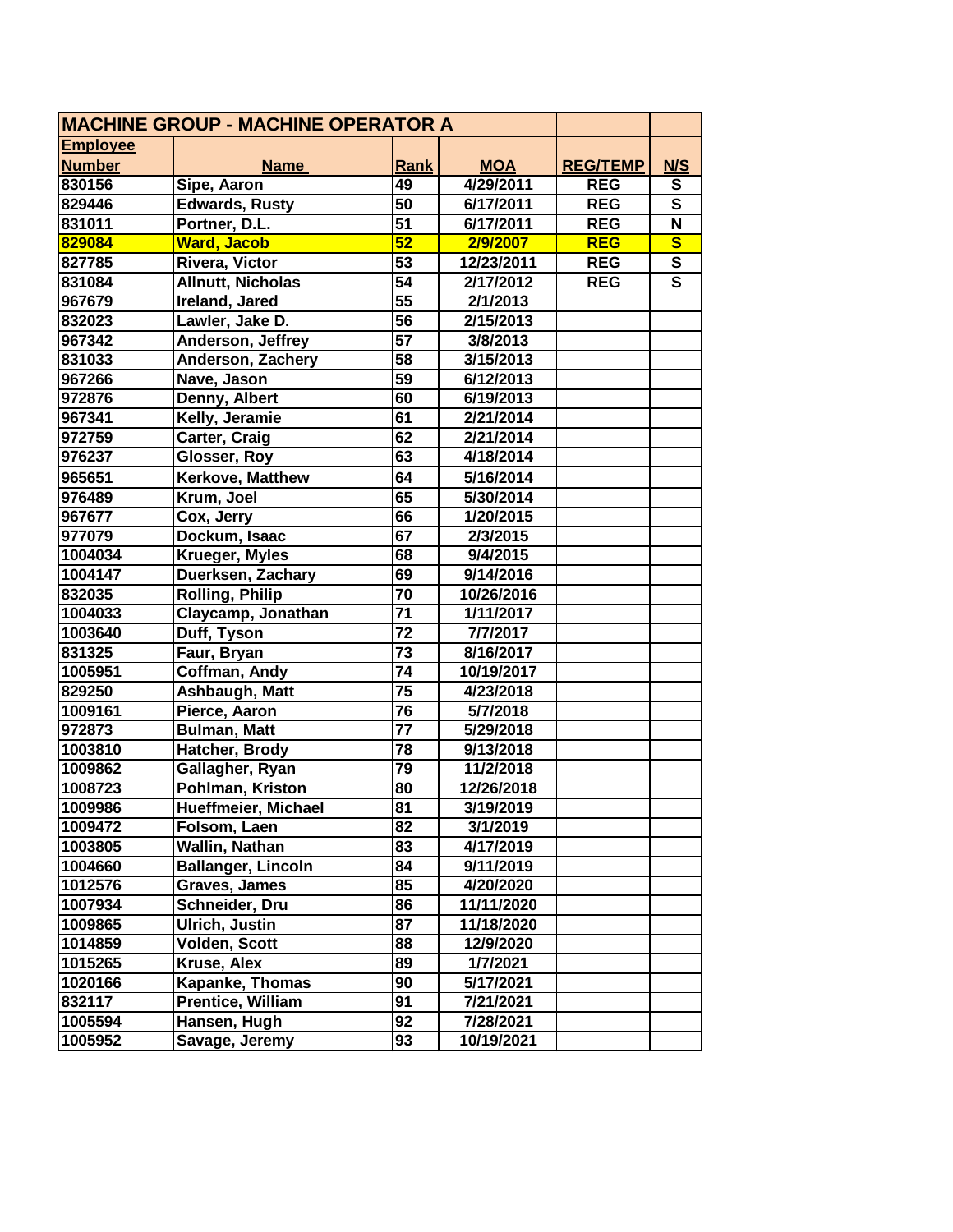| <b>MACHINE GROUP - MACHINE OPERATOR B</b> |                         |                         |            |                 |                         |
|-------------------------------------------|-------------------------|-------------------------|------------|-----------------|-------------------------|
| <b>Employee</b>                           |                         |                         |            |                 |                         |
| <b>Number</b>                             | <b>Name</b>             | Rank                    | <b>MOB</b> | <b>REG/TEMP</b> | N/S                     |
| 824333                                    | Hoffman, Allen, M.      | 1                       | 3/16/1981  | <b>REG</b>      | S                       |
| 824245                                    | Chipps, John M.         | $\overline{2}$          | 4/6/1981   | <b>REG</b>      | $\overline{\mathsf{s}}$ |
| 828374                                    | Manthey, Gary L.        | $\overline{\mathbf{3}}$ | 6/30/1981  | <b>REG</b>      | $\overline{\mathsf{s}}$ |
| 824084                                    | Wagner, Gary J.         | $\overline{\mathbf{4}}$ | 8/27/1981  | <b>REG</b>      | $\overline{\mathsf{s}}$ |
| 824076                                    | Mitchell, Larry L.      | $\overline{\mathbf{5}}$ | 8/30/1984  | <b>REG</b>      | $\overline{\mathsf{s}}$ |
| 820124                                    | Maxon, Kent I           | 6                       | 3/31/1987  | <b>REG</b>      | N                       |
| 824150                                    | Vonderhaar, Robie L.    | $\overline{\mathbf{7}}$ | 9/12/1988  | <b>REG</b>      | S                       |
| 824214                                    | Griffin, Martin L.      | 8                       | 8/14/1989  | <b>REG</b>      | $\mathbf s$             |
| 824099                                    | Cunningham, Troy J.     | $\overline{9}$          | 6/19/1990  | <b>REG</b>      | $\overline{\mathsf{s}}$ |
| 824236                                    | Maines, David J.        | 10                      | 8/16/1990  | <b>REG</b>      | $\overline{\mathbf{s}}$ |
| 820128                                    | <b>Block, Brad</b>      | 11                      | 4/15/1991  | <b>REG</b>      | $\overline{\mathsf{N}}$ |
| 824225                                    | Graves, Leonard L.      | 12                      | 4/17/1991  | <b>REG</b>      | $\overline{\mathbf{s}}$ |
| 824327                                    | Ferris, Mark A.         | 13                      | 6/13/1991  | <b>REG</b>      | $\overline{\mathbf{s}}$ |
| 824330                                    | Goffinet, Thomas P.     | 14                      | 8/26/1992  | <b>REG</b>      | $\overline{\mathsf{s}}$ |
| 824232                                    | Gee, Mark C.            | 15                      | 6/10/1994  | <b>REG</b>      | $\overline{\mathbf{s}}$ |
| 824181                                    | Walker, Joseph A.       | 16                      | 12/14/1994 | <b>REG</b>      | $\overline{\mathsf{s}}$ |
| 820693                                    | Stark, Jamie A.         | 17                      | 5/16/1995  | <b>REG</b>      | N                       |
| 820926                                    | Sundet, Jeff D.         | 18                      | 4/28/1997  | <b>REG</b>      | N                       |
| 820928                                    | Shifflet, B.D.          | 19                      | 5/22/1997  | <b>REG</b>      | N                       |
| 825050                                    | Monroe, Kevin L.        | 20                      | 6/15/1997  | <b>REG</b>      | S                       |
| 820936                                    | Lynn, B.J.              | 21                      | 6/25/1997  | <b>REG</b>      | N                       |
| 824900                                    | Thulen, Jonathan J.     | 22                      | 7/28/1997  | <b>REG</b>      | S                       |
| 824335                                    | Legel Jr., Jerry G.     | 23                      | 7/28/1997  | <b>REG</b>      | $\overline{\mathbf{s}}$ |
| 825244                                    | Koser, Paul L.          | 24                      | 7/29/1997  | <b>REG</b>      | $\overline{\mathbf{s}}$ |
| 825375                                    | Kelly, William R.       | $\overline{25}$         | 5/5/1998   | <b>REG</b>      | $\overline{\mathsf{s}}$ |
| 824334                                    | Koser, Steven R.        | 26                      | 7/28/1998  | <b>REG</b>      | S                       |
| 820517                                    | Koberg, R.E.            | 27                      | 8/31/1998  | <b>REG</b>      | $\overline{\mathsf{N}}$ |
| 824572                                    | Hill, Remington         | 28                      | 10/20/1998 | <b>REG</b>      | $\overline{\mathsf{s}}$ |
| 824331                                    | Hernandez, Martin       | 29                      | 6/8/1999   | <b>REG</b>      | $\overline{\mathsf{s}}$ |
| 824184                                    | White, Jerry R.         | 30                      | 6/22/1999  | <b>REG</b>      | $\overline{\mathsf{s}}$ |
| 822892                                    | Legare, D.R.            | 31                      | 4/5/2002   | <b>REG</b>      | N                       |
| 822893                                    | Hesse, R.E.             | 32                      | 10/4/2002  | <b>REG</b>      | N                       |
| 822236                                    | Manthe, J.E.            | 33                      | 10/18/2002 | <b>REG</b>      | $\overline{\mathsf{N}}$ |
| 825943                                    | Vento, Chris M.         | 34                      | 3/14/2003  | <b>REG</b>      | ${\bf S}$               |
| 826458                                    | Ferguson, Joel D.       | 35                      | 3/31/2003  | <b>REG</b>      | S                       |
| 826557                                    | Root, D.J.              | 36                      | 4/8/2003   | <b>REG</b>      | N                       |
| 823825                                    | Douglas, Kenneth A.     | 37                      | 9/26/2003  | <b>REG</b>      | ${\bf S}$               |
| 822952                                    | <b>Nosbush, Anthony</b> | 38                      | 4/23/2004  | <b>REG</b>      | N                       |
| 826846                                    | Nelson, T.L.            | 39                      | 5/7/2004   | <b>REG</b>      | N                       |
| 826998                                    | Herman, Michael         | 40                      | 11/19/2004 | <b>REG</b>      | N                       |
| 827772                                    | Campbell, W.A.          | 41                      | 2/11/2005  | <b>REG</b>      | N                       |
| 827823                                    | Westley, D.A.           | 42                      | 2/25/2005  | <b>REG</b>      | N                       |
| 827832                                    | Blachford, E.D.         | 43                      | 7/26/2005  | <b>REG</b>      | N                       |
| 827800                                    | Hardy, Eric J.          | 44                      | 1/27/2006  | <b>REG</b>      | S                       |
| 828011                                    | Curran, Eric P.         | 45                      | 1/27/2006  | <b>REG</b>      | ${\bf S}$               |
| 827801                                    | LeDuc, Robert           | 46                      | 1/27/2006  | <b>REG</b>      | ${\bf S}$               |
| 820901                                    | Camp, Kim               | 47                      | 3/6/2006   | <b>REG</b>      | N                       |
| 826440                                    | Simmons, Richard B.     | 48                      | 6/2/2006   | <b>REG</b>      | S                       |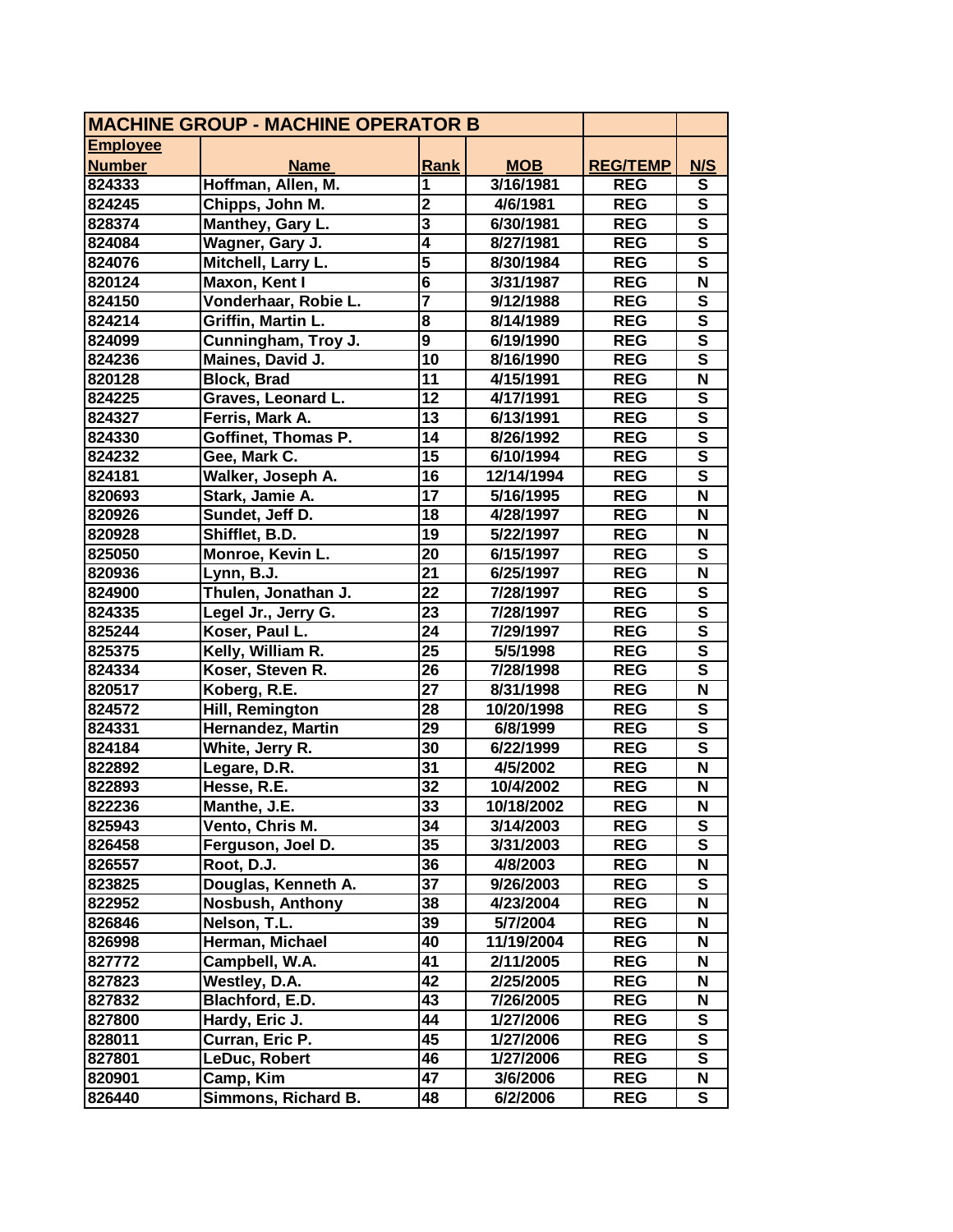| <b>MACHINE GROUP - MACHINE OPERATOR B</b> |                          |                 |            |                 |                         |
|-------------------------------------------|--------------------------|-----------------|------------|-----------------|-------------------------|
| <b>Employee</b>                           |                          |                 |            |                 |                         |
| <b>Number</b>                             | <b>Name</b>              | <b>Rank</b>     | <b>MOB</b> | <b>REG/TEMP</b> | N/S                     |
| 829086                                    | <b>Sturtz, Scott</b>     | 49              | 2/2/2007   | <b>REG</b>      | S                       |
| 828033                                    | Asmussen, C.L.           | $\overline{50}$ | 2/5/2007   | <b>REG</b>      | N                       |
| 827824                                    | Sewell, Quinn            | 51              | 3/16/2007  | <b>REG</b>      | $\overline{\mathbf{s}}$ |
| 827785                                    | Rivera, Victor           | $\overline{52}$ | 6/8/2007   | <b>REG</b>      | $\overline{\mathsf{s}}$ |
| 831026                                    | Turner, William          | $\overline{53}$ | 8/1/2007   | <b>REG</b>      | $\overline{\mathbf{s}}$ |
| 824218                                    | Wold, Bruce B.           | 54              | 2/1/2008   | <b>REG</b>      | $\overline{\mathbf{s}}$ |
| 827870                                    | Loyd, Steven B.          | 55              | 2/1/2008   | <b>REG</b>      | $\overline{\mathbf{s}}$ |
| 827831                                    | Schmidt, J.B.            | 56              | 2/1/2008   | <b>REG</b>      | N                       |
| 829096                                    | <b>Wenner, Stephen</b>   | 57              | 2/29/2008  | <b>REG</b>      | N                       |
| 829186                                    | Axtell, Jerry D.         | 58              | 7/25/2008  | <b>REG</b>      | $\overline{\mathbf{s}}$ |
| 829216                                    | Heuett, Brett L.         | $\overline{59}$ | 8/7/2009   | <b>REG</b>      | $\overline{\mathbf{s}}$ |
| 831011                                    | Portner, D.L.            | 60              | 8/27/2010  | <b>REG</b>      | N                       |
| 831061                                    | Harkness, Kevin          | 61              | 10/8/2010  | <b>REG</b>      | N                       |
| 831084                                    | <b>Allnutt, Nicholas</b> | 62              | 4/8/2011   | <b>REG</b>      | S                       |
| 829094                                    | <b>Buchholz, Rhett A</b> | 63              | 4/19/2011  | <b>REG</b>      | $\overline{\mathbf{s}}$ |
| 829446                                    | Edwards, Rusty           | 64              | 6/17/2011  | <b>REG</b>      | $\overline{\mathsf{s}}$ |
| 831006                                    | <b>Rice, Rick</b>        | 65              | 6/17/2011  | <b>REG</b>      | $\overline{\mathsf{s}}$ |
| 832044                                    | <b>Morales, Steven</b>   | 66              | 7/1/2011   | <b>REG</b>      | $\overline{\mathsf{s}}$ |
| 832188                                    | Watje, J.D.              | 67              | 10/18/2011 | <b>REG</b>      | N                       |
| 832023                                    | Lawler, Jake D.          | 68              | 1/20/2012  | <b>REG</b>      | S                       |
| 965585                                    | <b>Ubel, Brian</b>       | 69              | 3/23/2012  | <b>REG</b>      | N                       |
| 967677                                    | Cox, Jerry               | 70              | 6/22/2012  | <b>REG</b>      | S                       |
| 965651                                    | Kerkove, Matthew         | 71              | 9/24/2012  | <b>REG</b>      | $\overline{\mathbf{s}}$ |
| 967679                                    | Ireland, Jared           | $\overline{72}$ | 2/1/2013   |                 |                         |
| 829084                                    | <b>Ward, Jacob</b>       | $\overline{73}$ | 8/14/2006  | <b>REG</b>      | $\mathbf{s}$            |
| 967342                                    | Anderson, Jeffrey        | 74              | 3/8/2013   |                 |                         |
| 972300                                    | <b>Connolly, Justin</b>  | $\overline{75}$ | 3/15/2013  |                 |                         |
| 831033                                    | Anderson, Zachery        | 76              | 3/15/2013  |                 |                         |
| 976245                                    | True, Aaron              | 77              | 5/1/2013   |                 |                         |
| 967266                                    | Nave, Jason              | 78              | 6/12/2013  |                 |                         |
| 972876                                    | Denny, Albert            | 79              | 6/19/2013  |                 |                         |
| 829250                                    | <b>Ashbaugh, Matt</b>    | 80              | 2/21/2014  |                 |                         |
| 831257                                    | Hefel, Ron               | $\overline{81}$ | 2/21/2014  |                 |                         |
| 832191                                    | Norby, Trevor            | 82              | 2/21/2014  |                 |                         |
| 967339                                    | <b>Connolly, Steve</b>   | 83              | 2/21/2014  |                 |                         |
| 967341                                    | Kelly, Jeramie           | 84              | 2/21/2014  |                 |                         |
| 972296                                    | Eining, Steven           | 85              | 2/21/2014  |                 |                         |
| 972759                                    | Carter, Craig            | 86              | 2/21/2014  |                 |                         |
| 976237                                    | Glosser, Roy             | 87              | 2/21/2014  |                 |                         |
| 976253                                    | <b>Weller, Matthew</b>   | 88              | 2/21/2014  |                 |                         |
| 976489                                    | Crum, Joel               | 89              | 2/21/2014  |                 |                         |
| 977079                                    | Dockum, Isaac            | 90              | 1/27/2015  |                 |                         |
| 824234                                    | Kinley, Jeff             | 91              | 4/15/2015  |                 |                         |
| 830363                                    | <b>Hoisington, Derek</b> | 92              | 4/15/2015  |                 |                         |
| 1003810                                   | Hatcher, Brody           | 93              | 7/15/2015  |                 |                         |
| 972293                                    | May, Skyler              | 94              | 7/22/2015  |                 |                         |
| 1004034                                   | Krueger, Myles           | 95              | 9/14/2015  |                 |                         |
| 979513                                    | <b>Billmeyer, Tad</b>    | 96              | 1/28/2016  |                 |                         |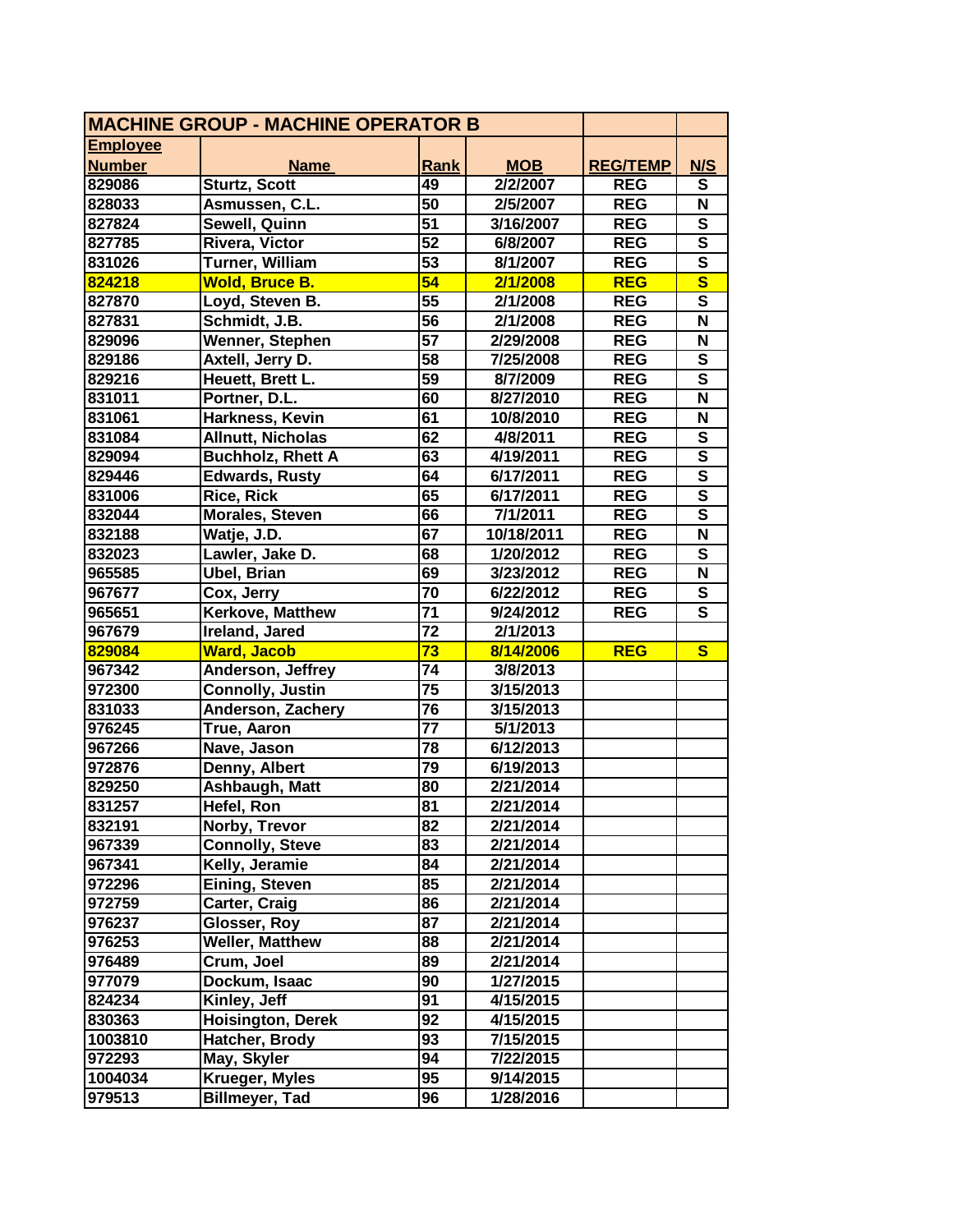| <b>MACHINE GROUP - MACHINE OPERATOR B</b> |                           |             |            |                 |     |
|-------------------------------------------|---------------------------|-------------|------------|-----------------|-----|
| <b>Employee</b>                           |                           |             |            |                 |     |
| <b>Number</b>                             | <b>Name</b>               | <b>Rank</b> | <b>MOB</b> | <b>REG/TEMP</b> | N/S |
| 1002879                                   | Ringen, William           | 97          | 1/28/2016  |                 |     |
| 1003809                                   | Mormann, Landon           | 98          | 2/5/2016   |                 |     |
| 1004147                                   | Duerksen, Zachary         | 99          | 2/5/2016   |                 |     |
| 1000852                                   | Bussan, Nathan            | 100         | 2/26/2016  |                 |     |
| 831325                                    | Faur, Bryan               | 101         | 4/26/2016  |                 |     |
| 832063                                    | <b>Oneill, Timothy</b>    | 102         | 5/20/2016  |                 |     |
| 1004695                                   | <b>Staley, Lawrence</b>   | 103         | 7/6/2016   |                 |     |
| 1004554                                   | Maluck, Joseph            | 104         | 7/14/2016  |                 |     |
| 965752                                    | Tabbert, Seth             | 105         | 8/9/2016   |                 |     |
| 1003805                                   | Wallin, Nathan            | 106         | 8/25/2016  |                 |     |
| 832035                                    | <b>Rolling, Philip</b>    | 107         | 10/26/2016 |                 |     |
| 832117                                    | Prentice, William         | 108         | 11/29/2016 |                 |     |
| 831046                                    | Haley, Thomas             | 109         | 12/7/2016  |                 |     |
| 1004033                                   | Claycamp, Jonathan        | 110         | 1/11/2017  |                 |     |
| 977565                                    | Peacock, Cody             | 111         | 3/7/2017   |                 |     |
| 1005700                                   | Streitmatter, Joshua      | 112         | 4/11/2017  |                 |     |
| 1005594                                   | Hansen, Hugh              | 113         | 5/16/2017  |                 |     |
| 1003640                                   | Duff, Tyson               | 114         | 7/7/2017   |                 |     |
| 1006189                                   | Sparks, Kenneth (Tod)     | 115         | 7/26/2017  |                 |     |
| 1005951                                   | <b>Coffman, Andy</b>      | 116         | 8/25/2017  |                 |     |
| 1005949                                   | <b>Rowe, Travis</b>       | 117         | 8/25/2017  |                 |     |
| 1005956                                   | Torres, Joseph            | 118         | 9/13/2017  |                 |     |
| 1005945                                   | <b>Heaney, Farren</b>     | 119         | 10/2/2017  |                 |     |
| 820892                                    | Ogden, Craig              | 120         | 10/27/2017 |                 |     |
| 1005952                                   | Savage, Jeremy            | 121         | 11/28/2017 |                 |     |
| 1007160                                   | Merrill, Brad             | 122         | 12/7/2017  |                 |     |
| 1007591                                   | Connolly, Jeffrey         | 123         | 3/19/2018  |                 |     |
| 1007592                                   | <b>Walton, Michael</b>    | 124         | 3/27/2018  |                 |     |
| 1007529                                   | <b>Baraks, Jeffrey</b>    | 125         | 4/23/2018  |                 |     |
| 972873                                    | <b>Bulman, Matt</b>       | 126         | 5/29/2018  |                 |     |
| 1008723                                   | Pohlman, Kriston          | 127         | 8/6/2018   |                 |     |
| 1007896                                   | Lovel, William            | 128         | 4/6/2018   |                 |     |
| 830366                                    | Monroe, Kody              | 129         | 5/1/2018   |                 |     |
| 1007934                                   | Schneider, Dru            | 130         | 5/1/2018   |                 |     |
| 1008119                                   | Beaham, Garrett           | 131         | 5/29/2018  |                 |     |
| 1009862                                   | Gallagher, Ryan           | 132         | 11/2/2018  |                 |     |
| 1010385                                   | Wilde, Tyler              | 133         | 11/26/2018 |                 |     |
| 1010550                                   | Kuhn, Joshuwas            | 134         | 2/7/2019   |                 |     |
| 1009472                                   | Folsom, Laen              | 135         | 3/1/2019   |                 |     |
| 1009986                                   | Hueffmeier, Michael       | 136         | 3/1/2019   |                 |     |
| 1009468                                   | Quinn, Zachary            | 137         | 3/8/2019   |                 |     |
| 1010372                                   | Robey, Jason              | 138         | 6/5/2019   |                 |     |
| 1010671                                   | <b>Lundt, Dustin</b>      | 139         | 6/19/2019  |                 |     |
| 1011309                                   | Sorensen, Brandon         | 140         | 6/26/2019  |                 |     |
| 1011336                                   | Eivins, Lindsay           | 141         | 7/10/2019  |                 |     |
| 1004660                                   | <b>Ballanger, Lincoln</b> | 142         | 9/11/2019  |                 |     |
| 1012396                                   | Campbell, Robert          | 143         | 10/2/2019  |                 |     |
| 1012383                                   | Moss, Toby                | 144         | 10/2/2019  |                 |     |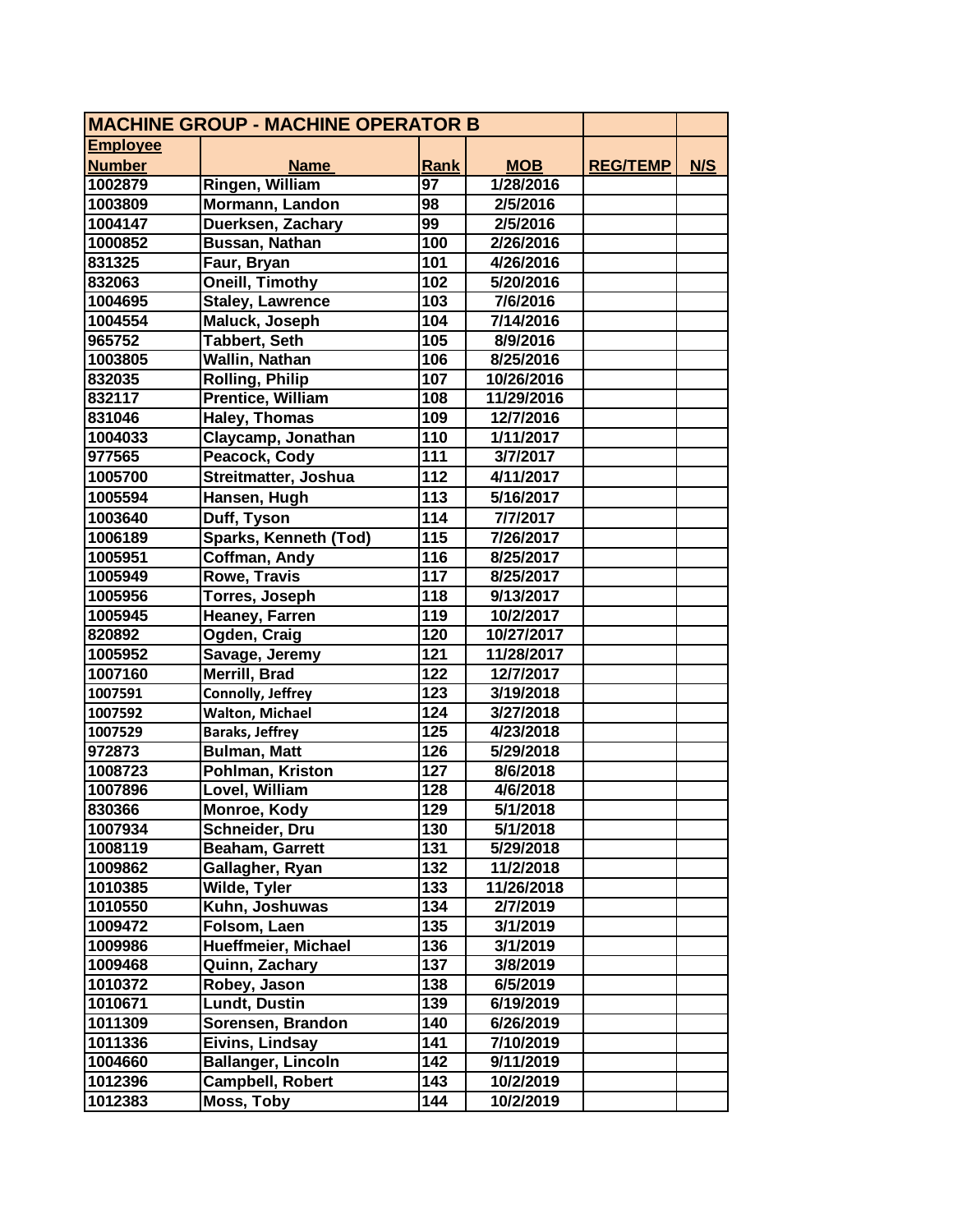| <b>MACHINE GROUP - MACHINE OPERATOR B</b> |                              |                  |            |                 |     |  |
|-------------------------------------------|------------------------------|------------------|------------|-----------------|-----|--|
| <b>Employee</b>                           |                              |                  |            |                 |     |  |
| <b>Number</b>                             | <b>Name</b>                  | <b>Rank</b>      | <b>MOB</b> | <b>REG/TEMP</b> | N/S |  |
| 1010371                                   | Grant, Angela                | $\overline{145}$ | 2/28/2020  |                 |     |  |
| 1012386                                   | Malang, Muhammed             | 146              | 2/28/2020  |                 |     |  |
| 1012388                                   | Miller, Solman               | 147              | 2/28/2020  |                 |     |  |
| 1012576                                   | Graves, James                | 148              | 2/28/2020  |                 |     |  |
| 1012614                                   | Lendt, Kyle                  | $\overline{149}$ | 2/28/2020  |                 |     |  |
| 1012095                                   | Egdorf, Heath                | 150              | 3/27/2020  |                 |     |  |
| 1014859                                   | <b>Volden, Scott</b>         | 151              | 3/27/2020  |                 |     |  |
| 1010851                                   | Vasquez, Kevin               | 152              | 4/13/2020  |                 |     |  |
| 972756                                    | Kraus, Jon                   | 153              | 4/13/2020  |                 |     |  |
| 1009537                                   | <b>Cochrone, Andrew</b>      | 154              | 5/11/2020  |                 |     |  |
| 976774                                    | Bojorquez, Abel              | 155              | 7/8/2020   |                 |     |  |
| 1012403                                   | <b>Richards, Christopher</b> | 156              | 9/4/2020   |                 |     |  |
| 1015265                                   | Kruse, Alex                  | 157              | 9/4/2020   |                 |     |  |
| 1012114                                   | <b>Brouhard, Shane</b>       | 158              | 10/2/2020  |                 |     |  |
| 1009865                                   | Ulrich, Justin               | 159              | 11/18/2020 |                 |     |  |
| 1018419                                   | <b>Michel, Justin</b>        | 160              | 2/24/2021  |                 |     |  |
| 1018415                                   | <b>Houston, Curtis</b>       | 161              | 3/10/2021  |                 |     |  |
| 1009861                                   | Bassett, Ryan                | 162              | 3/17/2021  |                 |     |  |
| 1018416                                   | <b>Hillery, Tyler</b>        | 163              | 3/24/2021  |                 |     |  |
| 1018420                                   | Ponce, Roque                 | 164              | 3/31/2021  |                 |     |  |
| 1018421                                   | Freer, Paul                  | 165              | 4/23/2021  |                 |     |  |
| 1018418                                   | Rice, Carson                 | 166              | 5/7/2021   |                 |     |  |
| 1019064                                   | Collier, Benjamin            | 167              | 5/7/2021   |                 |     |  |
| 1020166                                   | Kapanke, Thomas              | 168              | 5/17/2021  |                 |     |  |
| 1020182                                   | <b>Westercamp, Devin</b>     | 169              | 6/21/2021  |                 |     |  |
| 1019056                                   | <b>Walker, Austin</b>        | 170              | 7/14/2021  |                 |     |  |
| 1020176                                   | Ayers, Kyle                  | 171              | 7/28/2021  |                 |     |  |
| 1021728                                   | <b>Elkins, Davin</b>         | 172              | 8/11/2021  |                 |     |  |
| 1022617                                   | Scholten, Austin             | 173              | 10/12/2021 |                 |     |  |
| 1024457                                   | Garrison, Zachory            | 174              | 11/16/2021 |                 |     |  |
| 1007590                                   | Williams, Ryan               | 175              | 12/9/2021  |                 |     |  |
| 1024494                                   | Sample, Jason                | 176              | 12/16/2021 |                 |     |  |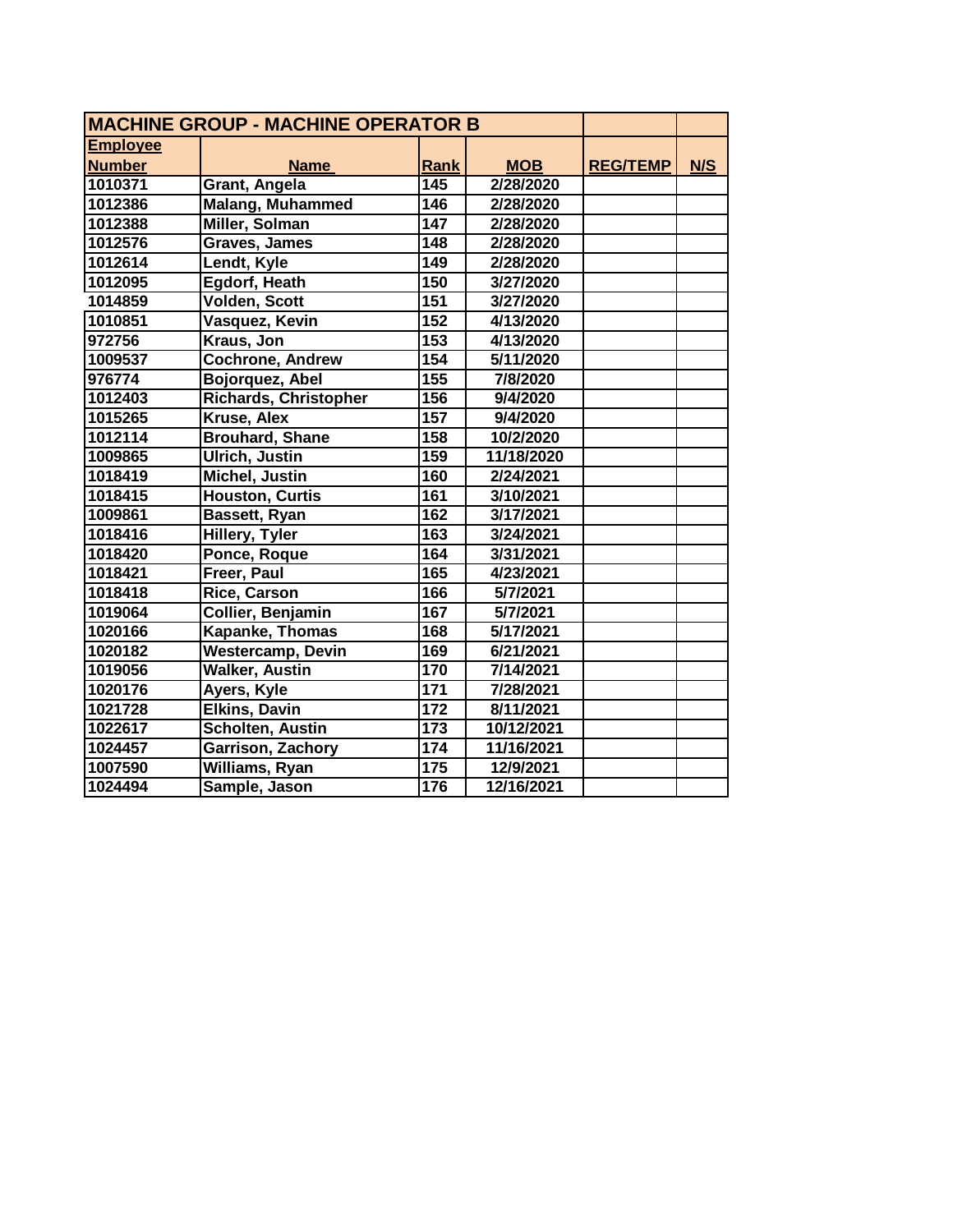| <b>WORK EQUIPMENT REPAIR GROUP - REPAIRMAN</b> |                           |                         |                  |                 |                         |
|------------------------------------------------|---------------------------|-------------------------|------------------|-----------------|-------------------------|
|                                                |                           |                         | <b>Work</b>      |                 |                         |
| <b>Employee</b>                                |                           |                         | <b>Equipment</b> |                 |                         |
| <b>Number</b>                                  | <b>Name</b>               | Rank                    | Repairman        | <b>REG/TEMP</b> | N/S                     |
| 824076                                         | Mitchell, Larry L.        | 1                       | 4/1/1998         | <b>REG</b>      | S                       |
| 820926                                         | Sundet J. D.              | $\overline{2}$          | 3/31/2000        | <b>REG</b>      | $\overline{\mathsf{N}}$ |
| 825375                                         | Kelly, William R.         | $\overline{\mathbf{3}}$ | 2/1/2007         | <b>REG</b>      | $\overline{\mathbf{s}}$ |
| 827824                                         | Sewell, Quinn             | $\overline{4}$          | 6/6/2008         | <b>REG</b>      | $\overline{\mathsf{s}}$ |
| 832063                                         | O'Neill, Tim              | $\overline{5}$          | 6/19/2009        | <b>REG</b>      | $\overline{\mathsf{s}}$ |
| 965752                                         | <b>Tabbert, Seth</b>      | $\overline{\mathbf{6}}$ | 7/16/2010        | <b>REG</b>      | $\overline{\mathsf{s}}$ |
| 831061                                         | Harkness, Kevin           |                         | 10/8/2010        | <b>REG</b>      | N                       |
| 972873                                         | <b>Bulman, Matthew</b>    | $\overline{\mathbf{8}}$ | 7/25/2011        | <b>REG</b>      | N                       |
| 824334                                         | Koser, Steven R.          | $\overline{9}$          | 12/2/2011        | <b>REG</b>      | $\mathbf{s}$            |
| 968753                                         | Hahn, Aaron               | 10                      | 10/11/2010       | <b>REG</b>      | $\overline{\mathsf{N}}$ |
| 824334                                         | Koser, Steven R.          | 11                      | 12/2/2011        | <b>REG</b>      | S                       |
| 977565                                         | Peacock, Cody             | $\overline{12}$         | 7/16/2012        | <b>REG</b>      | $\overline{\mathsf{s}}$ |
| 967342                                         | Anderson, Jeffrey         | $\overline{13}$         | 3/8/2013         |                 |                         |
| 967266                                         | Nave, Jason               | 14                      | 6/12/2013        |                 |                         |
| 832191                                         | Norby, Trevor             | $\overline{15}$         | 2/21/2014        |                 |                         |
| 976486                                         | Achenbach, John           | 16                      | 6/6/2014         |                 |                         |
| 1004660                                        | <b>Ballanger, Lincoln</b> | 17                      | 10/10/2016       |                 |                         |
| 1007690                                        | Sawyer, Travis            | 18                      | 11/6/2017        |                 |                         |
| 1009985                                        | <b>Brixey, Aaron</b>      | 19                      | 10/19/2018       |                 |                         |
| 1011310                                        | Lowrey, Aaron             | 20                      | 3/18/2019        |                 |                         |
| 1010550                                        | Kuhn, Joshuwa             | $\overline{21}$         | 5/1/2019         |                 |                         |
| 1012613                                        | Lassek, Jerry             | 22                      | 11/18/2019       |                 |                         |
| 1009161                                        | Pierce, Aaron             | $\overline{23}$         | 5/11/2020        |                 |                         |
| 824334                                         | Koser, Steven R.          | $\overline{24}$         | 9/25/2020        |                 |                         |
| 967342                                         | Anderson, Jeffrey         | $\overline{25}$         | 9/25/2020        |                 |                         |
| 967266                                         | Nave, Jason               | 26                      | 9/25/2020        |                 |                         |
| 832191                                         | Norby, Trevor             | $\overline{27}$         | 9/25/2020        |                 |                         |
| 1012114                                        | <b>Brouhard, Shane</b>    | 28                      | 1/7/2021         |                 |                         |
| 1009537                                        | Cochrane, Andrew          | 29                      | 1/14/2021        |                 |                         |
| 1014859                                        | Volden, Scott             | 30                      | 7/14/2021        |                 |                         |
| 1022305                                        | Graves, Wade              | 31                      | 12/1/2021        |                 |                         |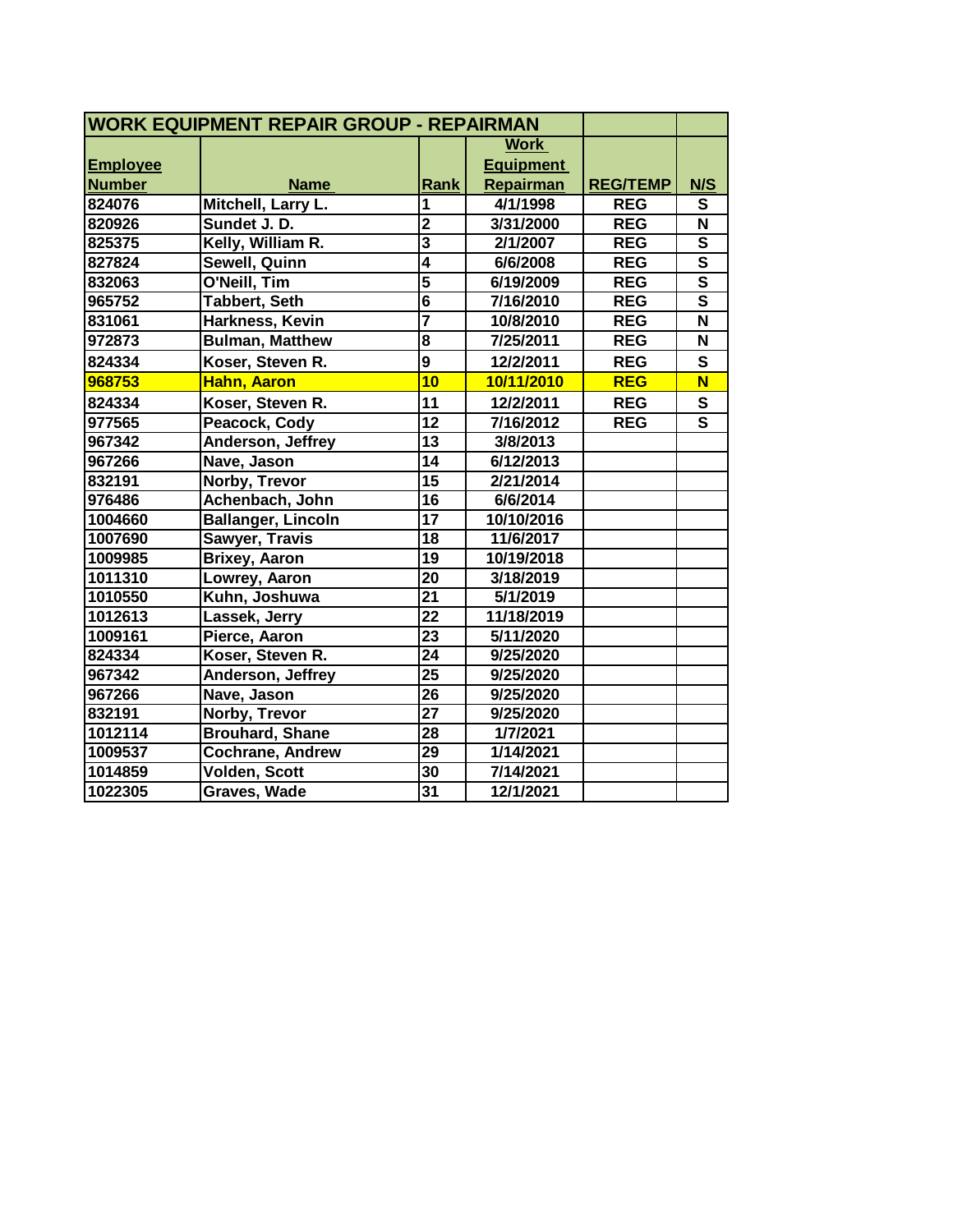| <b>WELDING GROUP - WELDER</b> |                          |                         |            |                 |                         |
|-------------------------------|--------------------------|-------------------------|------------|-----------------|-------------------------|
| <b>Employee</b>               |                          |                         |            |                 |                         |
| <b>Number</b>                 | <b>Name</b>              | Rank                    | Welder     | <b>REG/TEMP</b> | N/S                     |
| 824099                        | Cunningham, Troy J.      | 1                       | 2/14/1992  | <b>REG</b>      | S                       |
| 824290                        | Coordes, Craig A.        | $\overline{2}$          | 6/16/1998  | <b>REG</b>      | $\mathbf{s}$            |
| 824218                        | <b>Wold, Bruce B.</b>    | $\overline{\mathbf{3}}$ | 7/14/1998  | <b>REG</b>      | $\overline{\mathbf{s}}$ |
| 824572                        | Hill, Remington          | $\overline{\mathbf{4}}$ | 2/15/2000  | <b>REG</b>      | $\overline{\mathbf{s}}$ |
| 825244                        | Koser, Paul L.           | $\overline{5}$          | 4/10/2001  | <b>REG</b>      | $\overline{\mathsf{s}}$ |
| 825050                        | Monroe, Kevin L.         | $\overline{\mathbf{6}}$ | 9/18/2001  | <b>REG</b>      | $\overline{\mathsf{s}}$ |
| 825830                        | Petersen, Shane M.       |                         | 10/30/2001 | <b>REG</b>      | $\overline{\mathsf{s}}$ |
| 830156                        | Sipe, Aaron              | 8                       | 5/27/2011  | <b>REG</b>      | $\overline{\mathbf{s}}$ |
| 831033                        | Anderson, Zachery        | $\overline{9}$          | 3/15/2013  |                 |                         |
| 820635                        | Mokoff, Chad             | $\overline{10}$         | 4/10/2013  |                 |                         |
| 976245                        | True, Aaron              | $\overline{11}$         | 5/1/2013   |                 |                         |
| 976774                        | Bojorquez, Abel          | $\overline{12}$         | 7/10/2013  |                 |                         |
| 831084                        | <b>Allnutt, Nicholas</b> | $\overline{13}$         | 3/7/2014   |                 |                         |
| 827824                        | Sewell, Quinn            | $\overline{14}$         | 4/4/2014   |                 |                         |
| 832188                        | Watje, Jay               | $\overline{15}$         | 6/13/2014  |                 |                         |
| 972759                        | Carter, Craig            | 16                      | 11/30/2015 |                 |                         |
| 827823                        | <b>Westley, Doug</b>     | 17                      | 6/29/2016  |                 |                         |
| 1003810                       | Hatcher, Brody           | 18                      | 10/10/2016 |                 |                         |
| 831325                        | Faur, Bryan              | 19                      | 10/10/2016 |                 |                         |
| 979513                        | <b>Billmeyer, Tad</b>    | $\overline{20}$         | 11/3/2016  |                 |                         |
| 825375                        | Kelly, William           | $\overline{21}$         | 3/23/2017  |                 |                         |
| 1004147                       | Duerksen, Zachary        | 22                      | 5/16/2017  |                 |                         |
| 1006189                       | <b>Sparks, Kenneth</b>   | $\overline{23}$         | 10/10/2017 |                 |                         |
| 977565                        | Peacock, Cody            | 24                      | 6/13/2018  |                 |                         |
| 965752                        | <b>Tabbert, Seth</b>     | $\overline{25}$         | 9/20/2018  |                 |                         |
| 1009468                       | Quinn, Zachary           | 26                      | 10/12/2018 |                 |                         |
| 1009472                       | Folsom, Laen             | 27                      | 7/10/2019  |                 |                         |
| 1010851                       | Vasquez, Kevin           | 28                      | 8/21/2019  |                 |                         |
| 824498                        | Jeffries, Daniel         | $\overline{29}$         | 5/19/2020  |                 |                         |
| 1005594                       | Hansen, Huge             | $\overline{30}$         | 12/2/2020  |                 |                         |
| 1012576                       | Graves, James            | $\overline{31}$         | 12/9/2020  |                 |                         |
| 1009537                       | <b>Cochrone, Andrew</b>  | $\overline{32}$         | 12/17/2020 |                 |                         |
| 1009861                       | <b>Bassett, Ryan</b>     | 33                      | 1/21/2021  |                 |                         |
| 1015265                       | <b>Kruse, Alex</b>       | 34                      | 8/26/2021  |                 |                         |
| 1008723                       | <b>Pohlman, Kriston</b>  | $\overline{35}$         | 11/9/2021  |                 |                         |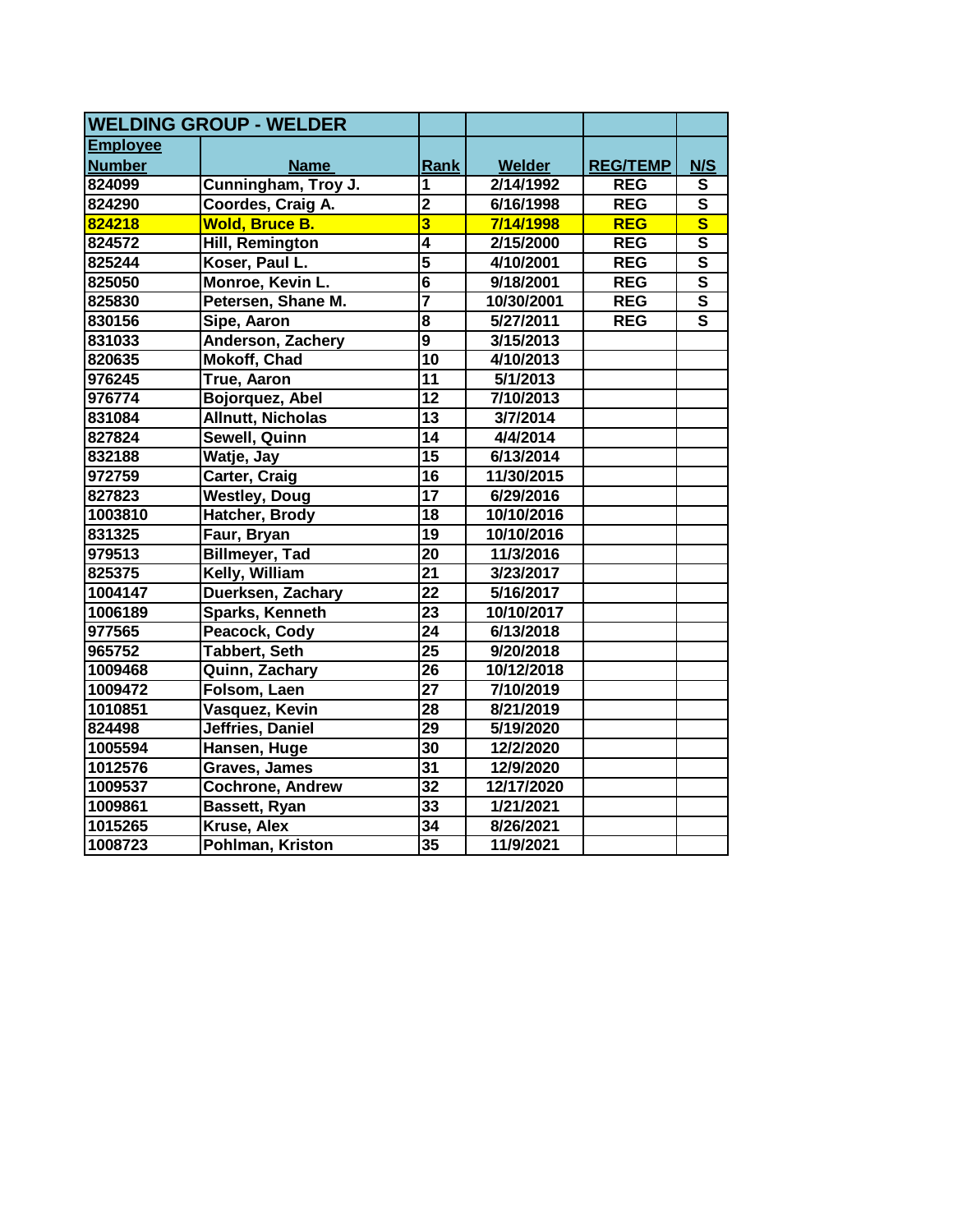| <b>WELDING GROUP - WELDER HELPER</b> |                            |                         |                      |                 |                         |
|--------------------------------------|----------------------------|-------------------------|----------------------|-----------------|-------------------------|
| <b>Employee</b>                      |                            |                         |                      |                 |                         |
| <b>Number</b>                        | <b>Name</b>                | Rank                    | <b>Welder Helper</b> | <b>REG/TEMP</b> | N/S                     |
| 824245                               | Chipps, John M.            | 1                       | 9/9/1986             | <b>REG</b>      | S                       |
| 820124                               | Maxon, K. I.               | $\mathbf{2}$            | 10/16/1986           | <b>REG</b>      | N                       |
| 824099                               | Cunningham, Troy J.        | 3                       | 6/16/1988            | <b>REG</b>      | S                       |
| 820622                               | Maxon, K.A.                | 4                       | 3/3/1995             | <b>REG</b>      | N                       |
| 820635                               | Mokoff, C.D.               | 5                       | 6/16/1995            | <b>REG</b>      | N                       |
| 824290                               | Coordes, Craig A.          | 6                       | 5/27/1997            | <b>REG</b>      | S                       |
| 824232                               | Gee, Mark C.               | $\overline{7}$          | 6/17/1997            | <b>REG</b>      | $\mathbf S$             |
| 824218                               | <b>Wold, Bruce B.</b>      | $\overline{\mathbf{8}}$ | 5/5/1998             | <b>REG</b>      | $\overline{\mathbf{s}}$ |
| 824330                               | Goffinet, Thomas P.        | 9                       | 6/22/1999            | <b>REG</b>      | $\mathbf S$             |
| 824572                               | Hill, Remington            | 10                      | 6/22/1999            | <b>REG</b>      | $\mathbf S$             |
| 825830                               | Petersen, Shane M.         | 11                      | 9/26/2000            | <b>REG</b>      | $\mathbf S$             |
| 825244                               | Koser, Paul L.             | 12                      | 4/10/2001            | <b>REG</b>      | $\mathbf S$             |
| 825050                               | Monroe, Kevin L.           | 13                      | 4/21/2001            | <b>REG</b>      | $\mathbf S$             |
| 824335                               | Legel Jr., Jerry G.        | 14                      | 8/7/2001             | <b>REG</b>      | $\mathbf S$             |
| 826440                               | <b>Simmons, Richard B.</b> | 15                      | 3/29/2004            | <b>REG</b>      | $\mathbf S$             |
| 827870                               | Loyd, Steven B.            | 16                      | 2/25/2005            | <b>REG</b>      | $\mathbf S$             |
| 824234                               | Kinley, Jeffrey J.         | 17                      | 4/7/2006             | <b>REG</b>      | $\mathbf S$             |
| 830156                               | Sipe, Aaron                | 18                      | 9/16/2007            | <b>REG</b>      | $\mathbf S$             |
| 829186                               | Axtell, Jerry D.           | 19                      | 7/25/2008            | <b>REG</b>      | $\mathbf S$             |
| 829216                               | Heuett, Brett L.           | 20                      | 9/18/2009            | <b>REG</b>      | $\mathbf S$             |
| 826998                               | Herman, M.D                | 21                      | 1/7/2011             | <b>REG</b>      | N                       |
| 824327                               | Ferris, Mark A.            | 22                      | 3/25/2011            | <b>REG</b>      | S                       |
| 831084                               | <b>Allnutt, Nicholas</b>   | 23                      | 4/6/2011             | <b>REG</b>      | $\mathbf S$             |
| 827800                               | Hardy, Eric J.             | 24                      | 6/10/2011            | <b>REG</b>      | $\mathbf S$             |
| 831006                               | <b>Rice, Rick</b>          | 25                      | 8/26/2011            | <b>REG</b>      | $\mathbf S$             |
| 829084                               | <b>Ward, Jacob</b>         | 26                      | 8/21/2009            | <b>REG</b>      | $\overline{\mathbf{s}}$ |
| 967677                               | Cox, Jerry                 | $2\overline{7}$         | 6/22/2012            | <b>REG</b>      | $\overline{\mathbf{s}}$ |
| 965752                               | <b>Tabbert, Seth</b>       | 28                      | 7/6/2012             | <b>REG</b>      | S                       |
| 972293                               | May, Skyler                | 29                      | 1/25/2013            |                 |                         |
| 831033                               | <b>Anderson, Zachery</b>   | 30                      | 3/15/2013            |                 |                         |
| 832188                               | Watje, Jay                 | 31                      | 4/17/2013            |                 |                         |
| 976245                               | <b>True, Aaron</b>         | 32                      | 5/1/2013             |                 |                         |
| 827824                               | <b>Sewell, Quinn</b>       | 33                      | 4/4/2014             |                 |                         |
| 972759                               | Carter, Craig              | 34                      | 1/13/2015            |                 |                         |
| 831325                               | Faur, Bryan                | 35                      | 3/4/2016             |                 |                         |
| 827823                               | <b>Westley, Doug</b>       | 36                      | 6/29/2016            |                 |                         |
| 972876                               | Denny, Albert              | 37                      | 6/29/2016            |                 |                         |
| 967341                               | Kelly, Jeramie             | 38                      | 6/29/2016            |                 |                         |
| 1003810                              | Hatcher, Brody             | 39                      | 10/10/2016           |                 |                         |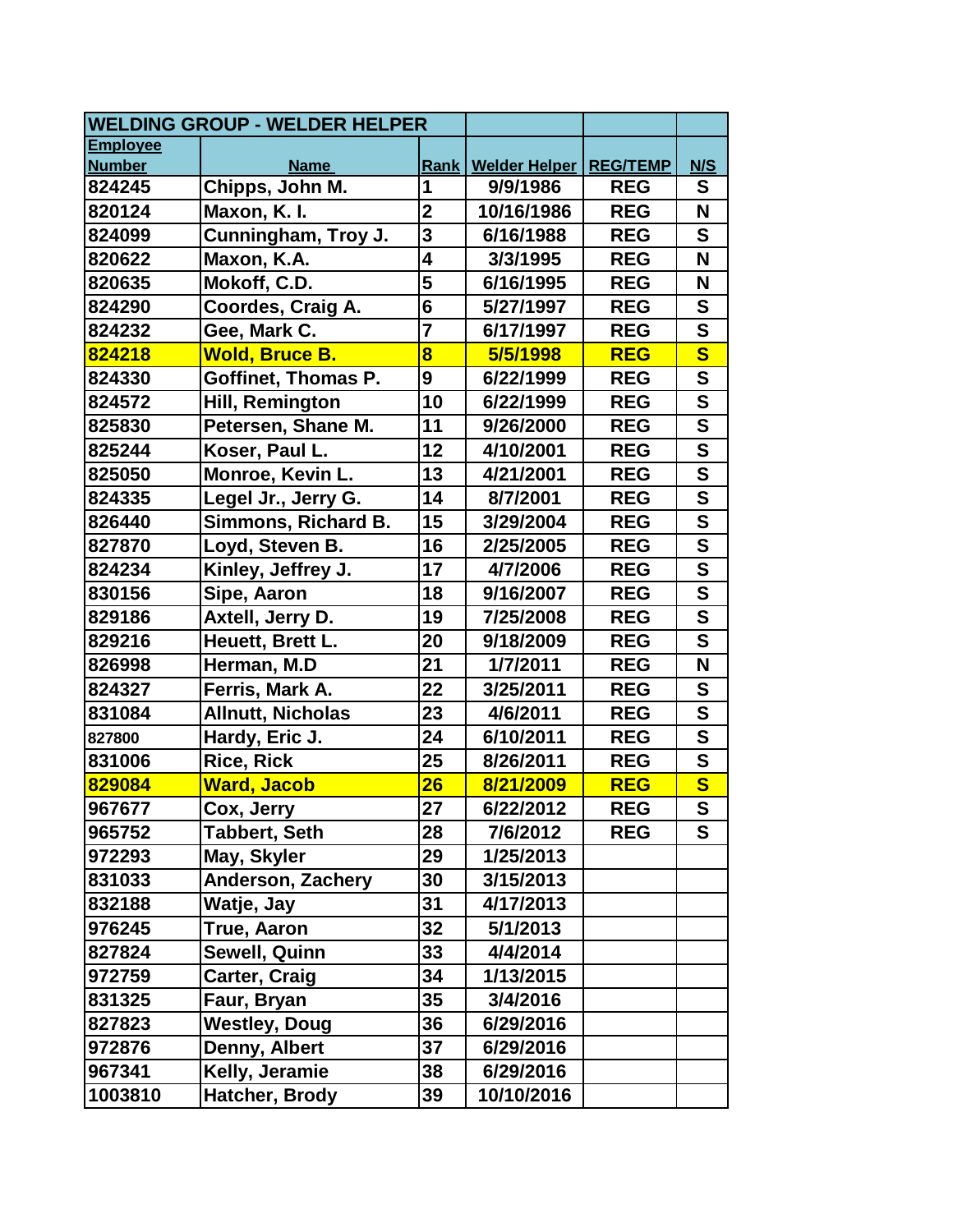| <b>Employee</b> |                         |    |                                 |     |
|-----------------|-------------------------|----|---------------------------------|-----|
| <b>Number</b>   | <b>Name</b>             |    | Rank   Welder Helper   REG/TEMP | N/S |
| 979513          | <b>Billmeyer, Tad</b>   | 40 | 11/3/2016                       |     |
| 977079          | Dockum, Isaac           | 41 | 1/19/2017                       |     |
| 825375          | Kelly, William          | 42 | 3/23/2017                       |     |
| 1004147         | Duerksen, Zachary       | 43 | 5/16/2017                       |     |
| 1005952         | Savage, Jeremy          | 44 | 6/7/2017                        |     |
| 1004554         | Maluck, Joseph          | 45 | 8/16/2017                       |     |
| 1003640         | Duff, Tyson             | 46 | 9/13/2017                       |     |
| 1006189         | <b>Sparks, Kenneth</b>  | 47 | 10/10/2017                      |     |
| 977565          | Peacock, Cody           | 48 | 2/9/2018                        |     |
| 1009468         | Quinn, Zachary          | 49 | 10/12/2018                      |     |
| 8209094         | <b>Buchholz, Rhett</b>  | 50 | 12/20/2018                      |     |
| 1009472         | Folsom, Laen            | 51 | 5/8/2019                        |     |
| 1011309         | Sorensen, Brandon       | 52 | 11/6/2019                       |     |
| 824498          | Jeffries, Daniel        | 53 | 5/19/2020                       |     |
| 1005956         | Torres, Joseph          | 54 | 5/19/2020                       |     |
| 832191          | Norby, Trevor           | 55 | 12/2/2020                       |     |
| 1003805         | <b>Wallin, Nathan</b>   | 56 | 12/2/2020                       |     |
| 1005594         | Hansen, Huge            | 57 | 12/2/2020                       |     |
| 1010371         | Grant, Angela           | 58 | 12/2/2020                       |     |
| 1012576         | <b>Graves, James</b>    | 59 | 12/9/2020                       |     |
| 1009537         | <b>Cochrone, Andrew</b> | 60 | 12/17/2020                      |     |
| 1009861         | <b>Bassett, Ryan</b>    | 61 | 1/21/2021                       |     |
| 1015265         | Kruse, Alex             | 62 | 8/26/2021                       |     |
| 1008723         | Pohlman, Kriston        | 63 | 11/9/2021                       |     |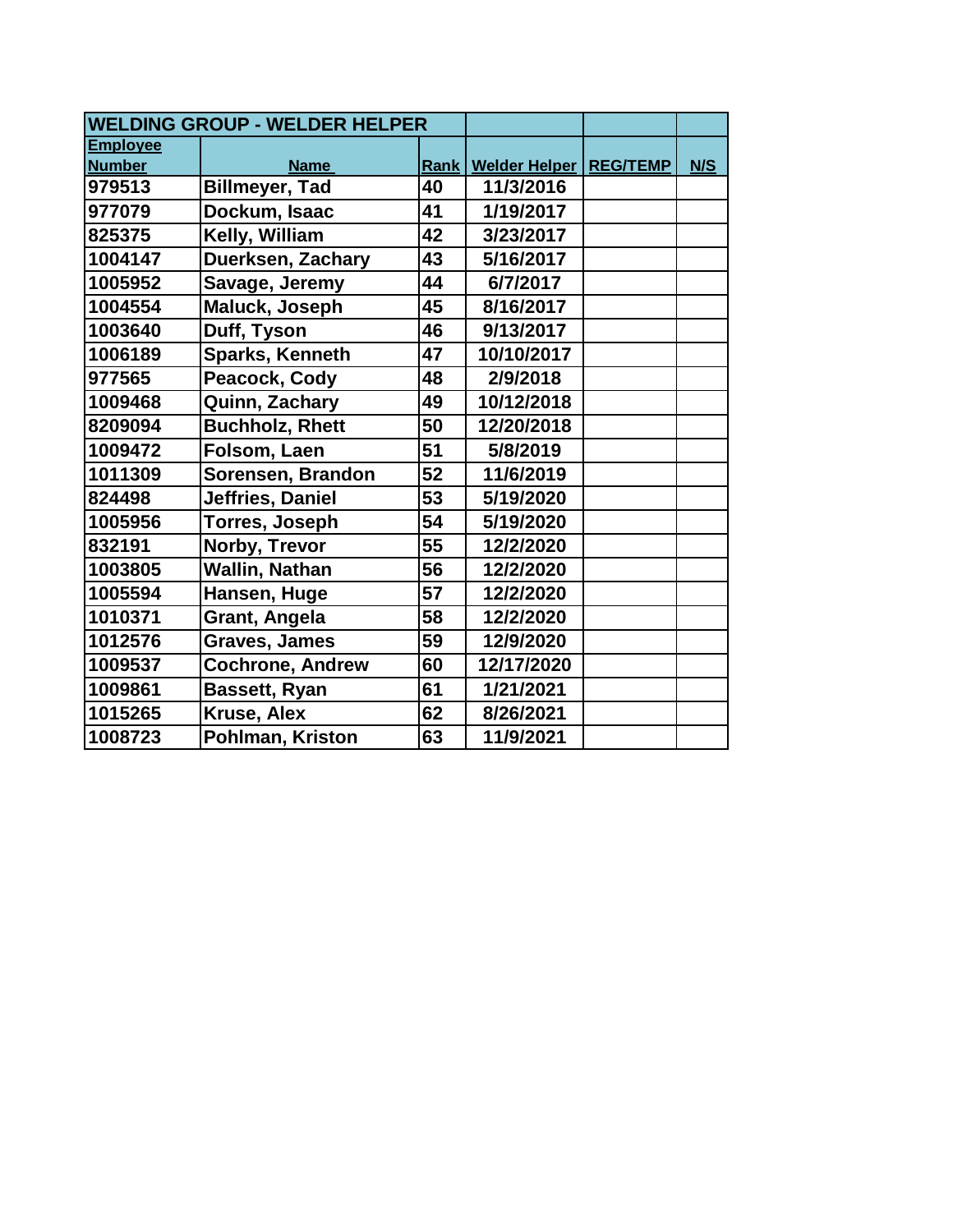| <b>VEHICLE GROUP - MATERIAL TRUCK DRIVER</b> |                          |                         |                     |                 |                         |
|----------------------------------------------|--------------------------|-------------------------|---------------------|-----------------|-------------------------|
| <b>Employee</b>                              |                          |                         |                     |                 |                         |
| <b>Number</b>                                | <b>Name</b>              | <b>Rank</b>             | <b>Truck Driver</b> | <b>REG/TEMP</b> | N/S                     |
| 820124                                       | Maxon, Kent              | 1                       | 3/31/1987           | <b>REG</b>      | N                       |
| 824236                                       | Maines, David J.         | $\overline{2}$          | 5/21/1991           | <b>REG</b>      | $\mathbf{s}$            |
| 824218                                       | Wold, Bruce B.           | 3                       | 8/1/1996            | <b>REG</b>      | $\overline{\mathbf{s}}$ |
| 820926                                       | Sundet, J.D.             | 4                       | 4/28/1997           | <b>REG</b>      | N                       |
| 820928                                       | Shifflet, Brian          | $\overline{\mathbf{5}}$ | 5/22/1997           | <b>REG</b>      | N                       |
| 820936                                       | Lynn, Brian              | $\overline{\mathbf{6}}$ | 6/25/1997           | <b>REG</b>      | N                       |
| 824233                                       | Gelwicks, Jerry W.       | $\overline{\mathbf{7}}$ | 7/30/1997           | <b>REG</b>      | ${\bf S}$               |
| 824327                                       | Ferris, Mark A.          | 8                       | 5/19/1998           | <b>REG</b>      | $\mathbf{s}$            |
| 824181                                       | Walker, Joseph A.        | $\overline{9}$          | 6/2/1998            | <b>REG</b>      | $\overline{\mathbf{s}}$ |
| 824335                                       | Legel Jr., Jerry G.      | 10                      | 10/6/1998           | <b>REG</b>      | $\overline{\mathbf{s}}$ |
| 825830                                       | Petersen, Shane M.       | 11                      | 4/13/1999           | <b>REG</b>      | $\overline{\mathsf{s}}$ |
| 824572                                       | Hill, Remington          | 12                      | 5/25/1999           | <b>REG</b>      | $\overline{\mathbf{s}}$ |
| 824232                                       | Gee, Mark C.             | 13                      | 6/8/1999            | <b>REG</b>      | $\overline{\mathbf{s}}$ |
| 824160                                       | ****Law, Kevin L.        | 14                      | 7/12/1999           | <b>REG</b>      | $\overline{\mathsf{s}}$ |
| 825244                                       | Koser, Paul L.           | 15                      | 10/6/1999           | <b>REG</b>      | $\overline{\mathbf{s}}$ |
| 824225                                       | Graves, Leonard L.       | 16                      | 12/7/1999           | <b>REG</b>      | $\overline{\mathsf{s}}$ |
| 825375                                       | Kelly, William R.        | 17                      | 9/23/2002           | <b>REG</b>      | $\overline{\mathsf{s}}$ |
| 822236                                       | Manthe, Justin           | 18                      | 10/18/2002          | <b>REG</b>      | $\overline{\mathsf{N}}$ |
| 826440                                       | Simmons, Richard B.      | 19                      | 11/21/2003          | <b>REG</b>      | S                       |
| 827870                                       | Loyd, Steven B.          | 20                      | 1/13/2006           | <b>REG</b>      | $\overline{\mathsf{s}}$ |
| 828320                                       | Manning, Dennis P.       | 21                      | 2/16/2006           | <b>REG</b>      | $\overline{\mathsf{s}}$ |
| 829378                                       | Hansel, Robert           | 22                      | 4/1/2006            | <b>REG</b>      | $\mathbf{s}$            |
| 827823                                       | Westley, D.A.            | 23                      | 2/2/2007            | <b>REG</b>      | N                       |
| 824184                                       | White, Jerry R.          | 24                      | 2/2/2007            | <b>REG</b>      | S                       |
| 822893                                       | Hesse, Robert            | $\overline{25}$         | 2/16/2007           | <b>REG</b>      | N                       |
| 827824                                       | Sewell, Quinn            | 26                      | 3/16/2007           | <b>REG</b>      | S                       |
| 828033                                       | <b>Asmussen, Cory</b>    | $\overline{27}$         | 2/1/2008            | <b>REG</b>      | $\overline{\mathsf{N}}$ |
| 831026                                       | Turner, William          | 28                      | 3/14/2008           | <b>REG</b>      | $\overline{\mathbf{s}}$ |
| 829186                                       | Axtell, Jerry D.         | 29                      | 7/25/2008           | <b>REG</b>      | $\overline{\mathsf{s}}$ |
| 824234                                       | Kinley, Jeffrey J.       | 30                      | 9/12/2008           | <b>REG</b>      | $\overline{\mathsf{s}}$ |
| 830363                                       | <b>Hoisington, Derek</b> | 31                      | 7/16/2010           | <b>REG</b>      | $\overline{\mathsf{s}}$ |
| 828011                                       | Curran, Eric P.          | 32                      | 2/11/2011           | <b>REG</b>      | $\overline{\mathsf{s}}$ |
| 965843                                       | Mezera, Cody             | 33                      | 3/4/2011            | <b>REG</b>      | $\overline{\mathsf{s}}$ |
| 965842                                       | Hoisington, Jacob        | 34                      | 3/4/2011            | <b>REG</b>      | S                       |
| 830366                                       | Monroe, Kody             | 35                      | 3/11/2011           | <b>REG</b>      | S                       |
| 831084                                       | <b>Allnutt, Nicholas</b> | 36                      | 2/17/2012           | <b>REG</b>      | S                       |
| 830366                                       | Monroe, Kody             | 37                      | 3/11/2011           | <b>REG</b>      | S                       |
| 831084                                       | <b>Allnutt, Nicholas</b> | 41                      | 2/17/2012           | <b>REG</b>      | $\mathbf{s}$            |
| 967679                                       | Ireland, Jared           | 42                      | 2/1/2013            |                 |                         |
| 829084                                       | <b>Ward, Jacob</b>       | 40                      | 2/9/2007            | <b>REG</b>      | <b>S</b>                |
| 967342                                       | Anderson, Jeffrey        | 41                      | 3/8/2013            |                 |                         |
| 831033                                       | Anderson, Zachery        | 42                      | 3/15/2013           |                 |                         |
| 967678                                       | Ware, Nathan             | 43                      | 4/3/2013            |                 |                         |
| 972300                                       | <b>Connolly, Justin</b>  | 44                      | 2/21/2014           |                 |                         |
| 967341                                       | Kelly, Jeramie           | 45                      | 2/21/2014           |                 |                         |
| 827785                                       | Rivera, Victor           | 46                      | 4/18/2014           |                 |                         |
| 965651                                       | <b>Kerkove, Matthew</b>  | 47                      | 2/26/2015           |                 |                         |
| 1000852                                      | Bussan, Nathan           | 48                      | 6/22/2015           |                 |                         |